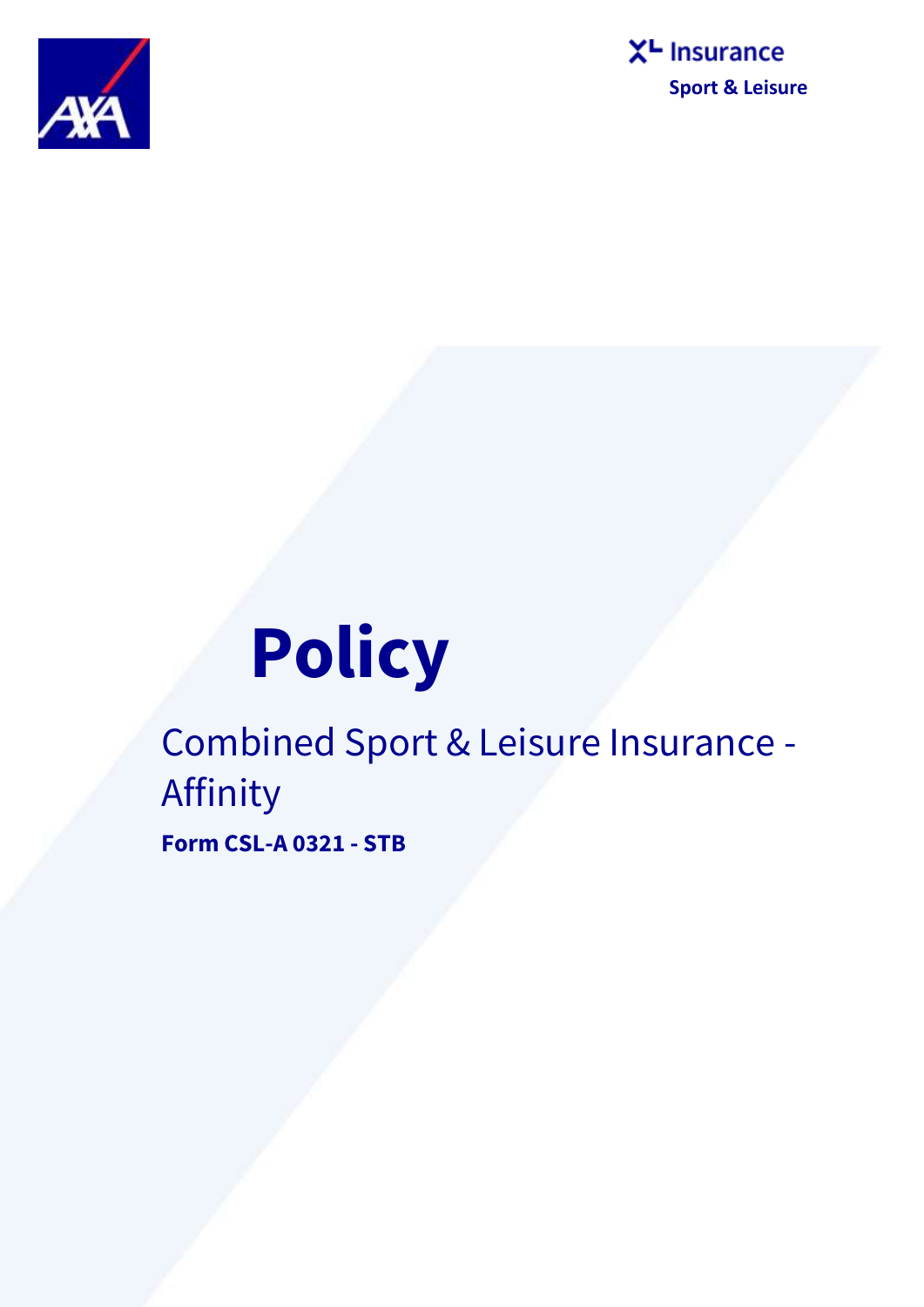

# **Table of Contents**

| $2^{\circ}$    |  |
|----------------|--|
| 3 <sup>7</sup> |  |
|                |  |
|                |  |
|                |  |
|                |  |
|                |  |
| 9              |  |
|                |  |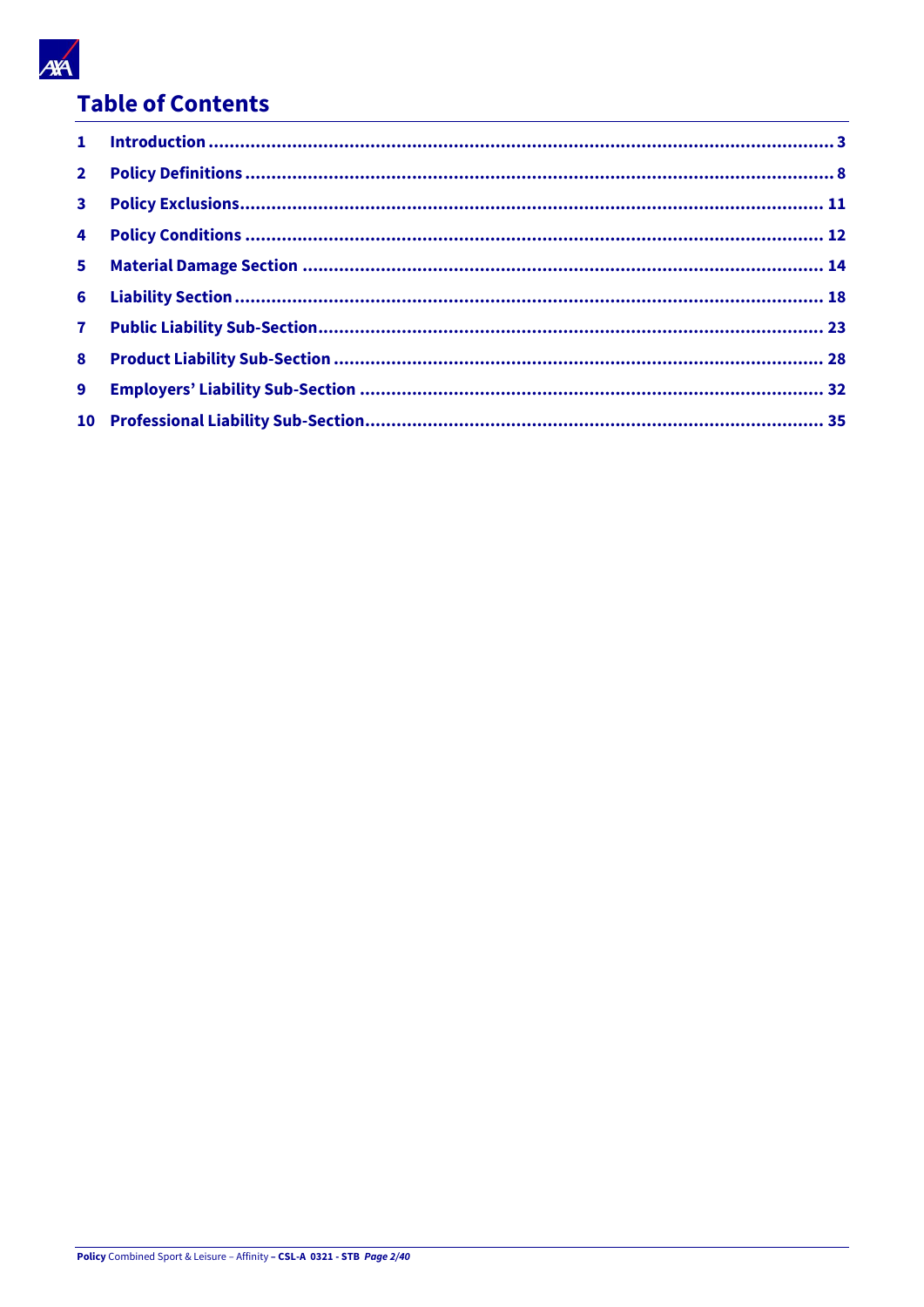

# <span id="page-2-0"></span>**1 Introduction**

This Policy is underwritten by XL Catlin Insurance Company UK Limited and administered on their behalf by **STB Insurance Brokers, a trading style of Pulse Insurance Limited** 

This policy consists of the Policy Definitions, Exclusions and Conditions, the **Schedule**, the coverage Sections stated as operative in the **Schedule** and **Endorsements**, if any, all of which are a single document and are to be read as one contract. In deciding to accept this policy and in setting the terms and premium **We** have relied on the information which **You** have provided to **Us**.

**We** will, in consideration of the payment of the premium, insure **You**, subject to the terms and conditions of this policy, against the events set out in the operative Sections and occurring in connection with the **Business** during the **Period of Insurance** or any subsequent period for which **We** agree to accept payment of premium.

Please read this policy carefully and make sure that it meets **Your** needs. If any corrections are necessary **You**  should contact **Your** broker through whom this policy was arranged.

Please keep this policy in a safe place – **You** may need to refer to it if **You** have to make a **Claim**.

# 1.1 **Policy Administration**

STB Insurance Brokers, a trading style of Pulse Insurance Limited Office: Jonathan Scott Hall, Thorpe Road, Norwich, NR1 1UH, United Kingdom email: [HelpMe@stbinsurance.co.uk](mailto:helpme@stbinsurance.co.uk) website: <https://www.stbinsurance.co.uk/>

# 1.2 **Policy Format**

Upon request STB Insurance Brokers can provide Braille, audio or large print versions of the policy and the associated documentation. If **You** require an alternative format **You** should contact **Your**  broker through whom this policy was arranged.

# 1.3 **Fair Processing Notice**

This Privacy Notice describes how XL Catlin Insurance Company UK Limited (together, "**We**", "**Us**" or the "**Insurer**") collect and use the personal information of insureds, claimants and other parties ("**You**") when we are providing our insurance and reinsurance services.

The information provided to the **Insurer**, together with medical and any other information obtained from **You** or from other parties about **You** in connection with this policy, will be used by the **Insurer** for the purposes of determining **Your** application, the operation of insurance (which includes the process of underwriting, administration, claims management, analytics relevant to insurance, rehabilitation and customer concerns handling) and fraud prevention and detection. **We** may be required by law to collect certain personal information about **You**, or as a consequence of any contractual relationship **We** have with **You**. Failure to provide this information may prevent or delay the fulfilment of these obligations.

Information will be shared by the **Insurer** for these purposes with group companies and third party insurers, reinsurers, insurance intermediaries and service providers. Such parties may become data controllers in respect of **Your** personal information. Because **We** operate as part of a global business, **We** may transfer **Your** personal information outside the European Economic Area for these purposes.

**You** have certain rights regarding **Your** personal information, subject to local law. These include the rights to request access, rectification, erasure, restriction, objection and receipt of **Your** personal information in a usable electronic format and to transmit it to a third party (right to portability).

If **You** have questions or concerns regarding the way in which **Your** personal information has been used, please contact: lega[lcompliance@axaxl.com](mailto:compliance@axaxl.com)

**We** are committed to working with **You** to obtain a fair resolution of any complaint or concern about privacy. If, however, **You** believe that **We** have not been able to assist with **Your** complaint or concern, **You** have the right to make a complaint to the relevant Data Protection Authority.

For more information about how **We** process **Your** personal information, please see **Our** full privacy notice at: https://axaxl.com/privacy-and-cookies.

# **Brokers, Intermediaries, Partners, Employers and Other Third Parties**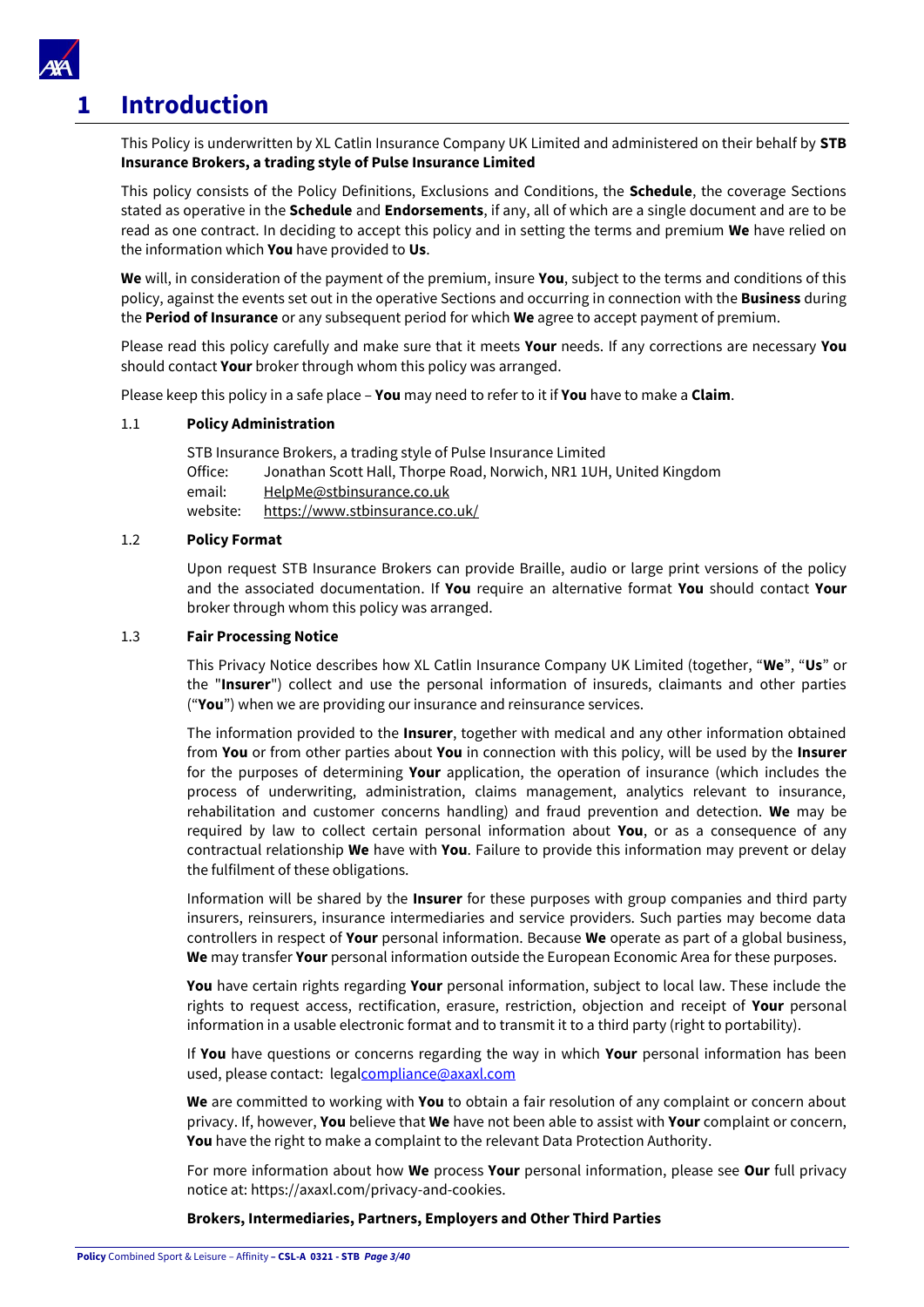

If you provide us with information about someone else, we will process their personal information in line with the above. Please ensure you provide them with this notice and encourage them to read it as it describes how we collect, use, share and secure personal information when we provide our services as an insurance and reinsurance business.

#### 1.4 **Regulatory Information**

# **XL Catlin Insurance Company UK Limited**

XL Catlin Insurance Company UK Limited is authorised by the Prudential Regulation Authority and regulated by the Financial Conduct Authority and the Prudential Regulation Authority (Firm Reference No. 423308).

Registered Office 20 Gracechurch Street, London, EC3V 0BG United Kingdom.

Registered in England Number 5328622.

# **XL Catlin Services SE**

XL Catlin Services SE acts on behalf of XL Catlin Insurance Company UK Limited in the administration of complaints. XL Catlin Services SE is a registered insurance intermediary authorised and regulated by the Central Bank of Ireland.

Registered office XL House, 8 St Stephen's Green, Dublin 2 Ireland.

Registered in Ireland Number 659610.

#### **STB Insurance Brokers**

STB Insurance Brokers, a trading style of Pulse Insurance Limited is authorised by the Prudential Regulation Authority and regulated by the Financial Conduct Authority and the Prudential Regulation Authority (Firm Reference No. 308626).

Registered Office Jonathan Scott Hall, Thorpe Road, Norwich, NR1 1UH, United Kingdom

Registered in England Number 3492137.

# 1.5 **Third Party Rights**

A person who is not a party to this contract of insurance has no right under the Contracts (Rights of Third Parties) Act 1999 to enforce any term of this contract of insurance but this does not affect any right or remedy of a third party that exists or is available apart from that Act.

# 1.6 **Law and Jurisdiction**

The parties are free to choose the law applicable to this contract of insurance. Unless specifically agreed to the contrary this contract of insurance shall be governed by English law and subject to the exclusive jurisdiction of the courts of England and Wales.

The language of this contract of insurance and all communications relating to it will be in English.

# 1.7 **Cancellation and Cooling-Off Period**

(a) Your Right to Cancel during the Cooling-Off Period

**You** are entitled to cancel this policy by notifying **Us** in writing within fourteen (14) days of either:

- (i) the date **You** receive this policy; or
- (ii) the start of Your Period of Insurance;

whichever is the later.

A full refund of any premium paid will be made unless **You** have made a **Claim** in which case the full annual premium is due.

(b) Your Right to Cancel after the Cooling-Off Period

**You** are entitled to cancel this policy after the cooling-off period by notifying **Us** in writing. Any return of premium due to **You** will be calculated at a proportional daily rate depending on how long the policy has been in force unless **You** have made a **Claim** in which case the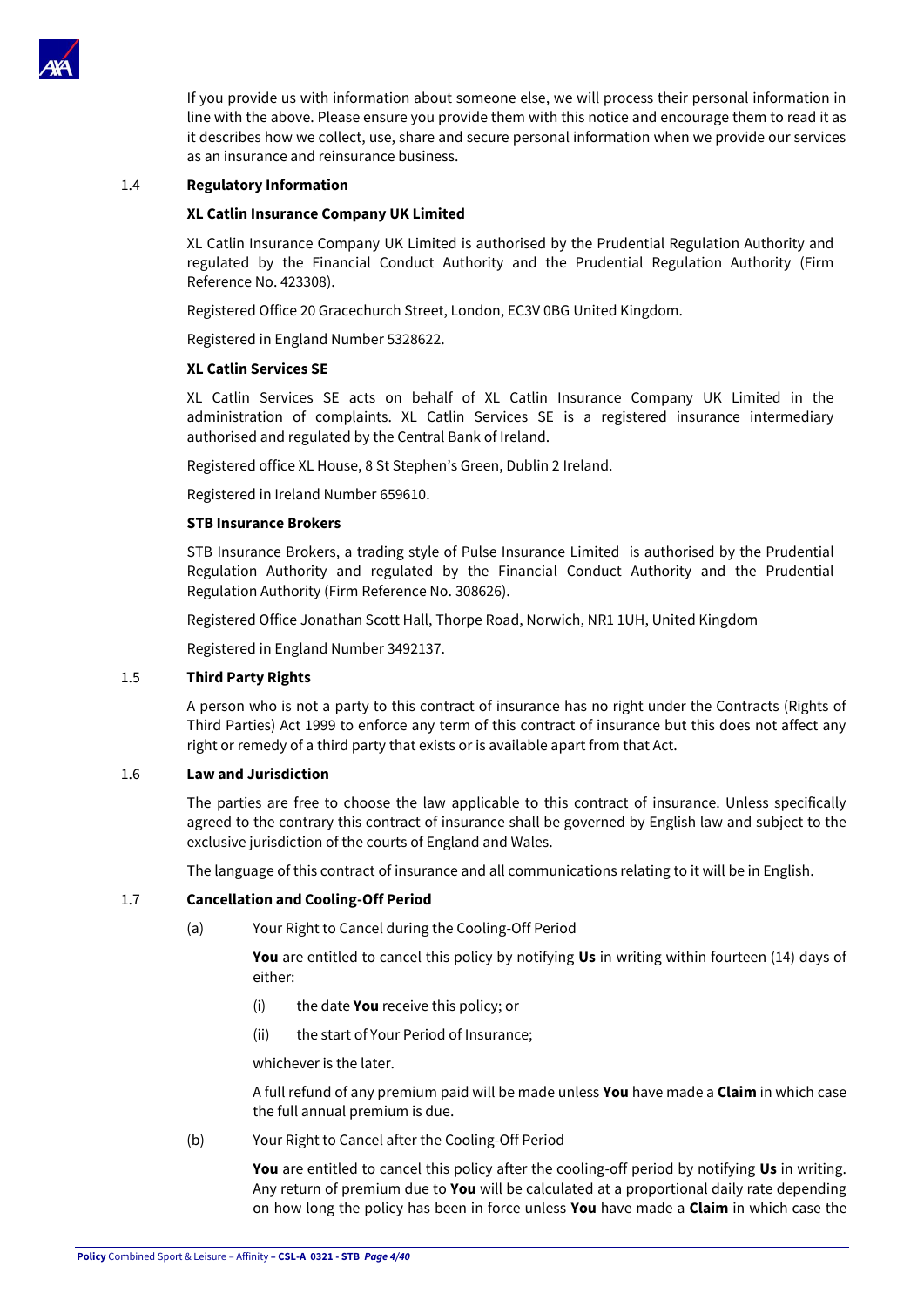

full annual premium is due.

(c) Our Right to Cancel

**We** are entitled to cancel this policy, if there is a valid reason to do so, including:

- (i) any failure by **You** to pay the premium; or
- (ii) a change in risk which means **We** can no longer provide **You** with insurance cover; or
- (iii) non-cooperation or failure to supply any information or documentation **We** request, such as details of a claim:

by giving **You** fourteen (14) days' notice in writing. Any return of premium due to **You** will be calculated at a proportional daily rate depending on how long the policy has been in force unless **You** have made a **Claim** in which case the full annual premium is due.

# 1.8 **Interpretation**

In this policy:

- (a) reference to any Act, statute or statutory provision shall include a reference to that provision as amended, re-enacted or replaced from time to time whether before or after the date of the inception of this policy;
- (b) if any term, condition, exclusion or **Endorsement** or part thereof is found to be invalid or unenforceable the remainder shall be in full force and effect;
- (c) the headings are for general reference only and shall not be considered when determining the meaning of this policy.

# 1.9 **Information You Have Given Us**

In deciding to accept this policy and in setting the terms including premium **We** have relied on the information which **You** have provided to **Us**. **You** must take care when answering any questions **We** ask by ensuring that any information provided is accurate and complete.

If **We** establish that **You** deliberately or recklessly provided **Us** with untrue or misleading information **We** will have the right to:

- (a) treat this policy as if it never existed;
- (b) decline all **Claims**; and
- (c) retain the premium.

If **We** establish that **You** carelessly provided **Us** with untrue or misleading information **We** will have the right to:

- (i) treat this policy as if it never existed, refuse to pay any **Claim** and return the premium **You** have paid, if **We** would not have provided **You** with cover;
- (ii) treat this policy as if it had been entered into on different terms from those agreed, if **We** would have provided **You** with cover on different terms;
- (iii) reduce the amount **We** pay on any **Claim** in the proportion that the premium **You** have paid bears to the premium **We** would have charged **You**, if **We** would have charged **You** more.

**We** will notify **You** in writing if (i), (ii) and/or (iii) apply.

If there is no outstanding **Claim** and (ii) and/or (iii) apply, **We** will have the right to:

- (1) give **You** notice that **We** are terminating this policy; or
- (2) give **You** notice that **We** will treat this policy and any future **Claim** in accordance with (ii) and/or (iii), in which case **You** may then give **Us** notice that **You** are terminating this policy.

in accordance with the Cancellation and Cooling-Off Period Provisions.

# 1.10 **Change in Circumstance**

**You** must tell **Us** as soon as practicably possible of **Your** becoming aware of any changes in the information **You** have provided to **Us** which happen before or during any **Period of Insurance**.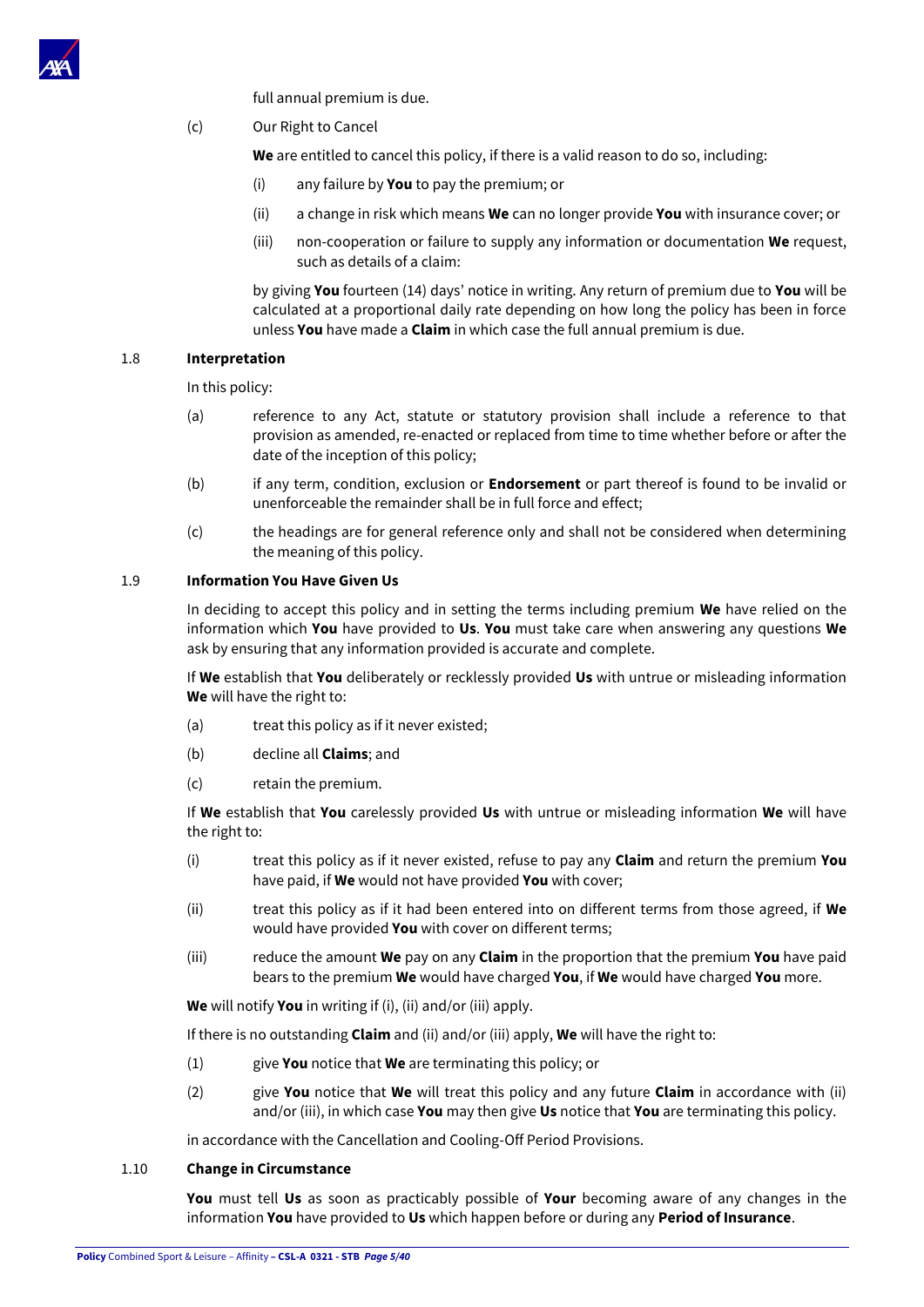

When **We** are notified of a change **We** will tell **You** if this affects **Your** policy. For example **We** may cancel **Your** policy in accordance with the Cancellation and Cooling-Off provisions, amend the terms of **Your** policy or require **You** to pay more for **Your** insurance. If **You** do not inform **Us** about a change it may affect any **Claim You** make or could result in **Your** insurance being invalid.

#### 1.11 **Fraud**

If **You**, or anyone acting for **You**, makes a fraudulent **Claim,** for example a loss which is fraudulently caused and/or exaggerated and/or supported by a fraudulent statement or other device, **We:**

- (a) will not be liable to pay the **Claim**; and
- (b) may recover from **You** any sums paid by **Us** to **You** in respect of the **Claim**; and
- (c) may by notice to **You** treat this **Policy** as having been terminated with effect from the time of the fraudulent act.

If **We** exercise **Our** right under (c) above:

- (i) **We** shall not be liable to **You** in respect of a relevant event occurring after the time of the fraudulent act. A relevant event is whatever gives rise to **Our** liability under this **Policy** (such as the occurrence of a loss, the making of a **Claim**, or the notification of a potential **Claim**); and
- (ii) **We** need not return any of the premium paid.

#### 1.12 **Questions and Complaints Procedure**

**We** are dedicated to providing a high quality service and **We** want to ensure that **We** maintain this at all times.

If **You** have any questions or concerns about this policy or the handling of a claim, please contact the broker through whom this policy was arranged.

If **You** wish to make a complaint, **You** can do so at any time by referring the matter to:

Complaints Manager XL Catlin Services SE, UK Branch 20 Gracechurch Street London EC3V 0BG

Telephone Number: +44 (0)20 7743 8487

E-mail: axaxlukcomplaints@axaxl.com

XL Catlin Services SE acts on **Our** behalf in the administration of complaints.

If **You** remain dissatisfied after the Complaints Manager has considered **Your** complaint, or **You** have not received a final decision within eight (8) weeks, **You** can refer **Your** complaint to the Financial Ombudsman Service at:

| <b>Exchange Tower</b><br>London<br>E14 9SR |                                           |                                                                                                         |
|--------------------------------------------|-------------------------------------------|---------------------------------------------------------------------------------------------------------|
| E-mail:                                    | complaint.info@financial-ombudsman.org.uk |                                                                                                         |
| <b>From within the United Kingdom</b>      |                                           |                                                                                                         |
| Telephone Number:                          | 0800 0234 567                             | (free for people phoning from a "fixed line",<br>for example, a landline at home)                       |
| Telephone Number:                          | 0300 1239 123                             | (free for mobile-phone users who pay a<br>monthly charge for calls to numbers<br>starting $01$ or $02)$ |
| <b>From outside the United Kingdom</b>     |                                           |                                                                                                         |
| Telephone Number:                          | +44 (0) 20 7964 1000                      |                                                                                                         |
| Fax Number:                                | +44 (0) 20 7964 1001                      |                                                                                                         |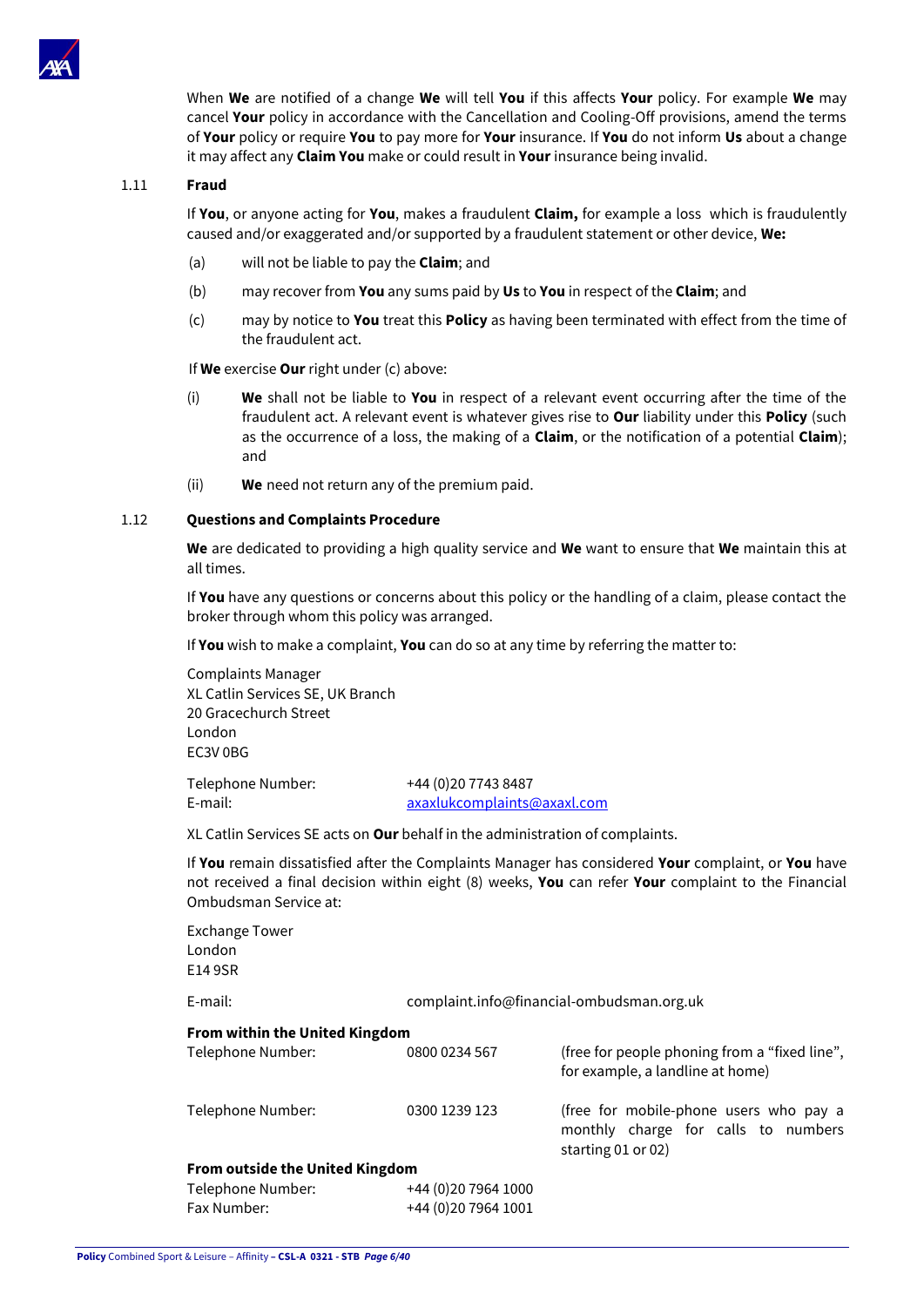

The Financial Ombudsman Service can look into most complaints from consumers and small businesses. For more information contact them on the above number or address, or view their website[: www.financial-ombudsman.org.uk](http://www.financial-ombudsman.org.uk/)

#### 1.13 **Insurance Guarantee Scheme**

**We** are covered by the Financial Services Compensation Scheme. **You** may be entitled to compensation from the Scheme if **We** are unable to meet **Our** obligations under this contract of insurance. If **You** were entitled to compensation under the Scheme, the level and extent of the compensation would depend on the nature of this contract of insurance. Further information about the Scheme is available from the Financial Services Compensation Scheme (PO Box 300, Mitcheldean, GL17 1DY) and on their website: [www.fscs.org.uk.](http://www.fscs.org.uk/)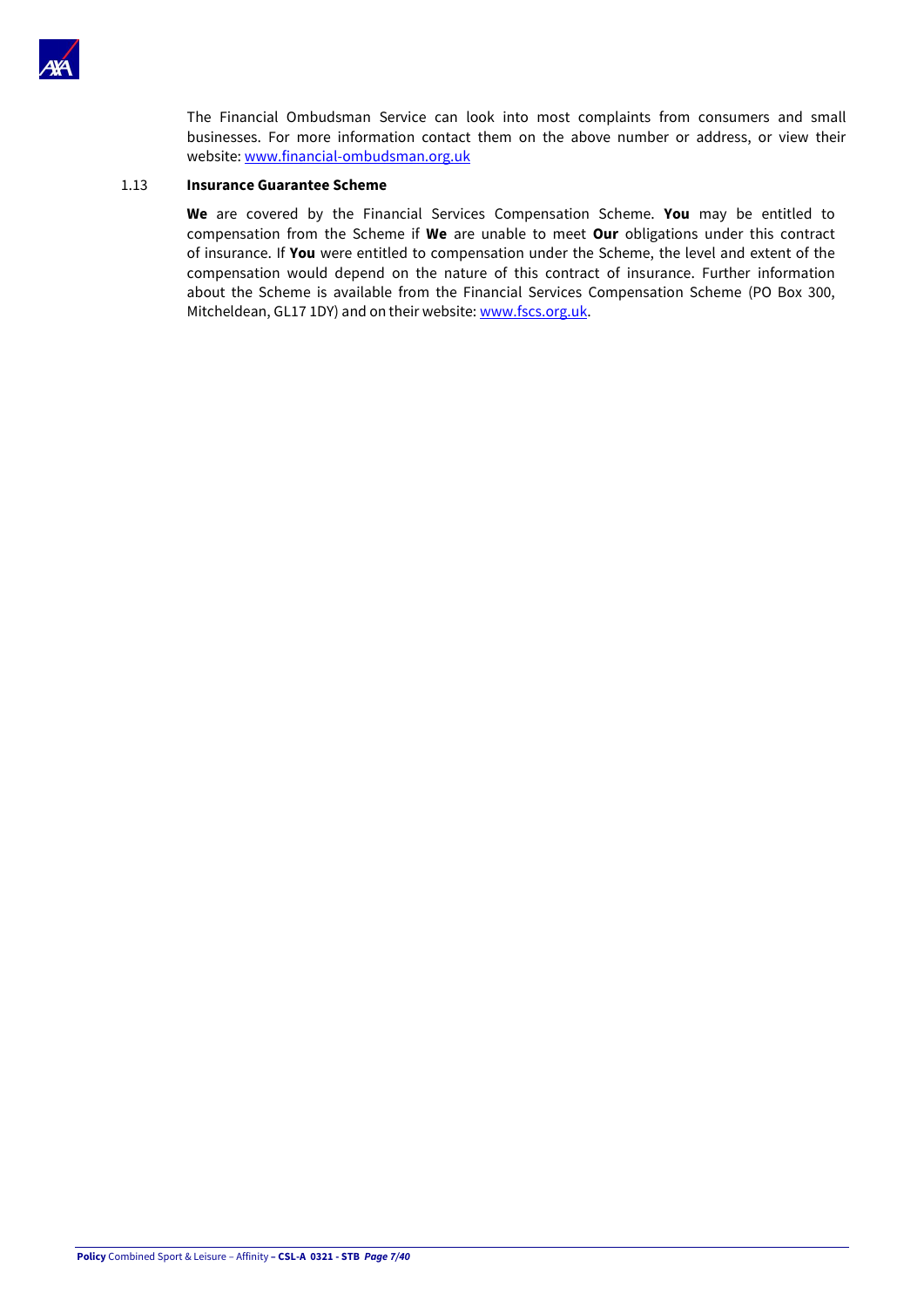

# <span id="page-7-0"></span>**2 Policy Definitions**

All the individual policy Sections are subject to the following definitions except where stated below.

- 2.1 **Business** means the business and/or activities stated in the **Schedule** conducted by the **Insured** at or from premises of the **Insured**, and extends to include under the Liability Section:
	- (a) the ownership, repair and maintenance of the **Insured's** own property including vehicles and plant owned and used by the **Insured**;
	- (b) provision and management of canteen, social, sports, medical and welfare organisations and fire fighting and security services principally for the benefit of **Employees** and for the protection and promotion of the **Business** as stated in the **Schedule**;
	- (c) the participation by the **Insured** in exhibitions.

For the purposes of the Professional Liability Sub-Section of the Liability Section **Business** means only the professional services performed or the advice given by the **Insured** in relation to those activities stated in the **Schedule**.

- 2.2 **Business Hours** means the period or periods during which the **Premises** are occupied for **Business** purposes and the **Insured** or any partner, director or **Employee** of the **Insured** is actually on the **Premises**.
- 2.3 **Claim** means:
	- (a) under the Material Damage Section a written demand for payment of an amount due under the terms of this policy; and
	- (b) under the Liability Section:
		- (i) a written demand for damages or other remedy made by a third party in accordance with the laws of the **United Kingdom**; or
		- (ii) where applicable, proceedings brought under the jurisdiction of a competent court or tribunal within the **United Kingdom**; or
		- (iii) an award made by a competent court or tribunal anywhere in the world to enforce a judgement, award or settlement made in accordance with the laws of or under the jurisdiction of the **United Kingdom**.
- 2.4 **Computer Virus** means a set of corrupting, harmful or otherwise unauthorised instructions or code including a set of maliciously introduced unauthorised instructions or code, programmatic or otherwise, that propagate themselves through a computer system or network of whatsoever nature. **Computer Virus** includes for example to Trojan Horses, worms and time or logic bombs.
- 2.5 **Damage** means accidental loss of or physical damage to tangible property. Tangible property does not include any software, data or other information in electronic form.

**Damage** does not include loss of use of property in the absence of physical loss of or physical damage to that property.

2.6 **Defence Costs** means costs, fees and expenses incurred by or on behalf of the **Insured** with the written consent of the **Insurer** in the investigation, defence or settlement of any **Claim**, suit or proceedings which are or would, if successful, be covered under this policy. **Defence Costs** also includes legal expenses in respect of representation at any coroner's inquest or inquiry arising out of matters covered by this policy.

# **Defence Costs** do not include:

- (a) the **Insured's** own costs, fees or expenses or value attributable to the time spent in dealing with a **Claim** or a circumstance; or
- (b) legal costs and expenses incurred in the defence of any criminal proceedings brought against the **Insured** or in an appeal against conviction by the **Insured**.
- 2.7 **Document** means records arising from the **Business**, whether kept in paper, magnetic or electronic form, for which the **Insured** is legally responsible, whilst in the custody of the **Insured** or in the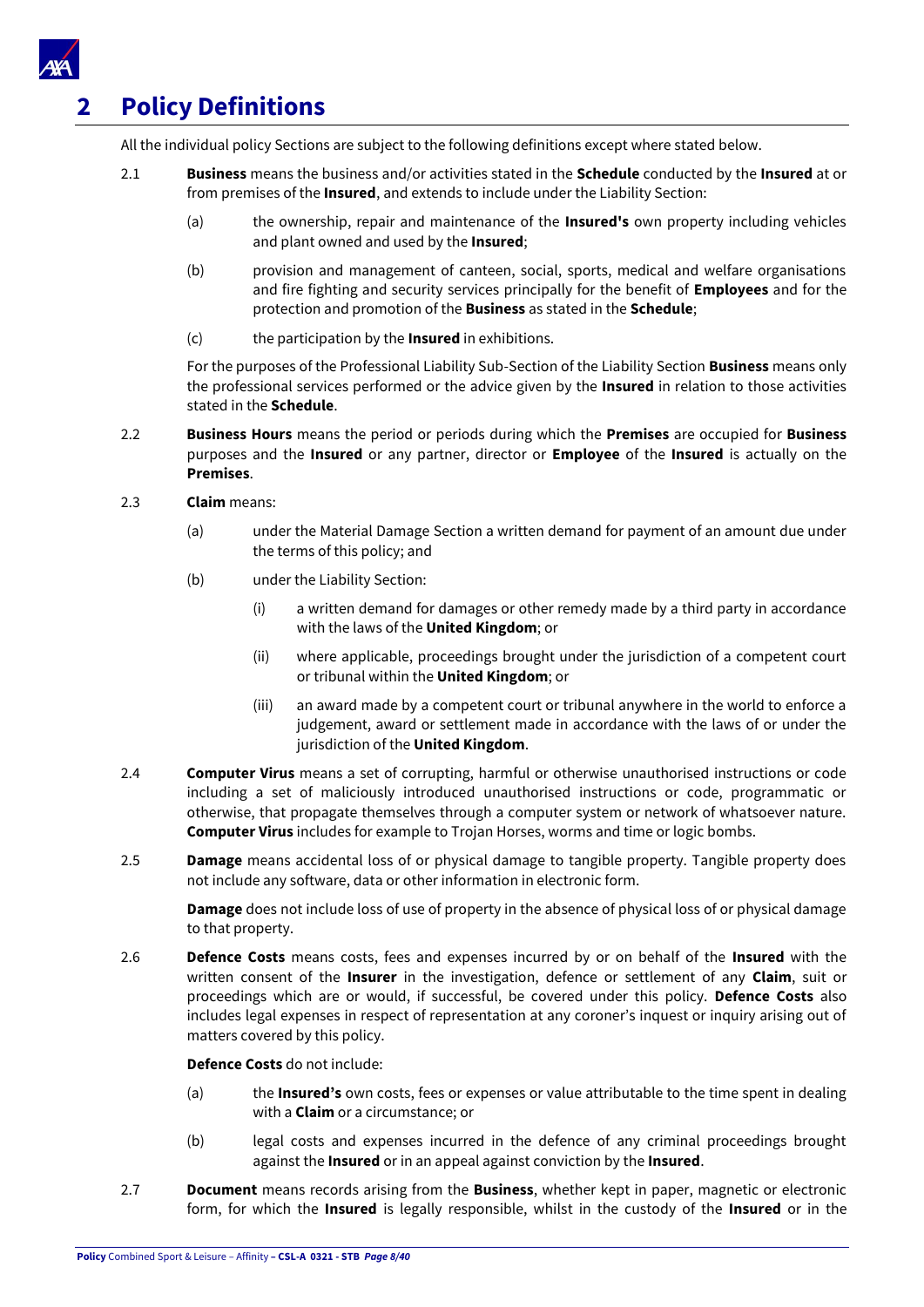

custody of any person other than the owner to or with whom they have been entrusted, lodged or deposited by the **Insured** in the ordinary course of the **Business**.

2.8 **Electronic Data** means facts, concepts and information converted to a form useable for communications, interpretation or processing by electronic and electromechanical data processing or electronically controlled equipment and includes programmes, software and other coded instructions for the processing and manipulation of data or the direction and manipulation of such equipment.

# 2.9 **Employee** means any:

- (a) person under a contract of service or apprenticeship with the **Insured**;
- (b) labour only sub-contractor and persons supplied by them;
- (c) person employed by labour only sub-contractors;
- (d) self-employed person;
- (e) person hired to or borrowed by the **Insured**; or
- (f) person undertaking study or work experience, voluntary work or a youth training scheme with the **Insured**;

working for and under the control of the **Insured** in connection with the **Business**.

For the purposes of the Professional Liability Sub-Section of the Liability Section **Employee** does not include any partner, principal, director or (in the case of limited liability partnerships) member of the **Insured**.

- 2.10 **Endorsement** means a change in the terms and conditions of this policy that can extend or restrict cover.
- 2.11 **Excess** means the first part of each and every **Claim**, for which the **Insured** is responsible as stated in the **Schedule**.
- 2.12 **Extranet** means a restricted-access group of inter-connected networks accessible via service providers or online service providers using dial-up telephone service, digital subscriber lines, integrated service digital network lines, cable modem access or similar transfer mediums.
- 2.13 **Injury** means:
	- (a) accidental:
		- (i) death, bodily injury, illness, disease or medically recognised psychiatric injury of or to a person;
		- (ii) trespass, nuisance, invasion of the right of privacy or interference with any right of way, air, light, water or other easement;
	- (b) wrongful arrest, wrongful detention, false imprisonment or malicious prosecution.

# 2.14 **Insured / You / Your** means:

- (a) in respect of the Professional Liability Sub-Section of the Liability Section, any firm, company or limited liability partnership named in the **Schedule**, including any of their predecessors in business; their principals, partners, directors or (in the case of limited liability partnerships) members (including any former principal, partner, director or member) and their legal representatives, estate or heirs in the event of their bankruptcy, incapacity or death;
- (b) in respect of all other Sections and Sub-Sections:
	- (i) the person, persons or corporate body or other entity named in the **Schedule**;
	- (ii) subsidiary companies of the **Insured** notified to and accepted in writing by the **Insurer**.
- 2.15 **Insured Person** means the **Insured** or any partner, director or **Employee**.
- 2.16 **Insurer / We / Us / Our** means XL Catlin Insurance Company UK Limited .
- 2.17 **Internet** means the worldwide group of inter-connected networks accessible via service providers or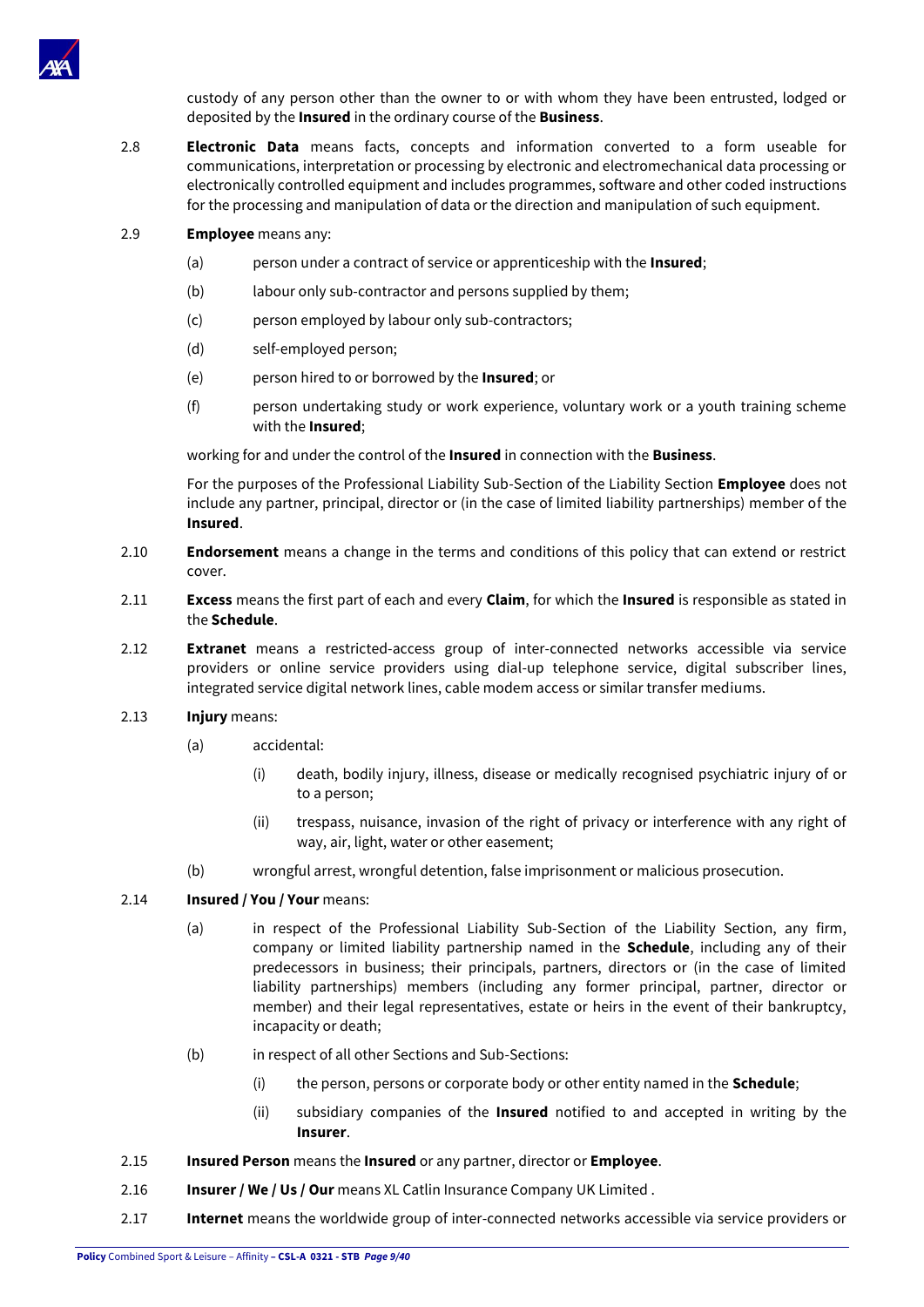

online service providers using dial-up telephone service, digital subscriber lines, integrated service digital network lines, cable modem access or similar transfer mediums.

- 2.18 **Intranet** means one or more inter-connected networks with restricted access to the **Insured** via service providers or online service providers using dial-up telephone service, digital subscriber lines, integrated service digital network lines, cable modem access or similar transfer mediums.
- 2.19 **Member** means an official member of the **Insured** and recorded as such in the **Insured's** membership records.
- 2.20 **Occurrence** means an event or series of events having a common originating cause, including continuous or repeated exposure to substantially the same general harmful conditions.
- 2.21 **Period of Insurance** means the period stated in the **Schedule**.
- 2.22 **Pollution** means any pollution, seepage, discharge, dispersal, release or escape of any solid, liquid, gaseous or thermal irritant or contaminant including for example smoke, vapours, soot, dust, fibres, fungi, mould, fumes, acids, alkalis, chemicals and waste (including for example material to be recycled, reconditioned or reclaimed) or contamination of any kind of the atmosphere or of any water, land, buildings or other tangible property.
- 2.23 **Premises** means in respect of the Material Damage and Business Interruption Sections, the **Insured's** premises specified in the **Schedule**.
- 2.24 **Product** means any tangible property after it has left the custody or control of the **Insured** which has been sold, supplied, distributed, leased, loaned or free issued by or on behalf of the **Insured**. **Product** does not include food and drink provided mainly for consumption by **Employees**.
- 2.25 **Schedule** means the document entitled **Schedule** that relates to and forms part of this policy.
- 2.26 **Terrorism** means an act, including the use of force or violence and/or the threat thereof, of any person or group(s) of persons, whether acting alone or on behalf of or in connection with any organisation(s) or government(s), committed for political, religious, ideological or similar purposes including the intention to influence any government and/or to put the public or any section of the public in fear.
- 2.27 **United Kingdom** means England, Wales, Scotland, Northern Ireland, the Isle of Man and the Channel Islands.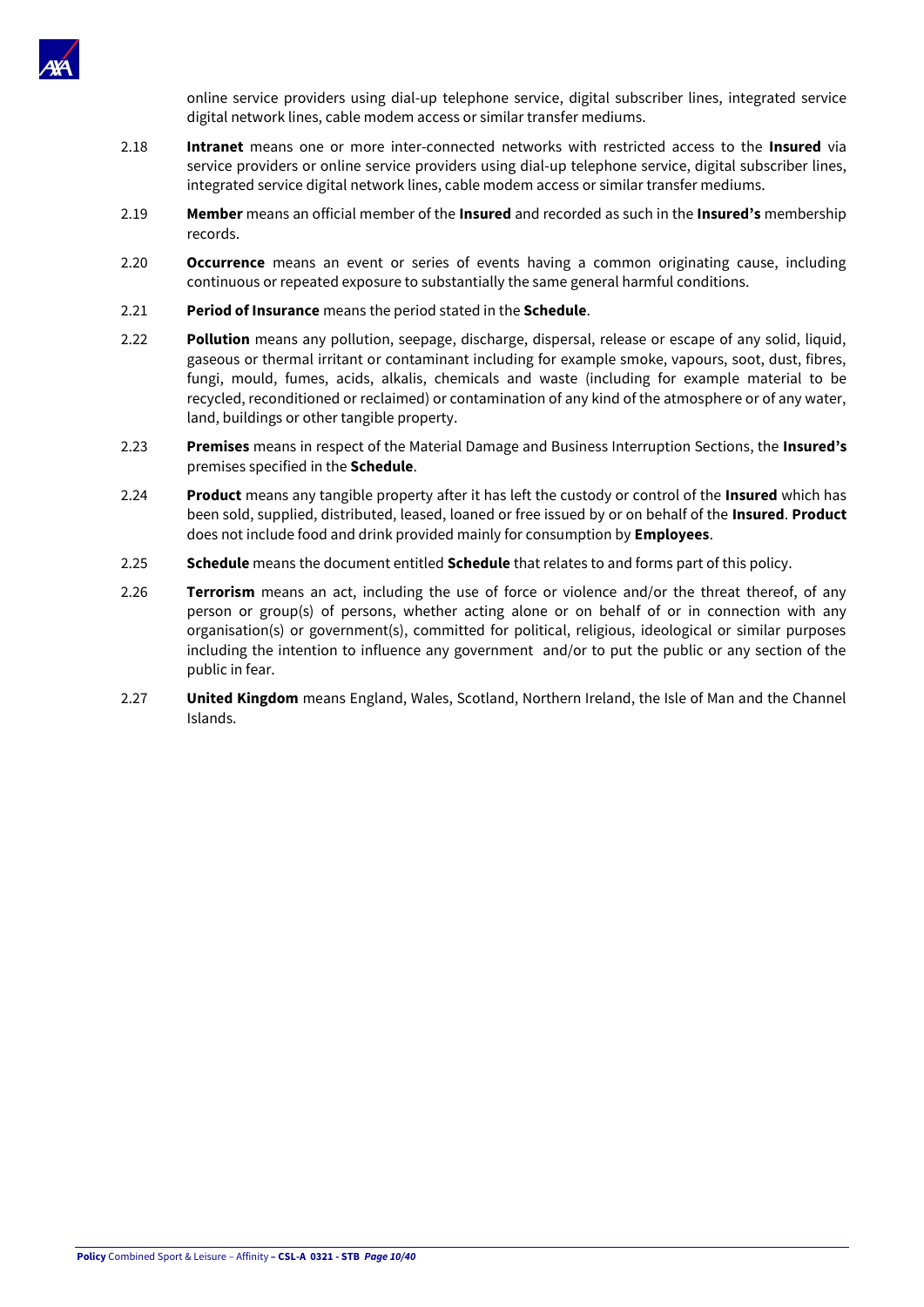

# <span id="page-10-0"></span>**3 Policy Exclusions**

All the Sections of this policy are subject to the following exclusions.

This policy does not apply to or include cover for or arising out of or relating to:

# 3.1 **Asbestos**

the manufacture, mining, processing, distribution, testing, remediation, removal, storage, disposal, sale, use of or exposure to asbestos or materials or products containing asbestos whether or not there is another cause of loss which may have contributed concurrently or in any sequence to a loss or in respect of that part of any property insured by this policy which consists of asbestos.

# 3.2 **Cyber**

any loss, damage, destruction, distortion, erasure, corruption or alteration of **Electronic Data** from any cause whatsoever (including but not limited to **Computer Virus**) or loss of use, reduction in functionality, cost, expense of whatsoever nature resulting therefrom, regardless of any other cause or event contributing concurrently or in any other sequence to the loss.

This exclusion does not apply to the cover provided by Extensions 7.4.3 – Data Protection Act 2018 or 7.4.4 Data Protection Legislation – Public Liability Section

# 3.3 **Punitive Damages**

any award of punitive or exemplary damages including fines, penalties, multiplication of compensatory awards or damages or in any other form whatsoever.

# 3.4 **Radioactive Contamination**

- (a) ionising radiations or contamination by radioactivity from any nuclear fuel or from any nuclear waste from the combustion of nuclear fuel; or
- (b) the radioactive, toxic, explosive or other hazardous properties of any explosive nuclear assembly or nuclear component thereof.

# 3.5 **Terrorism**

any act of **Terrorism** regardless of any other cause or event contributing concurrently or in any other sequence to the loss.

This exclusion also applies to any action taken in controlling, preventing, suppressing or in any way relating to any act of **Terrorism**.

In the event that any portion of this exclusion is found to be invalid or unenforceable, the remainder shall remain in full force and effect.

# 3.6 **War**

war, invasion, act of foreign enemy, hostilities (whether war be declared or not), civil war, rebellion, revolution, insurrection or military or usurped power.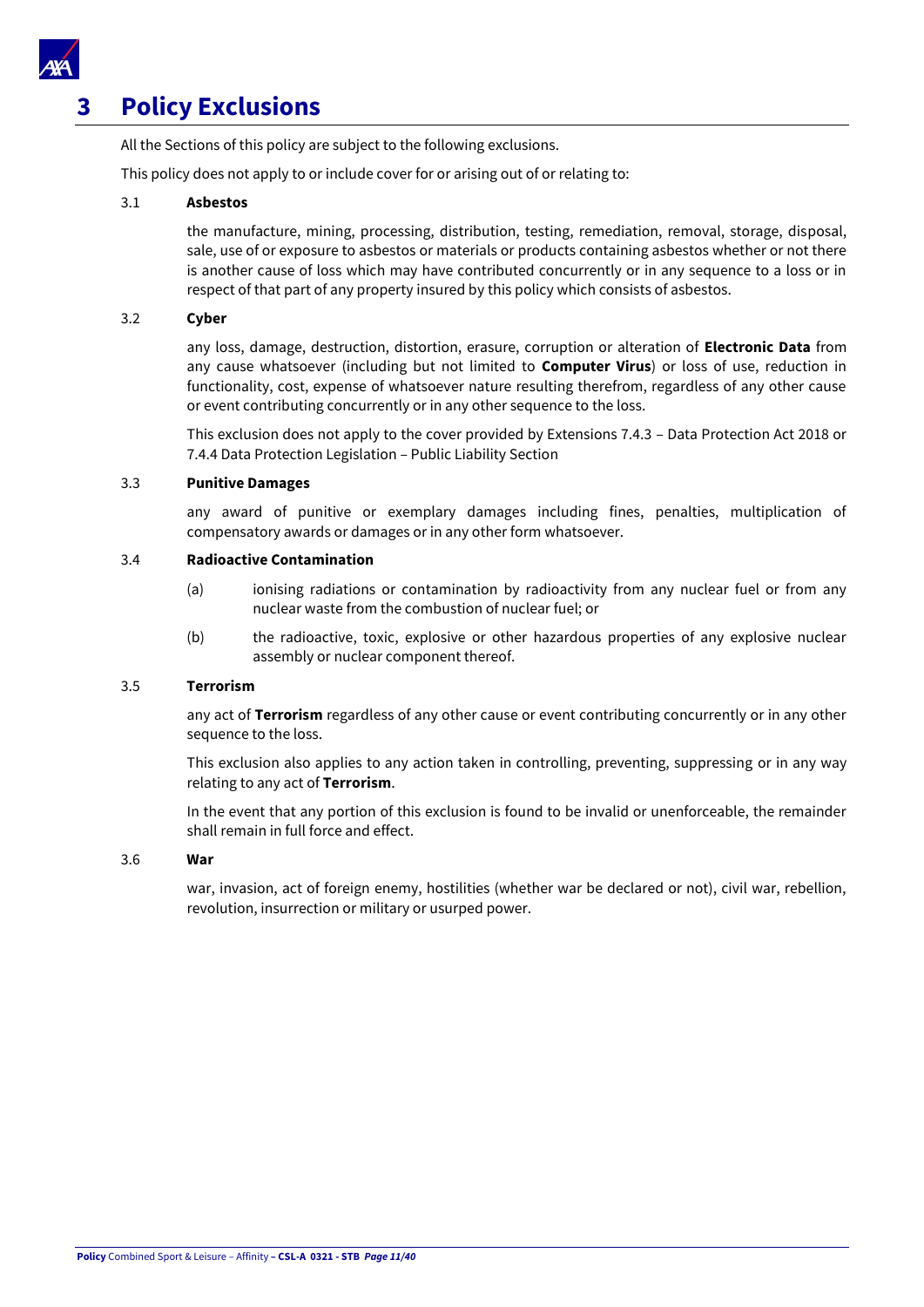

# <span id="page-11-0"></span>**4 Policy Conditions**

All the individual policy Sections are subject to the following conditions.

# 4.1 **Insured's Obligations**

# The **Insured** must throughout the **Period of Insurance**:

- (a) comply with all legal requirements, regulations, rules and guidelines imposed on the **Insured** by any competent authority (including for example the Health & Safety Executive, the Department for Environment, Food & Rural Affairs, and any sporting or industry governing body);
- (b) take all practical steps to prevent and minimise accidents, loss, injury and damage;
- (c) take all practical steps to maintain property in a good state of repair;
- (d) take care in the selection and supervision of **Employees**; and
- (e) maintain accounts with a complete record of purchases and sales.

The **Insurer** shall be entitled to refuse to pay any **Claim** under this policy in its entirety if the **Insured** or any person insured fails to comply with the provisions stated above.

# 4.2 **Automatic Cancellation**

The **Insured** shall give notice as soon as practicably possible to the **Insurer** and, unless otherwise agreed in writing by the **Insurer**, all sections of this policy will automatically be cancelled, in the event of any of the following:

- (a) the presentation of a petition seeking the appointment of a receiver or the making of a winding up order or the appointment of an administrator over the **Insured** or the making of any court order to that effect;
- (b) the passing of a resolution for the appointment of a liquidator, receiver or administrator or on the appointment of a liquidator, receiver or administrator over any of the **Insured's** assets;
- (c) the suspension by the **Insured** of payment of its debts or any threat by the **Insured** to do so or the entering into of a voluntary arrangement or other scheme of composition with its creditors by the **Insured**; or
- (d) any similar court application, order, appointment or arrangement in any jurisdiction outside the **United Kingdom**.

For the purpose of this condition, the **Insured** shall mean only the firm or company named in the **Schedule**.

In such cases, the **Insured** shall be entitled to the return of a proportionate part of the premium in respect of the unexpired **Period of Insurance**, unless the **Insured** has made a **Claim** under any section of this policy in which case the full annual premium shall be due and no return of premium will be made.

# 4.3 **Premium Adjustment**

Where the premium is provisionally based on the **Insured's** estimates, the **Insured** shall keep accurate records and within ninety (90) days of expiry of the **Period of Insurance** declare such details as the **Insurer** requires. The premium shall then be adjusted and any difference paid or allowed to the **Insured** as the case may be. Failure to declare such details to the **Insurer** will entitle the **Insurer** to make its own estimate and adjust the premium accordingly.

The **Schedule** will detail if **Your** premium is on an adjustable basis and the adjustment factor that applies.

# 4.4 **Sanctions**

The **Insurer** shall not provide any benefit under this policy to the extent of providing cover, payment of any **Claim** or the provision of any benefit where doing so would breach any sanction, prohibition or restriction imposed by law or regulation.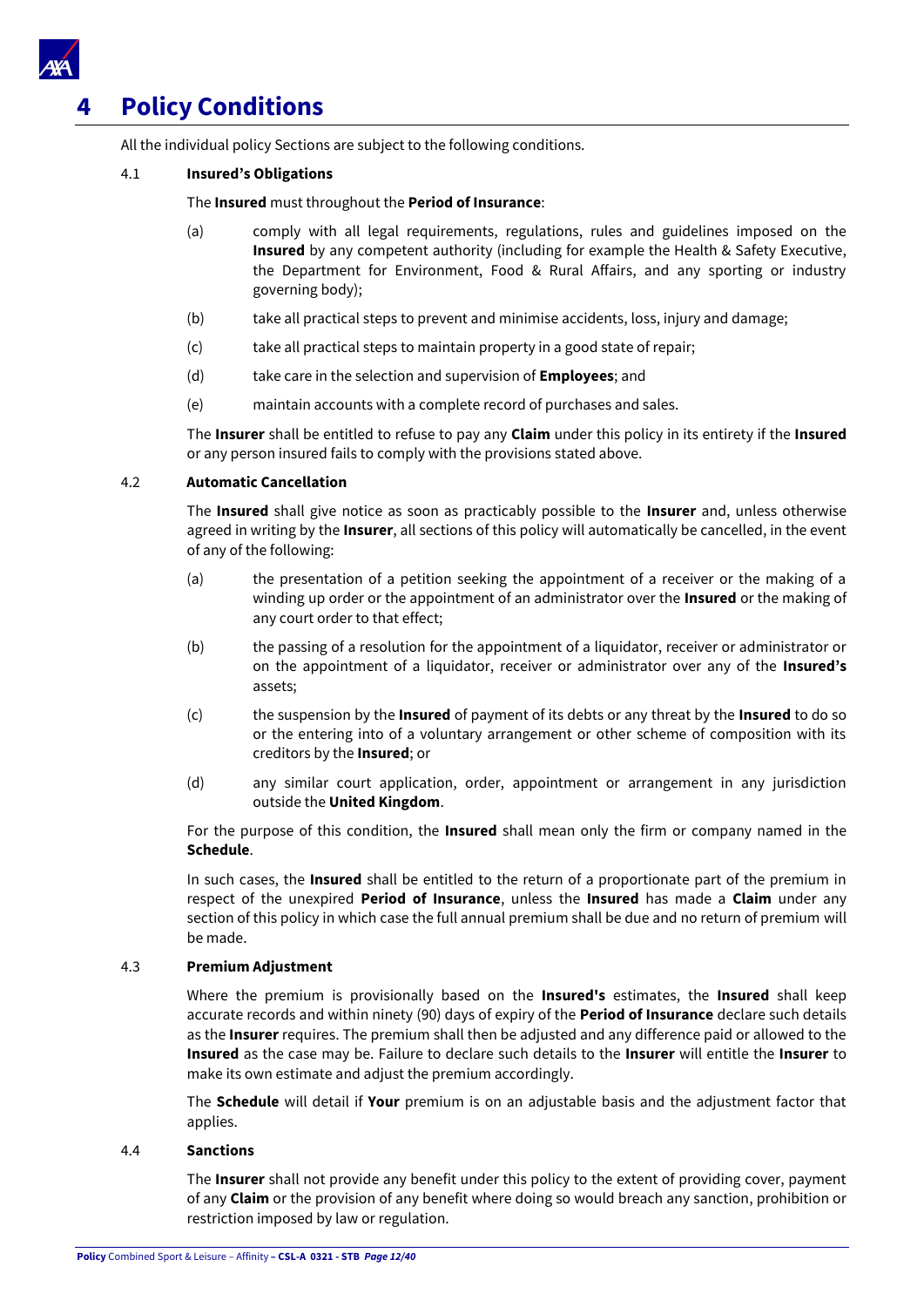

# 4.5 **Subrogation**

In the event of any payment by the **Insurer** under this policy, the **Insurer** shall be entitled, up to the amount of such payment, to exercise all the rights of recovery of the **Insured** or any person insured against any third party, provided always that they shall not exercise any such rights against any **Employee** or former **Employee** unless the loss was caused or contributed to by a fraudulent, dishonest or malicious act or omission by said person.

The **Insured** and any person insured shall, without charge, provide such assistance as the **Insurer** may require for the purpose of exercising any rights of recovery and shall at all times protect and preserve any such rights for the benefit of the **Insurer**. The **Insurer**, at its option, may have the conduct of any proceedings to recover monies paid or payable by them, whether or not the **Insured** or person insured has an interest in such proceedings by reason of any uninsured losses.

#### 4.6 **Other Specific Requirements**

The **Insured** must also comply with any other specific requirements set out in the policy. Those requirements include Condition 5.4.2 - Claim Notification and Condition 6.3.2 – Claim Notification. Failure to comply with each of which will entitle the **Insurer** to refuse to pay any **Claim** under the Section of the policy to which those requirements apply.

#### 4.7 **Survey and Risk Improvements**

If this policy has been issued subject to receipt by the **Insurer** of a satisfactory survey of the **Premises**:

(a) It is an important condition to the **Insurer's** liability under this policy, that the **Insured** shall allow the **Insurer** and its representatives access to the **Premises** for the purpose of carrying out that survey within any timeframe specified by the **Insurer** at the time this policy was issued.

In the event of breach of the above condition, the **Insurer** shall have no liability under this policy, unless the **Insured** shows that non-compliance with this condition could not have increased the risk of the loss which actually occurred in the circumstances in which it occurred;

- (b) the **Insurer** shall have the right to:
	- (i) terminate this policy in accordance with Cancellation and Cooling-Off Period Provisions, if in the opinion of the **Insurer** the result of the survey is unsatisfactory; or
	- (ii) impose risk improvements; and
- (c) the **Insured** shall comply with any such risk improvements within any timeframe specified by the **Insurer** failing which the **Insurer** shall be entitled to impose additional terms and conditions or withdraw cover.

For the purpose of this condition, Policy Condition 4.2 Automatic Cancellation shall not apply.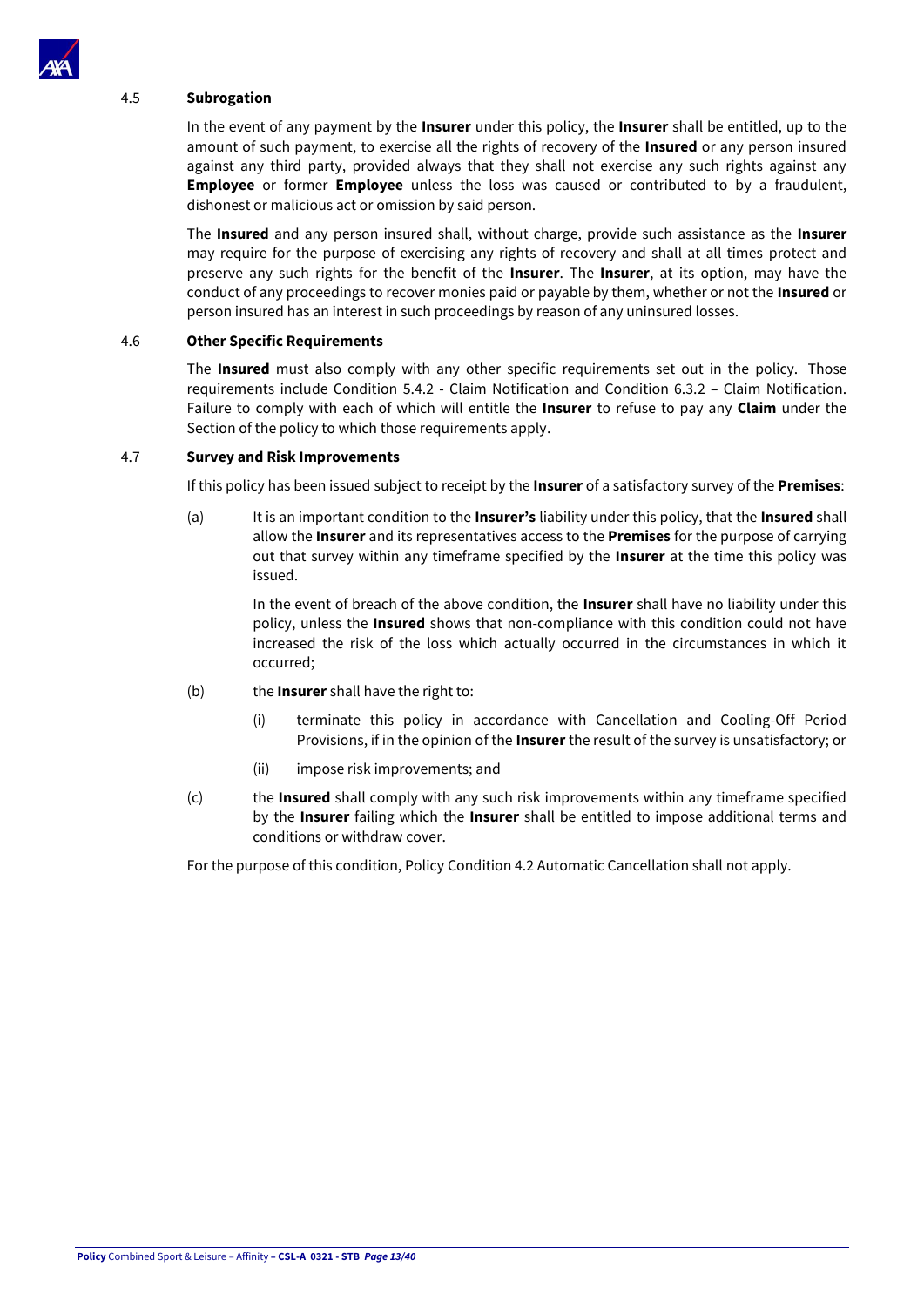

# <span id="page-13-0"></span>**5 Material Damage Section**

# 5.1 **Sports and Business Equipment**

The **Insurer** will cover the **Insured's** loss in respect of certain kinds of **Damage** (as stated under Clause 5.3 – Basis of Cover) occurring during the **Period of Insurance** at the **Premises** to sports and business equipment as described in the **Schedule** belonging to the **Insured** or for which the **Insured** is responsible and which is used in connection with the **Business**.

In respect of each loss, the **Insurer** will not cover the **Excess** stated in the **Schedule**.

The **Insurer** will not pay more under this Section than the Sum Insured stated in the **Schedule** in total during the whole of the **Period of Insurance**. The Sum Insured should represent the full value of the property.

The **Insurer** shall not be liable in respect of any single item to pay more than the Item Limit stated in the **Schedule**.

#### 5.2 **Basis of Valuation**

For assessment and for adjustment in the event of **Damage** to property insured under this Section, the Basis of Valuation shall be as follows:

# 5.2.1 **Property Repaired, Replaced, Rebuilt or Reinstated**

On property, other than those specified below, which the **Insured** repairs, replaces, rebuilds or reinstates, the basis of valuation is whichever costs the less of:

- (a) repairing to a condition equivalent to but not better or more extensive than when new; or
- (b) replacing, rebuilding or reinstating to the same quality, size and extent.

The work of repair, replacement, rebuilding or reinstatement must commence and be undertaken with due diligence and dispatch, and at the latest within two (2) years from the date of the **Damage**. Failing this, the basis of valuation under Clause 5.2.2 – Property not Repaired, Replaced, Rebuilt or Reinstated shall apply.

# 5.2.2 **Property Not Repaired, Replaced, Rebuilt or Reinstated**

On property which the **Insured** decides not to repair, replace, rebuild or reinstate, other than property due for demolition, the basis of valuation is as per the basis stated in Clause 5.2.1 – Property Repaired, Replaced, Rebuilt or Reinstated subject to deduction for depreciation, wear, tear and obsolescence.

#### 5.2.3 **Property offered for Sale**

On property, other than stock, on offer for sale at the time of **Damage**, the basis of valuation is the sale price of the property or the cost of repair, replacement, rebuilding or reinstatement as per the basis of valuation under Clause 5.2.1 – Property Repaired, Replaced, Rebuilt or Reinstated, whichever is less.

# 5.2.4 **Technical Equipment**

On property consisting of electrical, optical or mechanical equipment or computer hardware the basis of valuation is the lesser of the cost to repair the equipment or the cost to replace the equipment with new equipment which has most nearly the same function even if to get the same function requires new equipment which is more advanced.

# 5.2.5 **Stock**

On property consisting of stock (including frozen and refrigerated goods), the basis of valuation is the cost to replace.

#### 5.2.6 **Groundsmen's Machinery and Equipment**

On property consisting of groundsmen's machinery and equipment, the basis of valuation is the lesser of the cost to repair or replace or, in the case of machinery and equipment more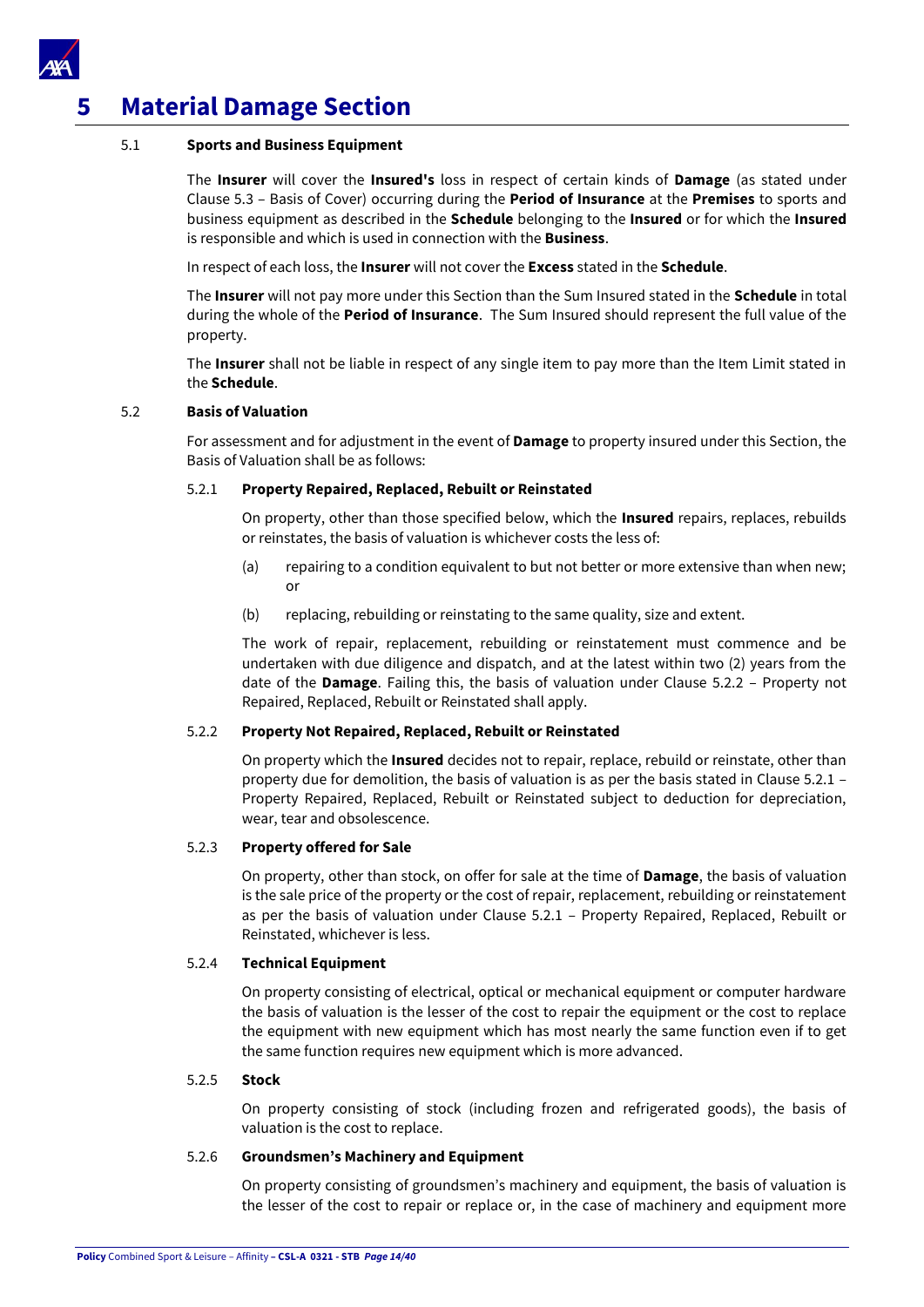

# than 12 months old at the date of **Damage**, its market value at the date of **Damage**.

# 5.2.7 **Personal Effects**

On property consisting of personal effects and tools of trade, the basis of valuation is the cost to repair or replace after deduction for depreciation, wear, tear and obsolescence subject to a maximum deduction of 50%.

# 5.3 **Basis of Cover all risks**

The sports and business equipment is covered against **Damage** by any cause except as follows:

- 5.3.1 **Damage** to any property caused by or consisting of its:
	- (a) spontaneous fermentation;
	- (b) spontaneous heating;
	- (c) spontaneous ignition;
	- (d) undergoing any heating process or any process involving the application of heat;
	- (e) bursting, overflowing, exploding or leaking;
	- (f) mechanical, chemical or electrical breakdown, short-circuiting, overrunning or derangement;
	- (g) being used for a purpose other than it was designed for or in excess of design tolerances or in breach of any manufacturer's instructions as to use or operation;
	- (h) defective design, defective manufacture or defective construction or having any natural or man-made inherent flaws or defects;
	- (i) wearing out or gradually deteriorating, shrinking, evaporating rusting, corroding, being scratched or discolouring or other chemical or biological transformation or being affected by loss of flavour, crispness or texture, wet or dry rot, vermin, insects or mould;
- 5.3.2 **Damage** by flood or any weather conditions to fences or gates or playing surfaces or moveable property in the open;
- 5.3.3 **Damage** by theft other than by forcible and violent means;
- 5.3.4 **Damage** by bursting, overflowing or leaking of water, oil, fuel or beverages from any container, pipe, dispenser or installation:
	- (a) as a result of repair, testing, removal, alteration or extension not carried out by a qualified engineer or plumber;
	- (b) from sprinkler installations occurring during repairs or alterations to the **Premises**;
- 5.3.5 **Damage** by malicious persons at or to vacant or unoccupied buildings or structures. Buildings in normal use but closed outside **Business Hours** or for holidays or weekends for less than twenty-one (21) consecutive days are not considered vacant or unoccupied;
- 5.3.6 **Damage** by subsidence, ground heave, landslip or landslide to yards, car parks, roads, pavements, swimming pools, paved terraces, walls, gates, fences or any water, gas, electricity, sewerage or communications services;
- 5.3.7 **Damage** by subsidence, ground heave, landslip or landslide caused by or consisting of:
	- (a) the settlement or bedding down of structures which are less than twelve (12) months old since completion;
	- (b) the settlement or movement of made-up ground which is less than twelve (12) months old since completion;
	- (c) coastal or riverbank erosion;
	- (d) demolition, construction, structural alteration or repair of any property, groundwork or excavation;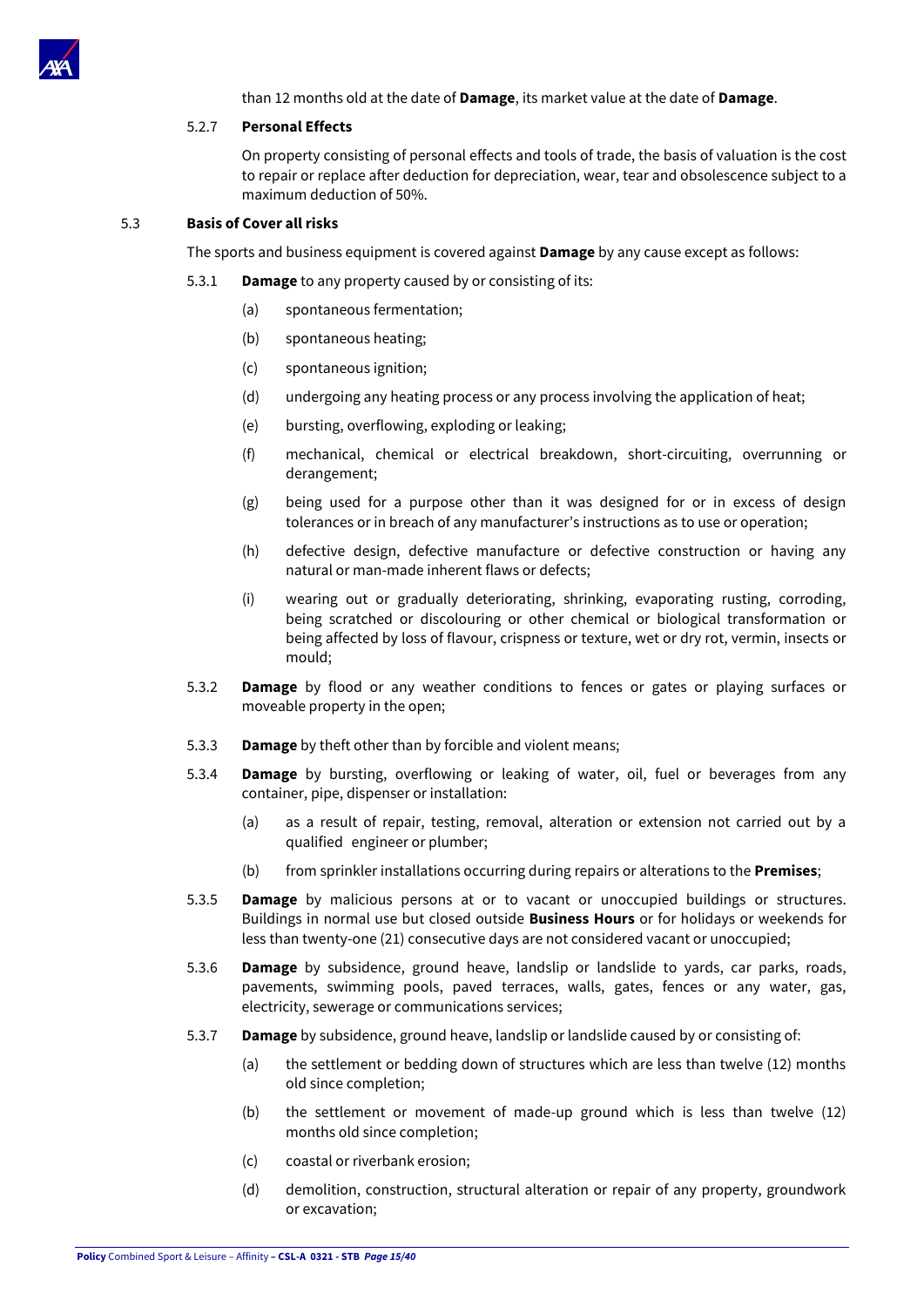

- 5.3.8 **Damage** by or during or consisting of an act of theft or attempted theft from any vehicle outside the **Premises** where there is no one in charge keeping the vehicle under observation and able to interfere with any attempt by anyone to break into it or steal it or anything in it;
- 5.3.9 **Damage** caused by or consisting of confiscation, requisition, seizure or destruction by order of the Government or any public authority;
- 5.3.10 **Damage** caused by total or partial cessation or interruption;
- 5.3.11 voluntary parting with title or possession;
- 5.3.12 **Damage** caused or contributed to by acts of fraud or dishonesty on the part of the **Insured** or any partner, director or **Employee** of the **Insured**, members of their families or any other person to whom property insured has been entrusted or in collusion with any of such persons;
- 5.3.13 simple or mysterious disappearance or inventory shortage or error or omission;
- 5.3.14 **Damage** to anything while it is being repaired, renovated, tested or otherwise worked on;
- 5.3.15 **Damage** caused or contributed to by **Pollution** in any sequence unless such **Pollution** was a single isolated event occurring in its entirety during the **Period of Insurance** stated in the **Schedule**;
- 5.3.16 **Damage** caused by or consisting of fungal pathogens or bacteria. For the purposes of this exclusion "fungal pathogens" shall mean any fungus or mycota or any by-product or type of infestation produced by such fungus or mycota, including for example mould, mildew, mycotoxins, spores or any biogenic aerosols;

# 5.4 **Conditions**

# 5.4.1 **Underinsurance**

If the property covered by this Section shall at the time of any loss be of greater value than the Sum Insured stated in the **Schedule** (after the application of any Day One Uplift), the **Insured** shall only be entitled to recover hereunder such proportion of the loss as the Sum Insured bears to the actual total value of the said property.

However, where the applicable Sum Insured is stated to be first loss, this clause shall not apply.

# 5.4.2 **Claim Notification**

The **Insurer** shall be entitled to refuse to pay any **Claim** under the Material Damage Section if, in the event of **Damage** which might be covered under the Material Damage Section, the **Insured** does not:

- (a) notify the **Insurer** as soon as practicably possible and at the latest within fourteen (14) days;
- (b) notify the police authority as soon as practicably possible if it becomes evident that any **Damage** has been caused by malicious persons;
- (c) notify the police authority as soon as practicably possible and take all practical steps to discover any guilty person and to trace and recover the property insured as a result of theft;
- (d) carry out and permit to be taken any action to prevent further **Damage**;
- (e) deliver to the **Insurer** at the **Insured's** own expense within thirty (30) days after such **Damage** (seven (7) days in the case of **Damage** caused by riot, civil commotion, strikers, locked-out workers, persons taking part in labour disturbances or malicious persons):
	- (i) full information in writing of the property damaged and of the amount of **Damage**;
	- (ii) details of any other insurances applicable to the **Damage** being claimed for, whether the **Insured** intends to make a **Claim** against such insurances or not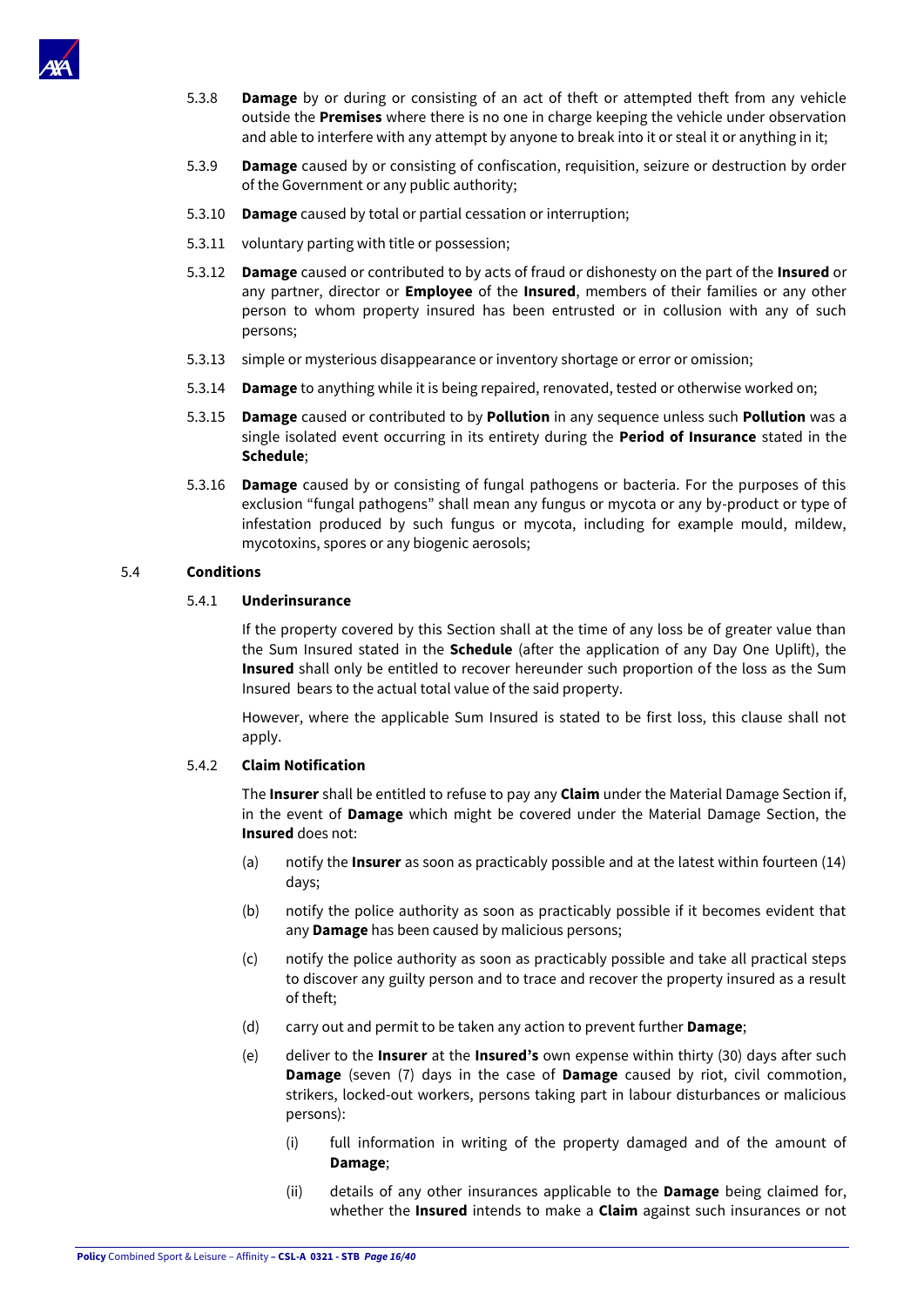

and whether such insurances are valid and collectible or not;

(iii) any other proofs and information relating to the loss as the **Insurer** may require.

#### 5.4.3 **Equipment Inspection**

Any vessel, machinery or apparatus which is required to be inspected periodically by an engineer qualified for the purpose in order to comply with any statutory regulation or by-law shall be the subject of an insurance or other contract providing the required inspection service.

#### 5.4.4 **Other Insurance**

Where the **Insured** has other insurance or insurances covering property which is also covered by this Section then the following provisions shall apply in determining the amount payable under this Section.

Any term of such other insurances which restricts the amount payable by making them excess of another unspecified policy or which excludes cover altogether or which restricts the amount payable because of the existence of some other unspecified policy shall be ignored for the purposes of this condition.

The amount payable under all insurances available to the **Insured**, including this Section, in respect of the loss in question, shall be added together to produce the total amount of available cover for the purposes of this condition. Only that part of any loss which would fall within the Sums Insured of this Section, having regard to the maximum or first loss Sum Insured and any excess, deductible, aggregate or sub-limit and including any underinsurance provision, shall be considered. The amount finally payable under this Section shall be the amount otherwise available under this Section alone multiplied by the ratio of that amount to the total amount of available cover.

# 5.4.5 **Protection, Preservation and Security of Property**

The **Insurer** shall be entitled to refuse to pay any **Claim** under the Material Damage Section if the **Insured** does not use the utmost diligence and take all practical steps to protect, recover and save property insured and minimise any actual or potential **Damage** when property has sustained or is in imminent danger of sustaining **Damage**.

The Section also includes costs incurred to temporarily protect or preserve property due to actual or to prevent imminent **Damage** but not exceeding the amount by which a loss under this Section is reduced by reason of such preventative or protective action. Such costs are subject to the **Excess** that would have applied had the **Damage** occurred.

The **Insurer** shall also be entitled to refuse to pay any claim under the Material Damage Section if the **Insured** does not at all times maintain all property in a good, proper and workmanlike manner and ensure that all protection and security systems that have been advised to the **Insurer**, as well as other protection and security systems, are in force at all times.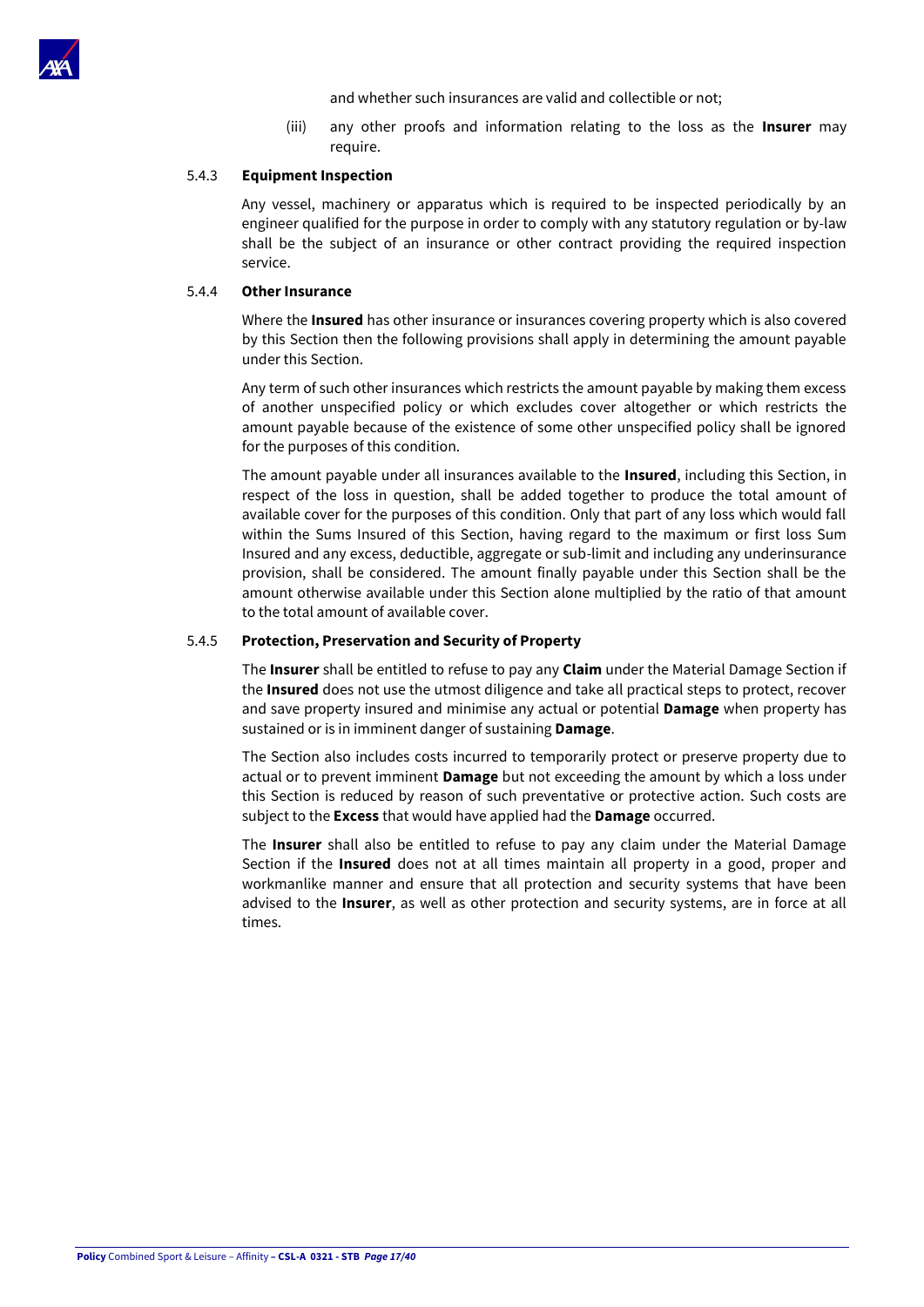

# <span id="page-17-0"></span>**6 Liability Section**

# 6.1 **Section Extensions**

All the Liability Sub-Sections are subject to the following extensions except where stated below.

# 6.1.1 **Automatic Acquisitions**

The policy shall apply automatically to any entity acquired, established or created during the **Period of Insurance**.

Provided always that:

- (a) the turnover of such entity is no more than ten per cent (10%) of the total turnover of the **Insured**;
- (b) the **Insured** shall notify the **Insurer** in writing as soon as practicably possible but no later than ninety (90) days of such acquisition, establishment or creation;
- (c) the **Insurer** shall have the right to accept or refuse cover at the time of notification and to alter the terms and conditions of this policy accordingly including the charging of an additional premium;
- (d) the **Insurer** shall not be liable:
	- (i) where the business of such entity differs from the **Business**; and
	- (ii) where cover is provided under any other insurance. This policy shall only apply in excess of such other insurance to the extent of such part of the Limit of Liability as exceeds the limit under the other insurance.

# 6.1.2 **Court Attendance Costs**

The **Insurer** will reimburse the **Insured's** loss by paying a daily amount as stated below for each day on which attendance is required in the event of any director, partner or **Employee** attending court as a witness at the request of the **Insurer** in connection with a **Claim** which is covered under the Public Liability, Product Liability and Employers' Liability Sub-Sections of this policy:

- (a) GBP 250 per day for each day attendance is required for any director or partner of the **Insured**; and
- (b) GBP 100 per day for each day attendance is required for any **Employee** who is not a director or partner.

# 6.1.3 **Cover for Others**

Provided that such persons or parties observe, fulfil and are subject to the terms of this policy as though they were the **Insured**, the cover granted under the Public Liability and Product Liability Sub-Sections extends to:

- (a) **Employees** in their **Business** capacity for legal liabilities arising out of the performance of the **Business**;
- (b) the officers, committees and members of the **Insured's** canteen, social, sports, medical, fire fighting, security services and welfare organisations for legal liabilities incurred in their respective capacity as such (but excluding medical practitioners while working in a professional capacity);
- (c) any person or firm for legal liabilities arising out of the performance of a contract with the **Insured** constituting the provision of labour only;
- (d) any principal for legal liabilities arising out of work carried out by the **Insured** under a contract or agreement in respect of which the **Insured** would have been entitled to cover under this policy if the **Claim** had been made against the **Insured**;
- (e) the personal representatives of any person insured by reason of this Cover for Others clause in respect of legal liability incurred by such person;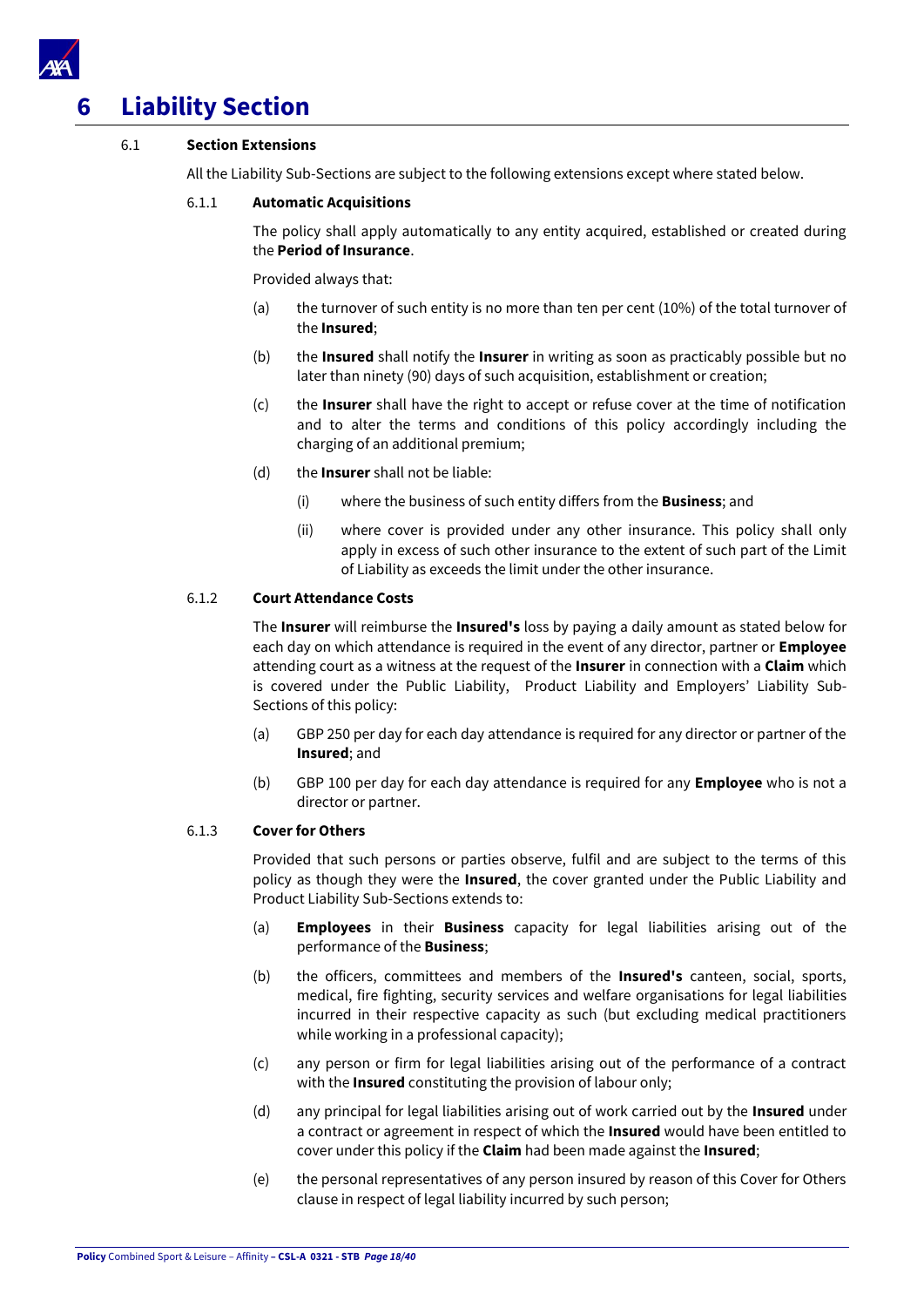

Provided that such persons or parties observe, fulfil and are subject to the terms of this policy as though they were the **Insured**, the cover granted under the Public Liability Sub-Section only also extends to **Members** for legal liabilities arising out of their activities as such.

# 6.1.4 **Criminal Proceedings Legal Defence Costs**

The **Insurer** will cover the **Insured** and, at the request of the **Insured**, any director or partner or **Employee** in respect of legal costs and expenses incurred with the **Insurer's** prior written consent in the defence of any criminal proceedings brought or in an appeal against conviction arising from such proceedings in respect of:

- (a) a breach of the Health and Safety at Work etc. Act 1974 or the Health and Safety at Work (Northern Ireland) Order 1978, or any similar **United Kingdom** Health and Safety legislation and regulation; or
- (b) an alleged offence under the Corporate Manslaughter and Corporate Homicide Act 2007 or any subsequent amending legislation;

provided that the proceedings relate to an offence alleged to have been committed during the **Period of Insurance** and in the course of the **Business**.

The cover will not apply:

- (1) to fines or penalties of any kind;
- (2) to liability assumed under a contract or agreement which would not have attached in the absence of such contract or agreement;
- (3) to proceedings consequent upon any deliberate act or omission.

The **Insurer's** liability under this extension shall be limited to GBP 1,000,000 in the aggregate in any one **Period of Insurance**. This limit will form part of and not be in addition to the relevant Limit of Liability stated in the **Schedule**.

#### 6.2 **Section Exclusions**

All the Liability Sub-Sections are subject to the following exclusions except where stated below.

This policy does not apply to or include cover for or arising out of or relating to:

# 6.2.1 **Data Protection**

compensation, damages, losses, costs, expenses, fines, penalties or any other sum arising out of breach of privacy rules or legislation including for example the Data Protection Act 2018, whether the liability of the **Insured** arises directly or indirectly.

This exclusion does not apply to the cover provided by Extensions 8.4.3 –– Data Protection Act 2018, 11.4.1 –Data Protection Act 2018.

# 6.2.2 **Known Prior Circumstances**

circumstances which the **Insured** or person insured knew or ought to have known was likely to give rise to a **Claim** prior to the inception date of this policy.

# 6.2.3 **Liquidated Damages**

liquidated damages clauses, penalty clauses, performance warranties or similar provision in a contract unless it is proven that liability would have attached in the absence of such clauses, warranties or similar provisions.

# 6.2.4 **Tobacco**

raw, dried or cured tobacco or tobacco which has been otherwise processed in any way, cigars, cigar wrappers, pipe tobacco, cigarette filter or filter materials, snuff, chewing tobacco, "smokeless" tobacco products, cigarettes and cigarette paper, tobacco smoke, gaseous or solid residues or by-products of tobacco, tips or filters, any chemical, mineral or other product sprayed on, applied to or found within or used in conjunction with any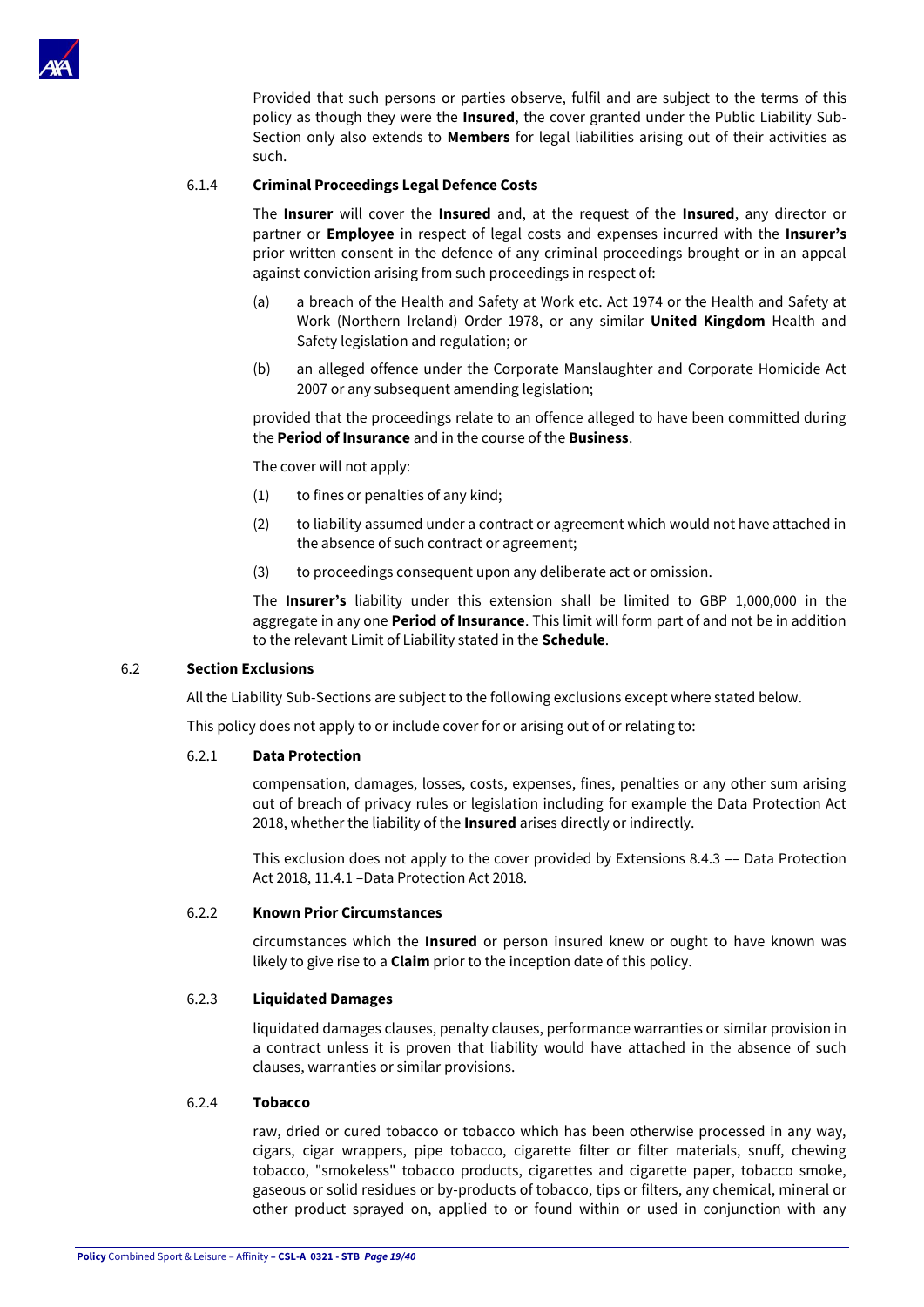

tobacco, smoking pipes, cigarette holders and any ingredients found within or used in conjunction with tobacco or any of its constituent parts (collectively "tobacco"). This exclusion shall not apply to liability arising from **Injury** or **Damage** by fire caused by lit tobacco.

# 6.2.5 **Contractual Liability**

liquidated damages clauses, penalty clauses, performance warranties or any other provision in any contract unless it is proven that liability would have attached in the absence of that contract.

# 6.2.6 **Coronavirus**

coronavirus disease (COVID-19), severe acute respiratory syndrome coronavirus 2 (SARS-CoV-2), or any mutation or variation thereof.

This exclusion also applies to any claim, loss, cost or expense of whatever nature directly or indirectly arising out of, contributed to by or resulting from:

- (a) any fear or threat (whether actual or perceived) of; or
- (b) any action taken in controlling, preventing, suppressing or in any way relating to any outbreak of;

coronavirus disease (COVID-19), severe acute respiratory syndrome coronavirus 2 (SARS-CoV-2), or any mutation or variation thereof.

# 6.2.7 **Biological or Chemical Materials**

the actual or threatened malicious use of pathogenic or poisonous biological or chemical materials by any person.

# 6.3 **Section Conditions**

All the Liability Sub-Sections are subject to the following conditions except where stated below.

# 6.3.1 **Assistance and Co-operation**

The **Insured** and any person insured must provide the **Insurer** with such information, assistance and co-operation as the **Insurer** and/or its representative may request. The **Insurer** shall be entitled to refuse to pay any **Claim** under this policy in its entirety if the **Insured** or any person insured fails to do so.

# 6.3.2 **Claim Notification**

The **Insured** must give to the **Insurer** notice as soon as practicably possible in writing of:

- (a) any **Claim** made against any **Insured** or any person insured which is likely to fall within the scope of this policy;
- (b) any circumstances of which the **Insured** or any person insured becomes aware which are likely to give rise to such a **Claim** being made against the **Insured**.

Where the Sub-Section Trigger is shown as Claims Made or Claims Made and Notified in the **Schedule** if a circumstance occurring subsequent to the Sub-Section Retroactive Date and before the expiry date of the policy is notified to the **Insurer** during the **Period of Insurance** and in accordance with this Condition, the **Insurer** will not deny any subsequent **Claim** arising out of that circumstance solely because the **Claim** was made after the expiry date of the policy.

The **Insurer** shall be entitled to refuse to pay any **Claim** under the Liability Section in its entirety if such notice is not received.

# 6.3.3 **Documents Relevant to a Claim**

The **Insured** or any person insured must ensure that all documents relevant to any **Claim** and any circumstance which is likely to give rise to a **Claim** are not destroyed or otherwise disposed of. The **Insurer** shall be entitled to refuse to pay any **Claim** under this policy in its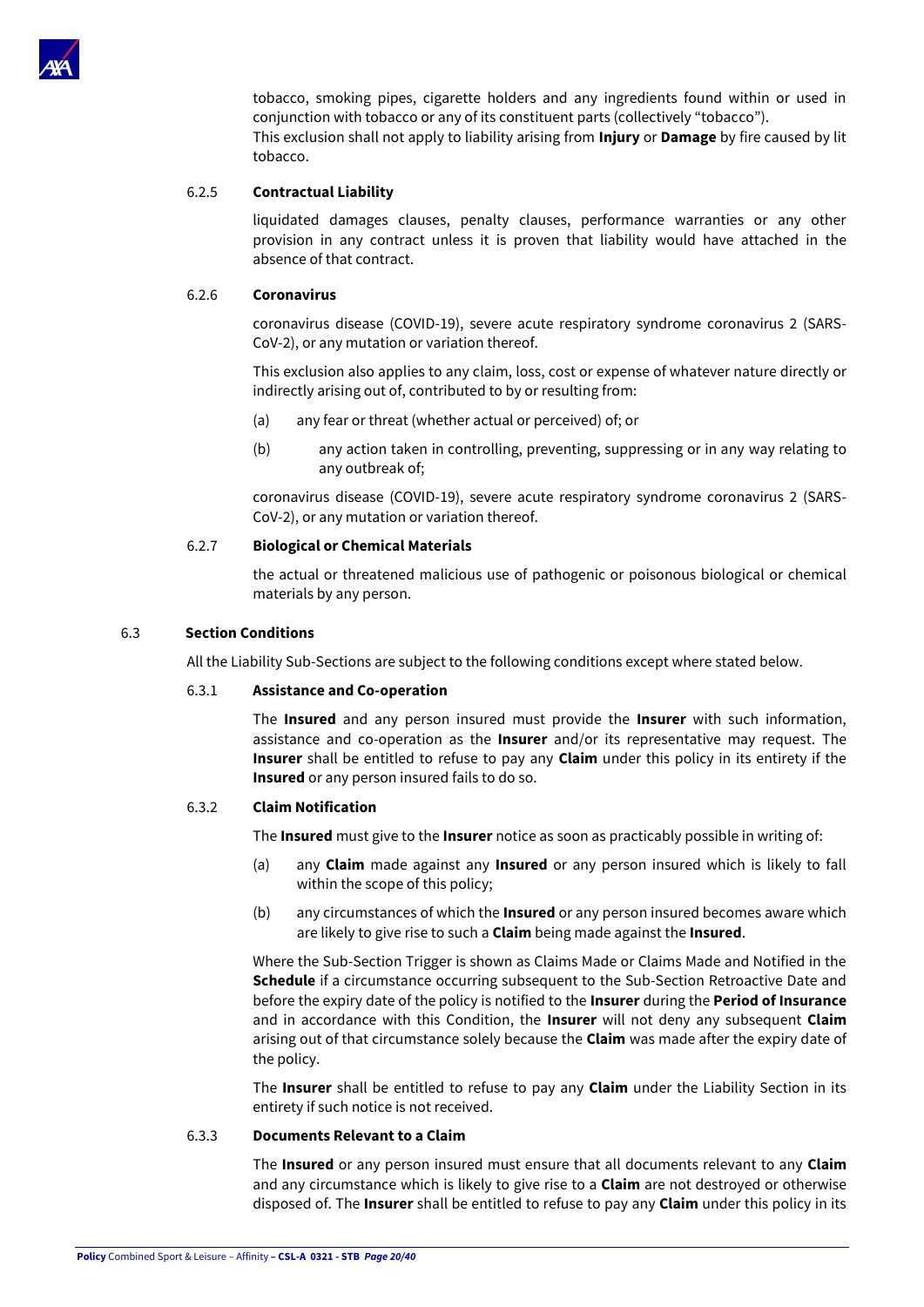

entirety if the **Insured** or any person insured fails to do so.

# 6.3.4 **Entitlement to Defend**

The **Insurer** is entitled, but not obliged, to take over and conduct in the name of the **Insured** or any person insured the defence or settlement of any **Claim** or to prosecute in the name of the **Insured** or any person insured for its own benefit any **Claim** for reimbursement or damages or otherwise. The **Insurer** shall have full discretion in the conduct of any proceedings and in the settlement of any **Claim**.

# 6.3.5 **Limit of Liability**

#### (a) **Occurrence**

The **Insurer's** total liability to pay damages (including claimants' costs, fees and expenses) shall not exceed the sum stated in the **Schedule** in respect of any one **Occurrence**.

#### (b) **Occurrence Limit**

The Occurrence Limit applicable to each Sub-Section is stated in the **Schedule**.

Where an Occurrence Limit is shown as being combined then for any **Occurrence** which involves liability under more than one Sub-Section, the **Insurer's** total liability in respect of that **Occurrence**

- (i) shall not exceed the largest single Limit of Liability available under those combined Sub-Sections; and
- (ii) shall not exceed, in respect of each Sub-Section involved, the Limit of Liability available under that Sub-Section.

provided that the Limit of Liability under the Employers' Liability Sub-Section shall not be affected or eroded by loss under any other Sub-Section.

#### (c) **Aggregate**

Where an aggregate Limit of Liability is stated in the **Schedule** to apply, the **Insurer's** total liability in respect of the entire **Period of Insurance** shall not exceed the stated aggregate Limit of Liability regardless of the number or severity of **Occurrences** or **Claims**.

#### (d) **Excess**

No cover shall be granted under any liability Sub-Section for the amount of the **Excess** stated in the **Schedule** in respect of the first amount of each **Occurrence**. The **Excess** amount includes any **Defence Costs**. The Limits of Liability stated in the **Schedule** are in excess of and not reduced by the amount of any **Excess**. Only the largest **Excess** of the relevant Sub-Sections shall apply in the event of a of an **Occurrence** involving liability under more than one Sub-Section.

#### (e) **Contribution**

If at the time of a **Claim** there is any other insurance effected by or on behalf of the **Insured** covering the same risk or part thereof, the liability of the **Insurer** shall not be liable for more than their rateable proportion thereof.

If any such other insurance is subject to any provision whereby it is excluded from ranking concurrently with this policy, either in whole or in part or from contributing rateably, the liability of the **Insurer** under this policy shall be limited to such proportion of **Claim** as the cover under this policy bears to the total cover available to the **Insured**.

# 6.3.6 **Non-Admission of Liability**

No admission, offer, promise or payment is to be made or given by or on behalf of the **Insured** or any person insured without the written consent of the **Insurer**. The **Insurer** shall be entitled to refuse to pay any **Claim** under this policy in its entirety if any such admission,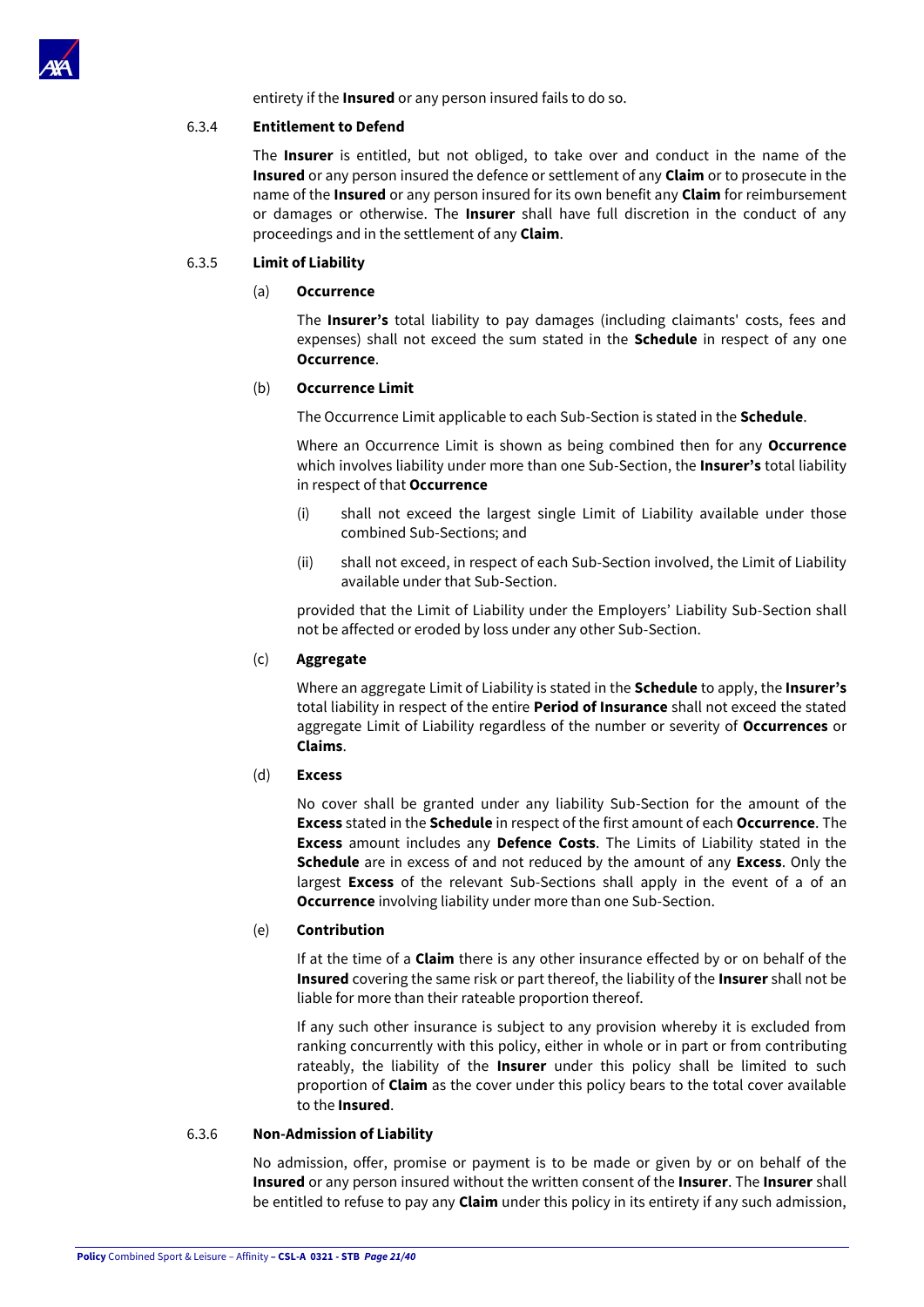

offer, promise or payment is made.

# 6.3.7 **Payment in Full**

The **Insurer** may at any time pay to the **Insured** in connection with any **Claim** or series of **Claims** under this policy to which a Limit of Liability applies the amount of such Limit after deduction of any sums already paid or any lesser amount for which such **Claims** can be settled. Upon such payment being made the **Insurer** shall relinquish the conduct and control of and be under no further liability in connection with such **Claims** except for the payment of **Defence Costs** incurred prior to the date of such payment where such **Defence Costs** are stated as being payable in addition to the Limit of Liability.

# 6.3.4 **United States of America and Canada Jurisdiction**

Where the Covered Jurisdiction applicable to any Sub-Section is shown in the **Schedule** as Worldwide then in respect of any judgment, award or settlement made within countries which operate under the laws of the United States of America or Canada or to any order made anywhere in the world to enforce such judgment, award or settlement either in whole or in part:

- (a) the Sub-Section does not cover any liability:
	- (i) for and/or arising out of **Pollution**;
	- (ii) for the cost of removing, nullifying or cleaning-up seeping, polluting or contaminating substances;
- (b) the Limits of Liability stated in the **Schedule** are inclusive of **Defence Costs**;
- (c) any dispute concerning the interpretation of the terms, conditions, limitations and/or exclusions contained herein is subject to the law and exclusive jurisdiction of England and Wales;
- (d) the **Insurer** shall not be liable for the amount shown as the applicable **Excess** in the **Schedule**, being the first amount of each and every **Claim**. For the purpose of this condition "**Claim**" shall include compensatory awards or damages, claimants' costs, fees and expenses and associated **Defence Costs**.

The Sub-Section shall not apply to nor insure against the loss of any **Insured** domiciled or registered in the United States of America or Canada or any country which operates under the laws of the United States of America or Canada, other than in respect of sales offices of the **Insured** where prior agreement has been sought from the **Insurer**.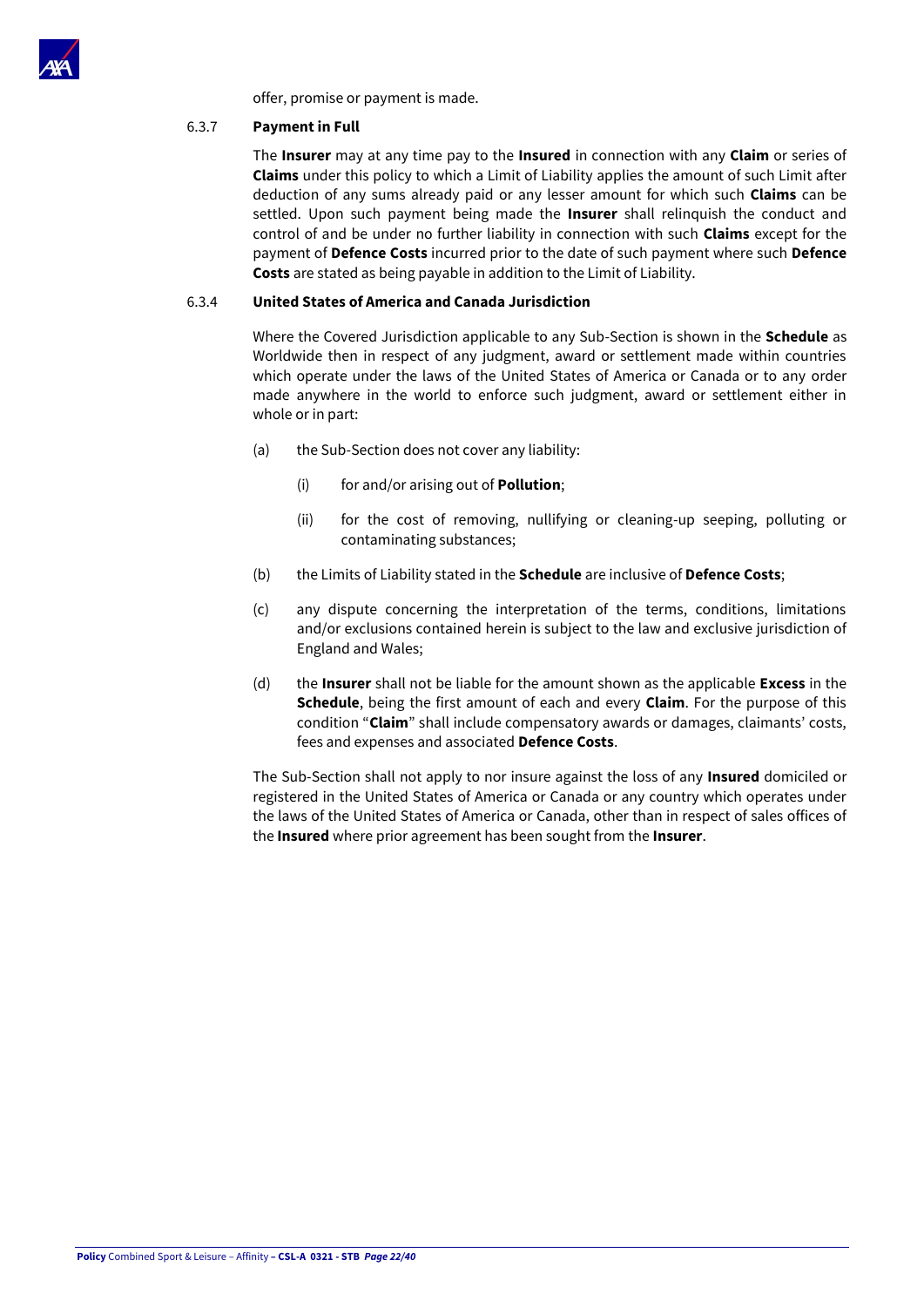

# <span id="page-22-0"></span>**7 Public Liability Sub-Section**

# 7.1 **Operative Clause**

The **Insurer** will cover the **Insured** for all sums they are legally liable to pay as damages (including claimants' costs, fees and expenses) for **Injury** and/or **Damage** in the conduct of the **Business**, and arising from **Claims** made against them in the **United Kingdom**, subject to Condition 7.3 and all other terms and conditions of this policy.

# 7.2 **Defence Costs**

The **Insurer** will also pay **Defence Costs**, provided that the **Insurer** shall not be liable for any fines or penalties imposed as a consequence of any **Claim**, suit or proceedings. **Defence Costs** will be payable inclusive as part of and not in addition to the Limit of Liability as stated in the **Schedule**.

# 7.3 **Trigger**

This Sub-Section applies only to **Injury** or **Damage** occurring during the **Period of Insurance**.

# 7.4 **Extensions**

These extensions are subject otherwise to the terms, exclusions and conditions of the policy.

# 7.4.1 **Contingent Motor Liability**

Exclusion 7.5.8 – Motor Vehicles shall not apply to legal liability arising out of the ownership, possession or use by or on behalf of the **Insured** or any person entitled to insurance of any motor vehicle or trailer:

- (a) caused by the use of any tool or plant forming part of or attached to or used in connection with any motor vehicle or trailer;
- (b) arising beyond the limits of any carriageway or thoroughfare caused by the loading or unloading of any motor vehicle or trailer; or
- (c) arising out of any motor vehicle or trailer temporarily in the **Insured's** custody or control for the purpose of parking.

Provided always that no cover is granted against liability for which compulsory insurance or security is required by legislation or for which the government or other authority has accepted responsibility;

# 7.4.2 **Cross Liabilities (including Member to Member Claims)**

Each person or party specified as the Insured in the Schedule is separately covered in respect of Claims made against any of them by any other such person or party subject to the Insurer's total liability not exceeding the stated Limits of Liability.

# 7.4.3 **Data Protection Act 2018**

The **Insurer** will cover the **Insured** against loss under this Sub-Section in respect of the **Insured's** liability to pay compensation in respect of any claim under Section 13 – Compensation of the Data Protection Act 2018. Such liability shall be considered as **Injury** for the purposes of this Sub-Section and the **Injury** will be deemed to have occurred when the claimant first knew or alleges that they knew that the subject information was inaccurate or the date or alleged date the information had been disclosed without authorisation, as the case may be.

This extension applies where **Claims** are made against the **Insured** during the **Period of Insurance** arising from **Injury** occurring on or after the Retroactive Date specified in the **Schedule** and before the expiry date of the policy. If a circumstance occurring subsequent to the Retroactive Date and before the expiry date of the policy is notified to the **Insurer** in accordance with Condition 6.3.2 – Claim Notification, the **Insurer** will not deny any subsequent **Claim** arising out of that circumstance solely because the **Claim** was made after the expiry date of the policy.

The **Insurer's** liability under this extension shall be limited to GBP 250,000 any one **Occurrence** and in the aggregate for the **Period of Insurance** which shall be a part of and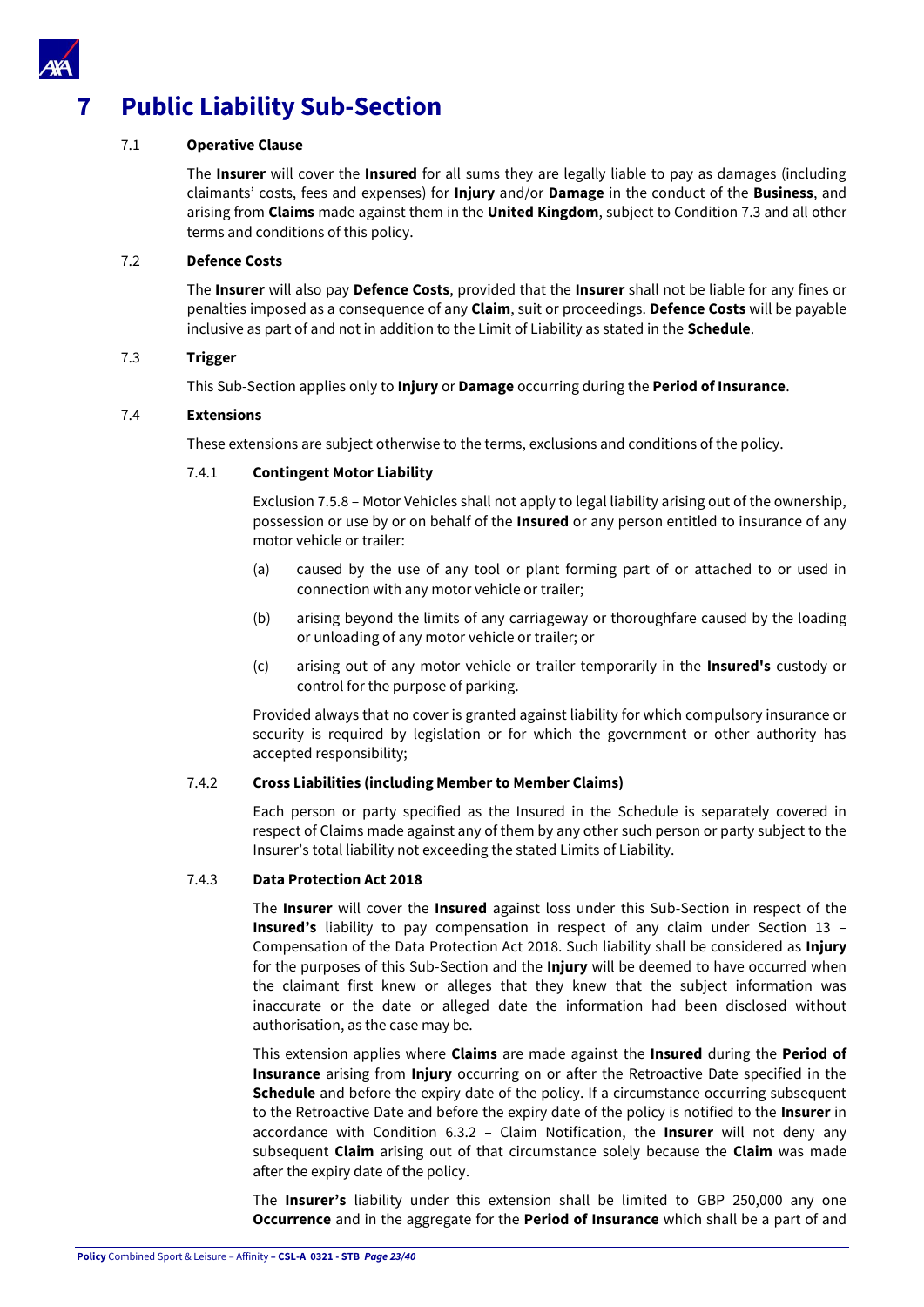

not in addition to the Limit of Liability stated in the **Schedule**.

The **Excess** under this extension shall be 10% of each **Claim** subject to a minimum of GBP 1,000.

#### **Exclusions**

The **Insurer** shall not provide cover:

- (d) against liability caused by or arising from a deliberate act by or omission of any person entitled to insurance under this Sub-Section if the result could have been expected having regard to the nature and circumstances of such act or omission;
- (e) for the costs of replacing, reinstating, rectifying or erasing any Personal Data, as defined in the Data Protection Act 2018;
- (f) against liability caused by or arising from the recording, processing or provision of data for reward or the determining of the financial status of a person;
- (g) against liability which attaches by virtue of a contract or agreement but which would not have attached in the absence of such contract or agreement.

#### **Condition**

The **Insurer** shall be entitled to refuse to pay any **Claim** under this extension in its entirety if the **Insured** has not registered in accordance with the terms of the said Act or having applied for such registration it has been refused or withdrawn.

#### 7.4.4 **Data Protection Legislation – Public Liability Section**

This Sub-Section extends to cover the **Insured** for legal liability in respect of any **Claim** for compensation as a result of **Injury** and/or **Damage** under Section 169 of the Data Protection Act 2018 or under Article 82 of the General Data Protection Regulation (EU) 2016/679.

Cover in respect of such **Claims** shall be available only under the terms and conditions of this extension and nowhere else in this policy.

For the purposes of this extension non-material damage which is the subject of such **Claim** shall be considered as **Injury** and will be treated as having occurred when the claimant first had knowledge or alleges that they had knowledge of the event giving rise to that **Injury**.

This extension applies where **Claims** are made against the **Insured** during the **Period of Insurance** arising from **Injury** and/or **Damage** occurring on or after the **Retroactive Date** specified in the **Schedule** and before the expiry date of the policy. If a circumstance occurring subsequent to the Retroactive Date and before the expiry date of the policy is notified to the **Insurer** in accordance with Condition 6.3.2 – Claim Notification, the **Insurer** will not deny any subsequent **Claim** arising out of that circumstance solely because the **Claim** was made after the expiry date of the policy.

The **Insurer's** liability under this extension shall be limited to GBP 250,000 any one **Occurrence** and in the aggregate, inclusive of **Defence Costs**, which shall be a part of and not in addition to the Limit of Liability stated in the **Schedule**.

The **Excess** under this extension shall be 10% of each **Claim** subject to a minimum of GBP 1,000 and shall be applicable to **Defence Costs**.

Additional Exclusions

The **Insurer** shall not provide cover:

- (a) against liability caused by or arising from a deliberate act by or omission of any person entitled to insurance under this policy if the result could have been expected having regard to the nature and circumstances of such act or omission;
- (b) for the costs of replacing, reinstating, rectifying or erasing any Personal Data, as defined in Data Protection Act 2018;
- (c) against liability caused by or arising from the recording, processing or provision of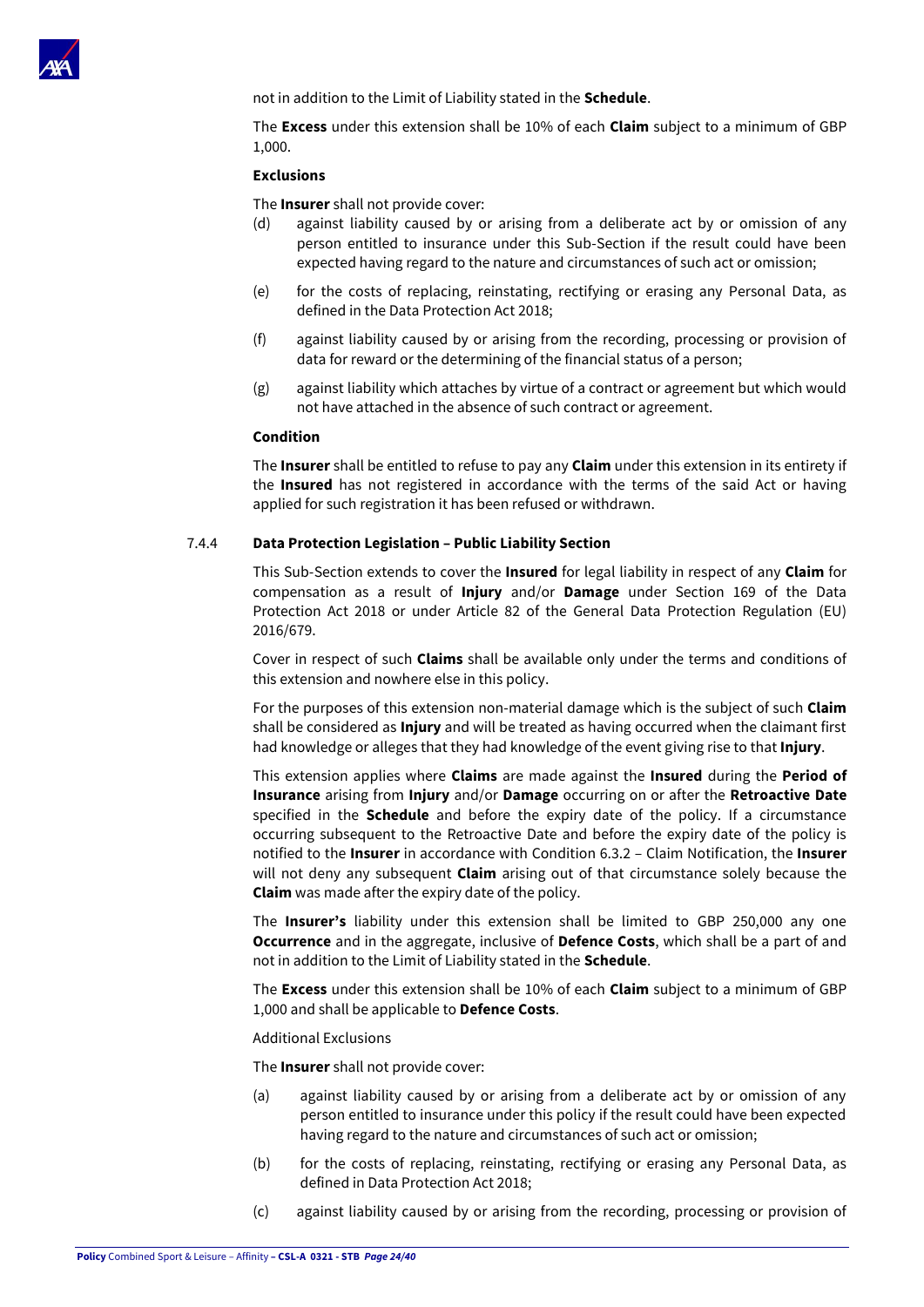

data for reward or the determining of the financial status of a person; or

(d) against liability which attaches by virtue of a contract or agreement but which would not have attached in the absence of such contract or agreement.

#### Fee Payment Condition

The Insurer shall be entitled to refuse to pay any Claim under this extension in its entirety if the Insured has not paid any fees required to be paid by any data protection authority.

# 7.4.5 **Overseas Personal Liability**

This Sub-Section shall extend to include the liability of any director, officer or **Employee** in their personal capacity whilst temporarily outside the **United Kingdom** for the purposes of the **Business**.

Provided that the **Insurer** shall not cover such person in respect of:

- (a) liability caused by or arising from the ownership or occupation of land or buildings;
- (b) liability caused by or arising from the use of any motor vehicle.

#### 7.4.6 **Sudden Pollution**

Exclusion 7.5.9 – Pollution shall not apply to **Pollution** which is the direct result of a sudden, identifiable, unintended and unexpected event occurring in its entirety at a specific time and place during the **Period of Insurance**.

The **Insurer** shall be entitled to refuse to pay any **Claim** under this extension:

- (a) if the **Insured** has not taken all practical precautions to prevent **Pollution**; or
- (b) if **Injury** or **Damage** or the entire event giving rise to the **Injury** or **Damage** did not occur during the **Period of Insurance**.

This extension does not apply to any judgment, award or settlement made within countries which operate under the laws of the United States of America or Canada or to any order made anywhere in the world to enforce such judgment, award settlement either in whole or in part.

This extension does not apply to or include legal liability for **Damage** to premises presently or at any time previously owned or tenanted by the **Insured** or from **Damage** to land or water within the boundaries of or below any land or premises presently or at any time previously owned or leased by the **Insured**.

The **Insurer's** liability under this extension for all **Occurrences** combined throughout the **Period of Insurance** shall not exceed the sub-limit for Pollution Liability stated in the **Schedule**, which shall be a part of and not in addition to the Limit of Liability stated in the **Schedule**.

#### 7.4.7 **Work Overseas**

The **Insurer** will cover the **Insured** under this Sub-Section for all sums they are legally liable to pay as damages (including claimants' costs, fees and expenses) for **Injury** and/or **Damage** in the conduct of the **Business** outside the **United Kingdom** arising from the activities of:

- (a) any person temporarily engaged by the **Insured**; and
- (b) any person on a temporary visit;

for the purpose of non-manual work anywhere else in the world.

Provided that:

- (i) such person is ordinarily resident within the **United Kingdom**;
- (ii) the **Insurer** shall not provide cover in respect of any temporary visit to the United States of America or any overseas territory or affiliated state of the United States of America; and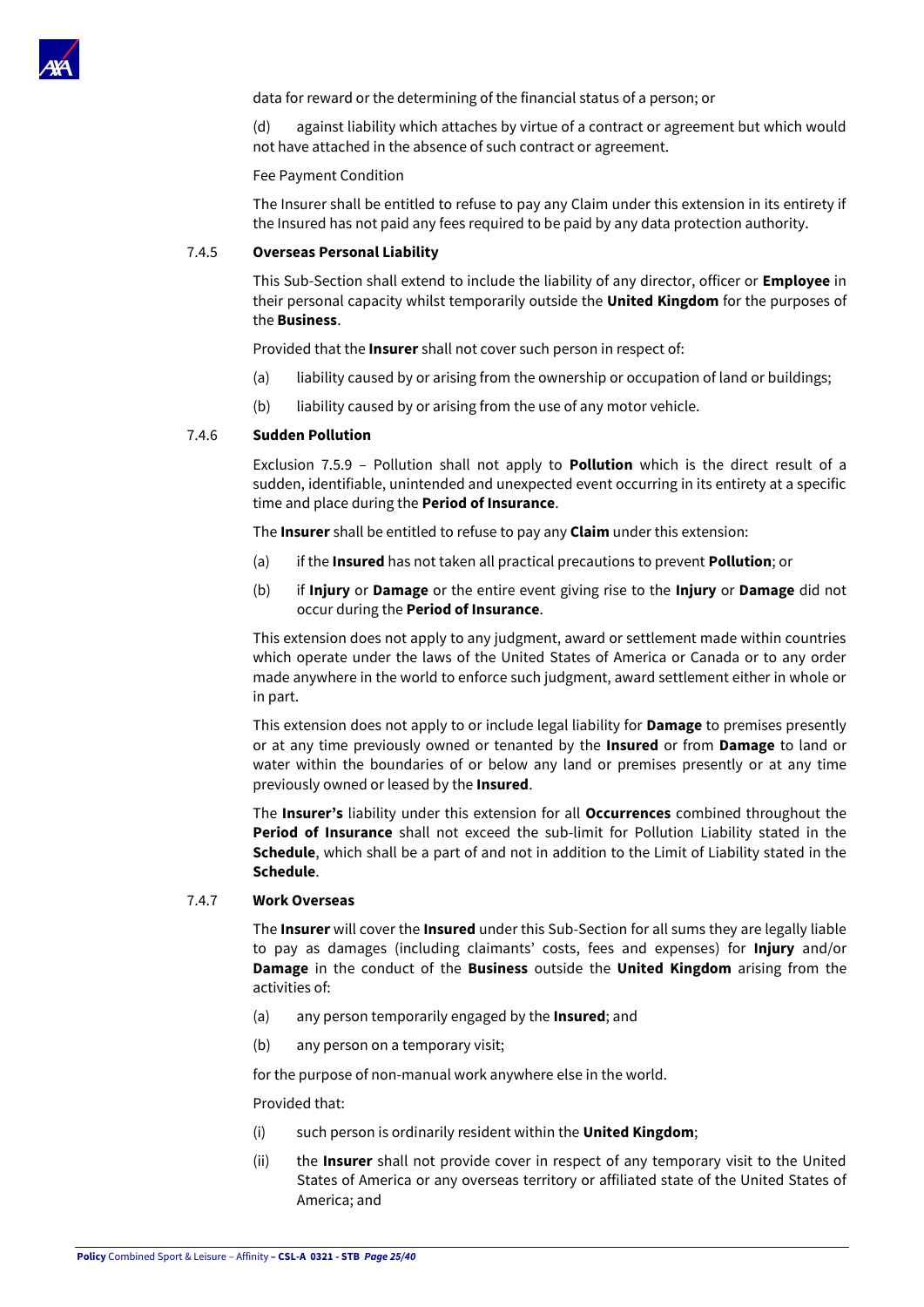

(iii) such temporary engagement or visit does not exceed six (6) consecutive months in duration.

# 7.4.8 **Cyber**

Despite Policy Exclusion 3.2 – Cyber, this Sub-Section shall extend to include liability of the **Insured** arising out of electronic means including failure or impairment of any computer or other electronic device, computer hacking or the introduction of any form of computer virus or corrupting or unauthorised instructions or code or the use of any electromagnetic weapon.

The **Insurer's** liability under this extension for all **Occurrences** combined throughout the **Period of Insurance** shall not exceed GBP 250,000 which shall be part of and not in addition to the Limit of Liability stated in the **Schedule**.

# 7.5 **Exclusions**

This policy does not apply to or include cover for or arising out of or relating to:

# 7.5.1 **Abuse**

the actual or alleged physical, sexual or psychological abuse of any person or the failure to prevent the same.

# 7.5.2 **Aircraft, Watercraft or Offshore Installations**

the ownership, possession or use by or on behalf of the **Insured** of any aircraft, spacecraft, hovercraft, offshore installation, rig, platform or watercraft (other than watercraft not exceeding ten (10) metres in length whilst on inland waterways).

# 7.5.3 **Airside**

any work undertaken in, on or within any aircraft, aerospace system or airport.

# 7.5.4 **Care, Custody or Control**

any **Damage** to property owned, leased to, hired by, under hire purchase to, on loan to, held in trust by or otherwise in the **Insured's** care, custody or control other than:

- (a) clothing and personal effects of **Employees** and visitors;
- (b) premises (including contents therein) temporarily occupied by the **Insured** for work therein or thereon but no cover shall be granted for **Damage** to that part of the property on which the **Insured** is or has been working and which arises out of such work; or
- (c) premises tenanted by the **Insured** but always excluding liability for **Damage**:
	- (i) arising out of any perils which the tenancy agreement requires the **Insured** to insure against;
	- (ii) to any property which the tenancy agreement requires the **Insured** to insure; or
	- (iii) to any property which the tenancy agreement requires the **Insured** to be responsible for;

except if such **Damage** is the proven consequence of the **Insured's** own negligence.

# 7.5.5 **Defective Premises Act**

any condition in the **Insured's** premises subsequent to the disposal of such premises by the **Insured**, including liability which is established by application of Section 3 of the Defective Premises Act 1972 or Section 5 of the Defective Premises (Northern Ireland) Order 1975.

# 7.5.6 **Deliberate or Reckless Failure to Avoid Injury or Damage**

any deliberate or reckless failure by any **Insured Person** to avoid **Injury** or **Damage**.

# 7.5.7 **Injury to Employees**

any **Injury** to an **Employee** where such **Injury** arises out of and in the course of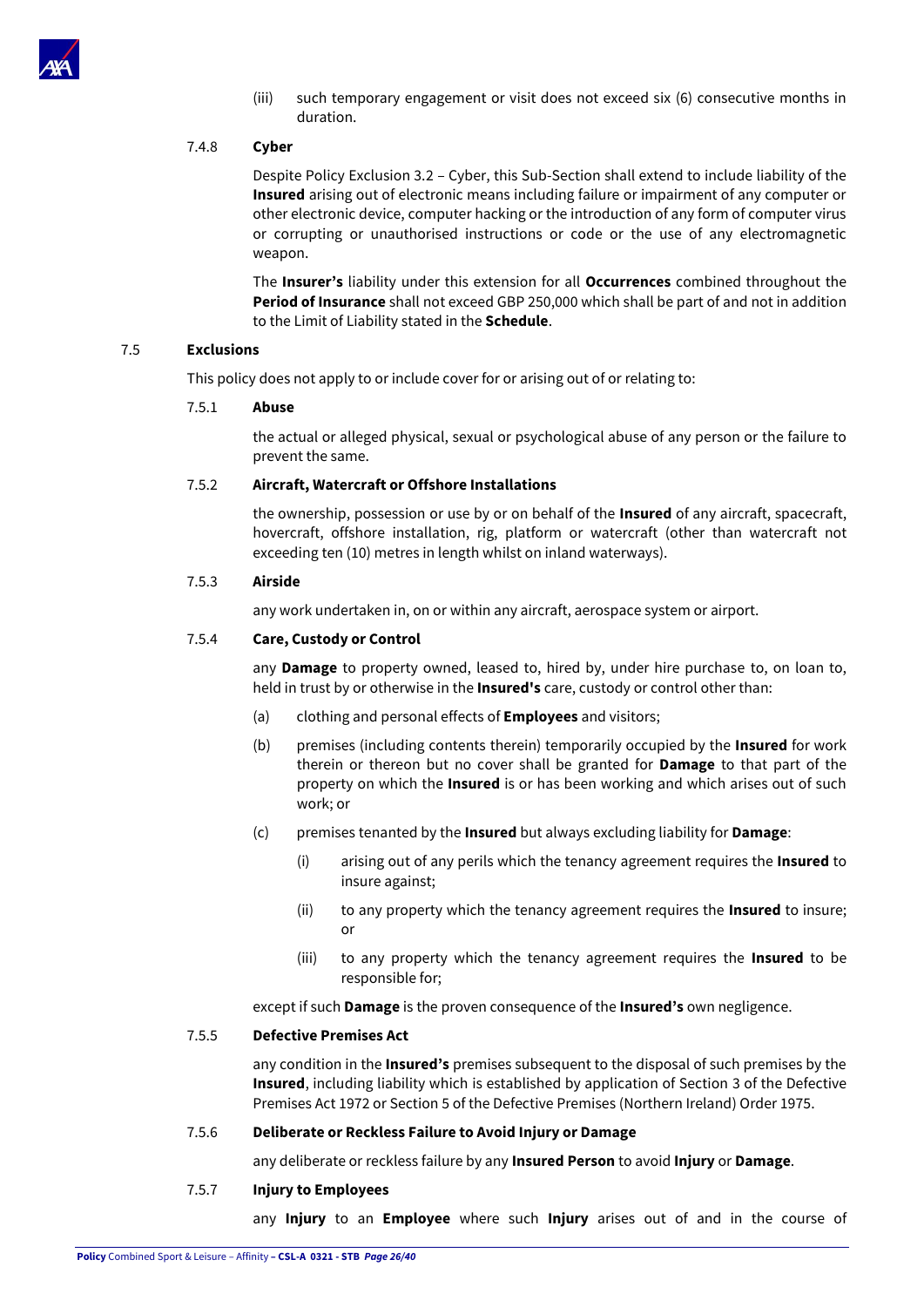

employment by the **Insured** or any liability arising out of any workers' compensation or any similar legislation anywhere in the world.

# 7.5.8 **Motor Vehicles**

the ownership, possession or use by or on behalf of the **Insured** or any person or party insured by this policy of any motor vehicle or trailer for which compulsory insurance or security is required by legislation or for which the government or other authority has accepted responsibility.

# 7.5.9 **Pollution**

**Pollution.**

# 7.5.10 **Products**

any tangible property after it has left the custody or control of the **Insured** which has been designed, specified, formulated, manufactured, constructed, installed, sold, supplied, distributed, treated, serviced, leased, loaned, free issued, altered or repaired by or on behalf of the **Insured**, other than food and drink provided mainly for consumption by **Employees**.

# 7.5.11 **Professional Liability**

any breach of professional duty or wrongful or inadequate advice given separately for a fee, or the pursuit of any activities by the **Member** in a professional capacity.

# 7.5.12 **Participant to Participant Claims**

any **Injury** or **Damage** suffered by one participant caused by another participant in any sport or activity under the direction of the **Insured**.

# 7.6 **Condition**

# 7.6.1 **Housing Grants, Construction and Regeneration Act 1996**

The **Insurer** shall not be bound by any adjudication made under the Housing Grants, Construction and Regeneration Act 1996 following a request for adjudication made by or to the **Insured**.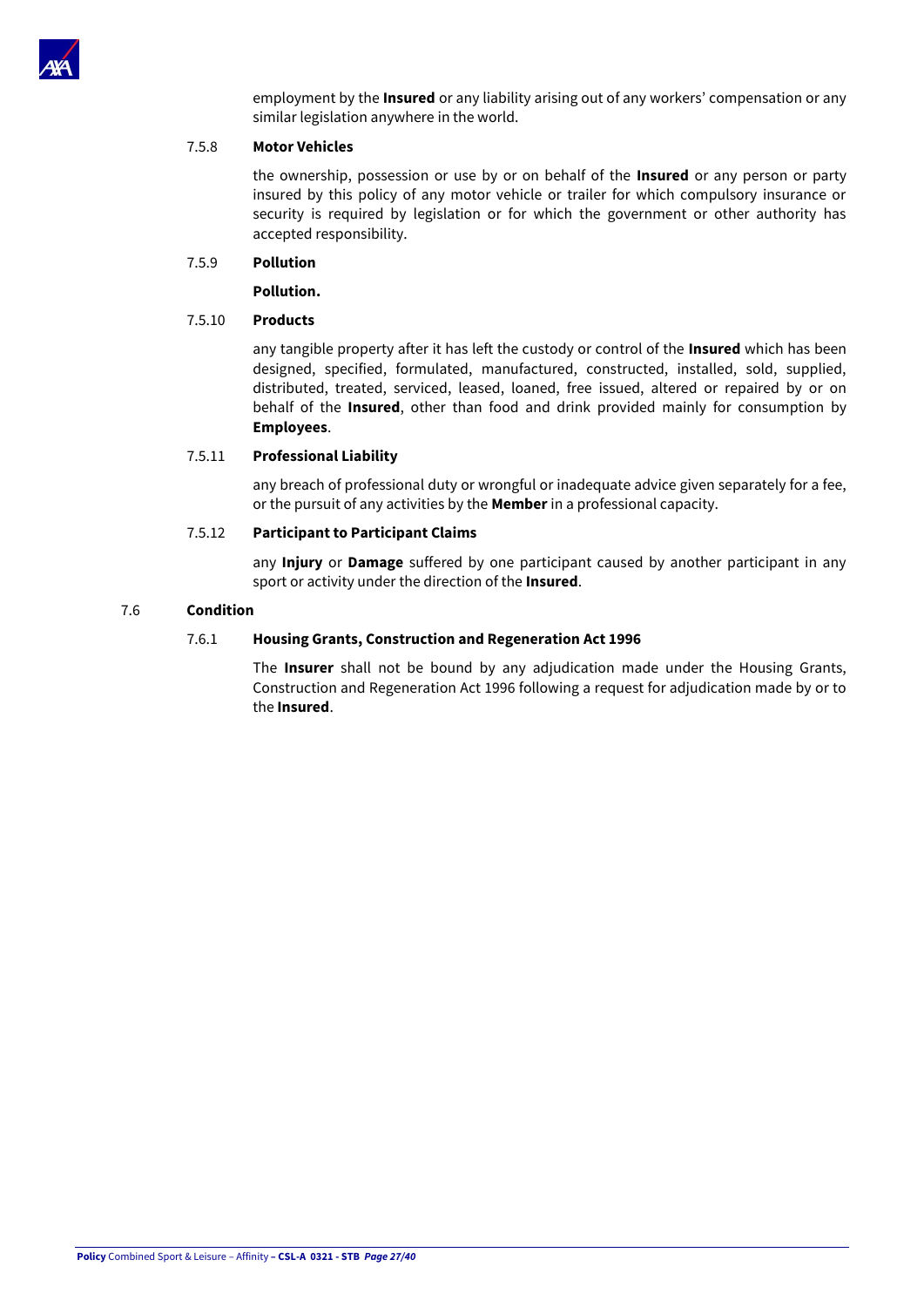

# <span id="page-27-0"></span>**8 Product Liability Sub-Section**

# 8.1 **Operative Clause**

The **Insurer** will cover the **Insured** for all sums they are legally liable to pay damages (including claimants' costs, fees and expenses) for **Injury** and/or **Damage** in connection with any **Product**, and arising from **Claims** made against them in the **United Kingdom**, subject to Condition 7.3 and all other terms and conditions of this policy.

# 8.2 **Defence Costs**

The **Insurer** will also pay **Defence Costs**, provided that the **Insurer** shall not be liable for any fines or penalties imposed as a consequence of any **Claim**, suit or proceedings. **Defence Costs** will be payable inclusive as part of and not in addition to the Limit of Liability as stated in the **Schedule**.

# 8.3 **Trigger**

This Sub-Section applies only to **Injury** or **Damage** occurring during the **Period of Insurance**.

# 8.4 **Extensions**

These extensions are subject otherwise to the terms, exclusions and conditions of the policy:

# 8.4.1 **Advertising Injury**

The **Insurer** will cover the **Insured** against loss in respect of their legal liability to pay damages (including claimants' costs, fees and expenses) arising out of accidental:

- (a) publication (oral or written) of material that slanders or libels a person or organisation or disparages a person's or organisation's products or services; or
- (b) publication (oral or written) of material that violates a person's right of privacy; or
- (c) wrongful use of another's advertising idea or infringement of another's trading style; or
- (d) infringement of copyright, title or slogan;

arising out of the distribution of promotional material to the public at large.

The **Insurer's** liability under this extension shall be limited to GBP 1,000,000 any one **Occurrence** and in the aggregate which shall be a part of and not in addition to the Limit of Liability stated in the **Schedule**.

# **Exclusions**

This policy does not apply to or include cover for or arising out of or relating to:

- (i) any publication or utterance made with the **Insured's** knowledge of its falsity;
- (ii) any material that was first published prior to the Retroactive Date, if any, specified in the **Schedule**;
- (iii) wilful commission of a crime by or with the consent of the **Insured**;
- (iv) a contract, where the liability would not have arisen in the absence of that contract;

(v) breach of contract, other than misappropriation of advertising ideas under an implied contract;

- (vi) failure to conform with advertised quality or performance;
- (vii) incorrect pricing;
- (viii) internet advertising.

# 8.4.2 **Consumer Protection and Food Safety Acts**

The **Insurer** will cover the **Insured** against loss in respect of legal costs and expenses incurred in the defence of any criminal proceedings for a breach of Part II of the Consumer Protection Act 1987 or Part II of the Food Safety Act 1990 including such legal costs and expenses incurred in an appeal against conviction arising from such proceedings and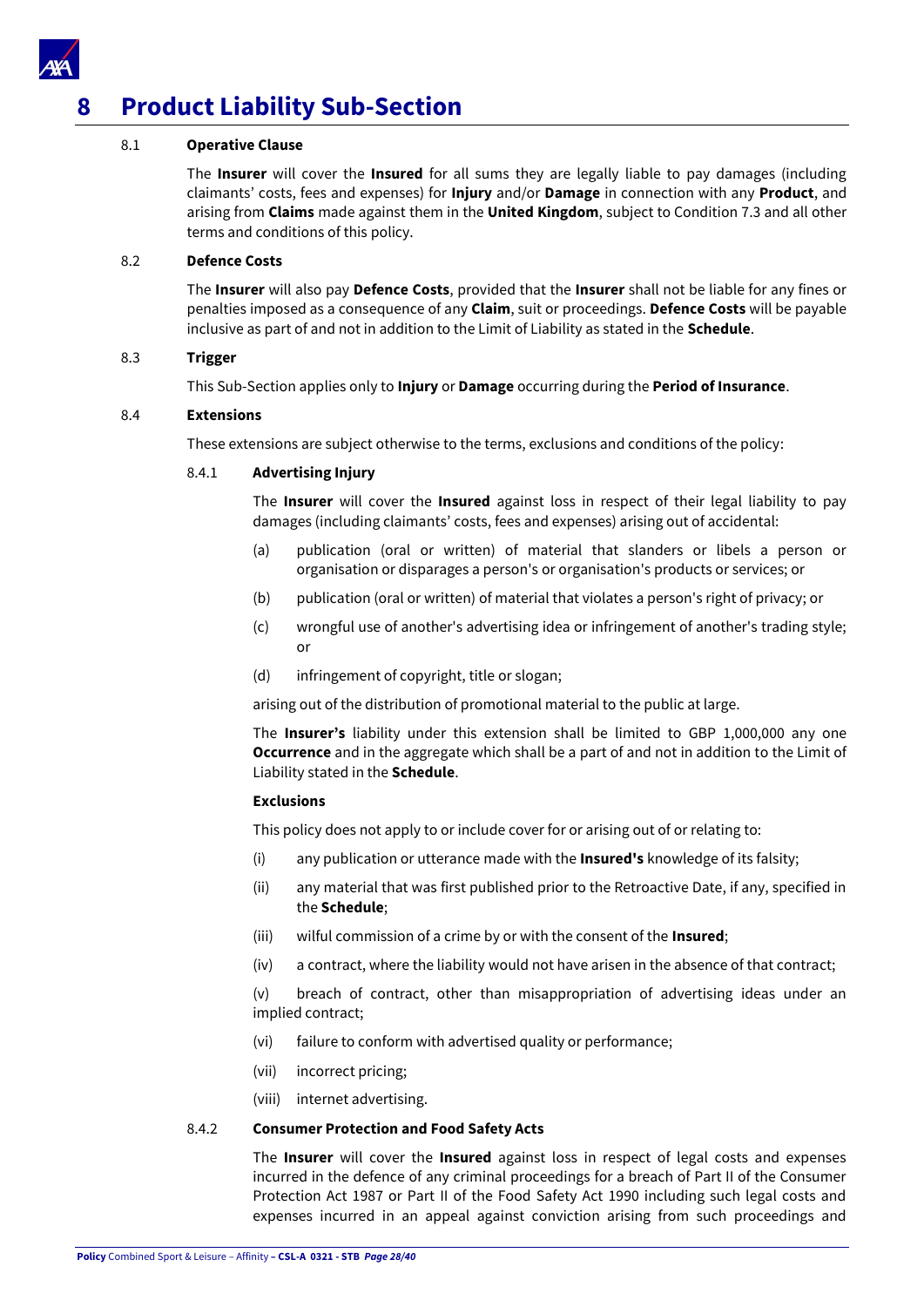

prosecution costs awarded in connection therewith.

This extension applies where proceedings are first brought during the **Period of Insurance** in respect of a breach or alleged breach occurring on or after the Retroactive Date specified in the **Schedule** and before the expiry date of the policy.

Cover shall extend to the **Insured** and, at the request of the **Insured**, any director, partner or **Employee** of the **Insured**.

The **Insurer's** liability under this extension shall be limited to GBP 250,000 any one **Occurrence** and in the aggregate which shall be a part of and not in addition to the Limit of Liability stated in the **Schedule**.

#### **Exclusions**

This policy does not apply to or include cover for or arising out of or relating to:

- (a) proceedings consequent upon a deliberate act by or omission of any person insured under this Sub-Section if the result could have been expected having regard to the nature and circumstances of such act or omission; or
- (b) proceedings which arise out of any activity or risk excluded from this Sub-Section.

## **Condition**

The director, partner or Employee shall as though they were the Insured be subject to all the terms and conditions of this policy insofar as they can apply.

# 8.4.3 **Cross Liabilities**

Each person or party specified as the **Insured** in the **Schedule** is separately covered under this Sub-Section in respect of **Claims** made against any of them by any other such person or party subject to the **Insurer's** total liability not exceeding the stated Limit of Liability.

#### 8.4.4 **Defective Premises Act**

The **Insurer** will cover the **Insured** against loss in respect of their liability arising out of any condition in the **Insured's** premises subsequent to the disposal of such premises by the **Insured**, including liability which is established by application of Section 3 of the Defective Premises Act 1972 or Section 5 of the Defective Premises (Northern Ireland) Order 1975. Such loss shall be treated as arising out of a **Product** for the purposes of this Sub-Section.

# 8.4.5 **Sudden Pollution**

Exclusion 8.5.6 – Pollution shall not apply to **Pollution** which is the direct result of a sudden, identifiable, unintended and unexpected event occurring in its entirety at a specific time and place during the **Period of Insurance**.

The **Insurer** shall be entitled to refuse to pay any **Claim** under this extension:

- (a) if the **Insured** has not taken all practical precautions to prevent **Pollution**; or
- (b) if **Injury** or **Damage** or the entire event giving rise to the **Injury** or **Damage** did not occur during the **Period of Insurance**.

This extension does not apply to any judgment, award or settlement made within countries which operate under the laws of the United States of America or Canada or to any order made anywhere in the world to enforce such judgment, award settlement either in whole or in part.

This extension does not apply to or include legal liability arising directly or indirectly from **Damage** to premises presently or at any time previously owned or tenanted by the **Insured** or from **Damage** to land or water within the boundaries of or below any land or premises presently or at any time previously owned or leased by the **Insured**.

The **Insurer's** liability under this extension for all **Occurrences** combined throughout the **Period of Insurance** shall not exceed the sub-limit for Pollution Liability stated in the **Schedule**, which shall be a part of and not in addition to the Limit of Liability stated in the **Schedule**.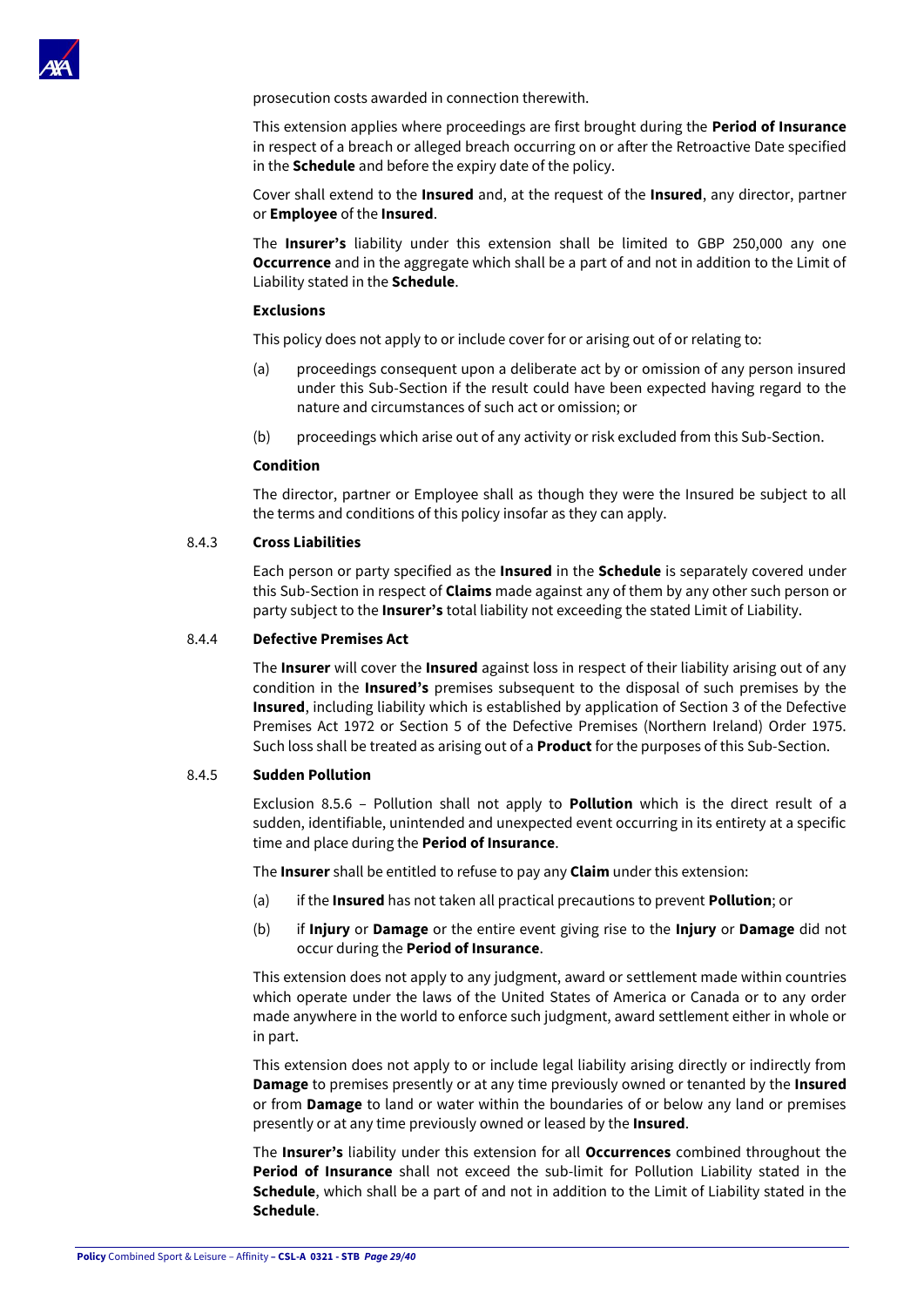

# 8.5 **Exclusions**

This policy does not apply to or include cover for or arising out of or relating to:

# 8.5.1 **Aircraft or Watercraft**

any **Product** which with the **Insured's** knowledge is intended for incorporation into the structure, machinery or controls of any aircraft, other aerial device, hovercraft or waterborne craft.

## 8.5.2 **Care, Custody or Control**

any **Damage** to property owned, leased to, hired by, under hire purchase to, on loan to, held in trust by or otherwise in the **Insured's** care, custody or control other than:

- (a) clothing and personal effects of **Employees** and visitors;
- (b) premises (including contents therein) temporarily occupied by the **Insured** for work therein or thereon but no cover shall be granted for **Damage** to that part of the property on which the **Insured** is or has been working and which arises out of such work; or
- (c) premises tenanted by the **Insured** but always excluding liability for **Damage**:
	- (i) arising out of any perils which the tenancy agreement requires the **Insured** to insure against;
	- (ii) to any property which the tenancy agreement requires the **Insured** to insure; or
	- (iii) to any property which the tenancy agreement requires the **Insured** to be responsible for;

except if such **Damage** is the proven consequence of the **Insured's** own negligence.

# 8.5.1 **Contracts or Agreements**

any contract or agreement other than a warranty of fitness or quality of the **Product** established or implied by virtue of the Sale of Goods Act 1979 or equivalent legislation or a warranty that work done will be performed in a workmanlike manner.

This exclusion shall not apply to any contract or agreement:

- (a) where the liability of the **Insured** would have existed to the same extent in the absence of such contract or agreement; or
- (b) where the **Insurer** has given its prior written approval to the extension of the **Insured's** liability, as defined by this Sub-Section, under the contract or agreement beyond the extent which would have existed in the absence of such contract or agreement.

#### 8.5.3 **Deliberate or Reckless Failure to Avoid Injury or Damage**

any deliberate or reckless failure by any **Insured Person** to avoid **Injury** or **Damage**.

#### 8.5.4 **Injury to Employees**

any **Injury** to an **Employee** where such **Injury** arises out of and in the course of employment by the **Insured** or any liability arising out of any workers' compensation or any similar legislation anywhere in the world.

# 8.5.5 **Motor Vehicles**

the ownership, possession or use by or on behalf of the **Insured** or any person or party insured by this policy of any motor vehicle or trailer for which compulsory insurance or security is required by legislation or for which the government or other authority has accepted responsibility.

# 8.5.6 **Pollution**

Pollution.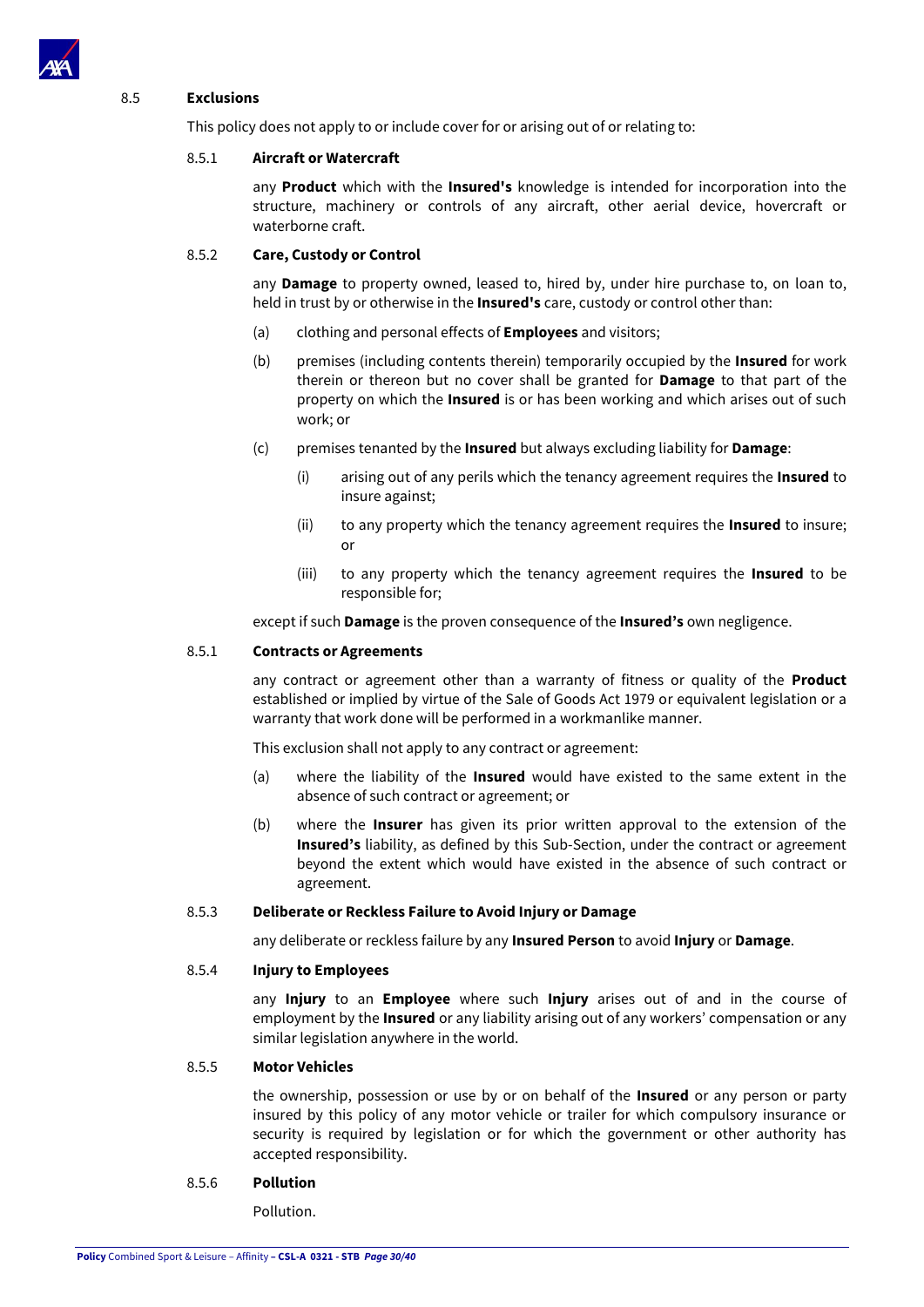

# 8.5.7 **Products**

any **Product** which has been designed, specified, formulated, manufactured, constructed, installed, treated, serviced, altered or repaired by or on behalf of the **Insured**.

# 8.5.8 **Products Supplied Before Retroactive Date**

any **Product** which has left the custody or control of the **Insured** prior to the Retroactive Date, if any, stated in the **Schedule**.

# 8.5.9 **Professional Liability**

any breach of professional duty or wrongful or inadequate advice given separately for a fee.

# 8.5.10 **Recall**

- (a) the recall of any **Product** or part thereof; or
- (b) the recall of any product manufactured, distributed or handled by a customer of the **Insured** of which the **Product** becomes an ingredient or a component part.

# 8.5.11 **Repair or Replacement**

any costs and/or expenses incurred by or on behalf of the **Insured** in the repair, reconditioning or replacement of any **Product** or part thereof which is or is alleged to be defective.

# 8.5.12 **Rides**

any sale by or on behalf of the **Insured** of property consisting of rides, including fairground and amusement rides, and associated machinery, plant and equipment.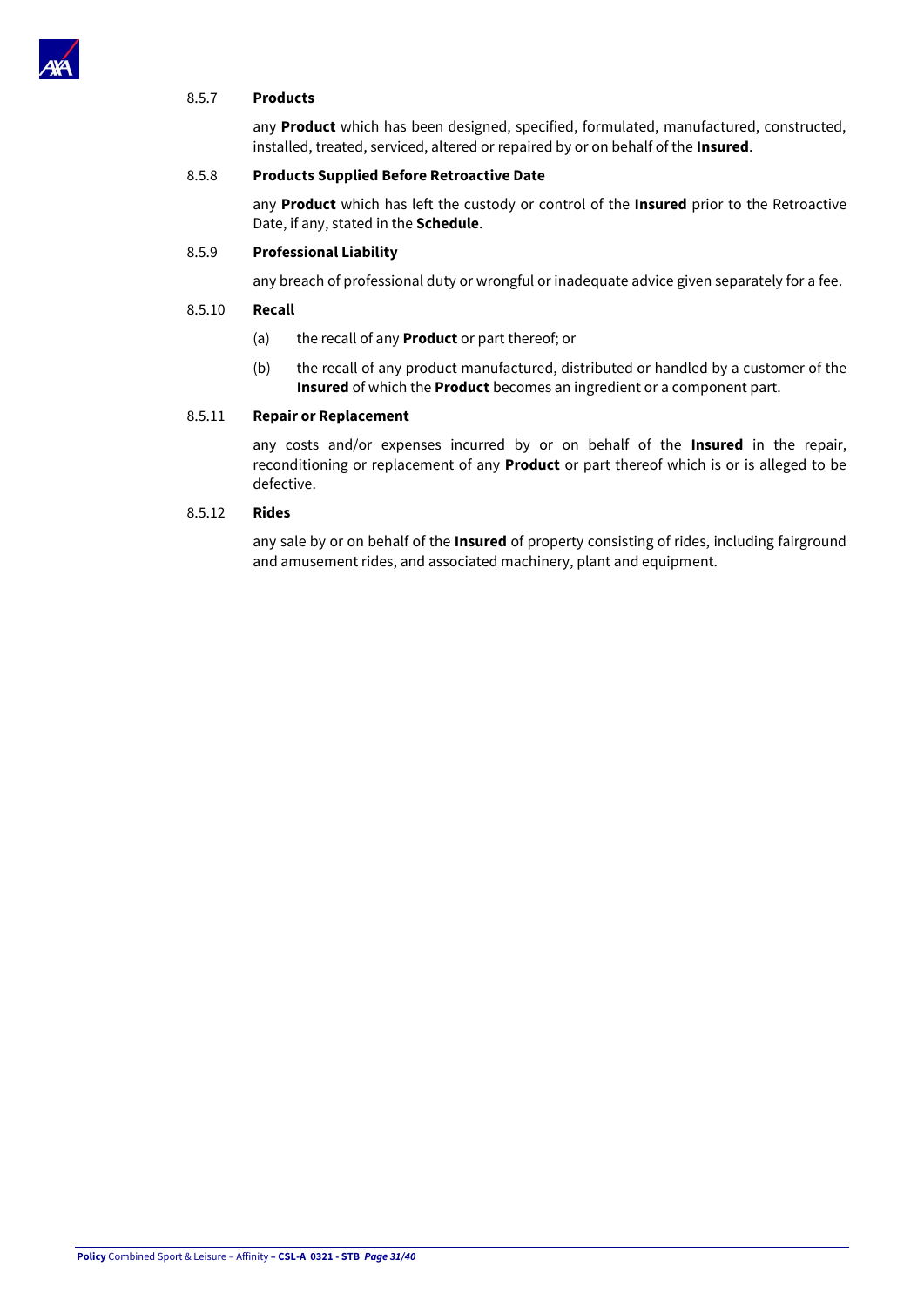

# <span id="page-31-0"></span>**9 Employers' Liability Sub-Section**

# 9.1 **Operative Clause**

The **Insurer** will cover the **Insured** for all sums they are legally liable to pay as damages (including claimants' costs, fees and expenses) for **Injury** to any **Employee** arising out of and in the course of that person's employment by the **Insured** in the **Business**, and arising from **Claims** made against the **Insured** in the **United Kingdom**, subject to Condition 7.3 and all other terms and conditions of this policy.

The cover granted applies only to such liability:

# (a) **United Kingdom**

as is compulsorily insurable under the Employers' Liability (Compulsory Insurance) Act 1969 as amended and any corresponding legislation applicable in Northern Ireland, the Isle of Man, the Island of Guernsey, the Island of Jersey and the Island of Alderney, except as specially extended by this Sub-Section. Where the Policy Exclusions, Policy Conditions, Section Exclusions 6.2 and Section Conditions 6.3 would operate to provide less cover than is compulsory under the above Act, then this Sub-Section is extended to provide the cover compulsorily insurable subject always to the Limit of Liability stated in the **Schedule**.

# (b) **Work Overseas**

as would otherwise be covered under the **United Kingdom** section above but for **Injury** caused to an **Employee** whilst temporarily engaged in non-manual work anywhere else in the world.

Provided that:

- (i) such **Employee** is ordinarily resident within the **United Kingdom**;
- (ii) the **Insurer** shall not provide cover in respect of any amount payable under Workmen's Compensation, Social Security or Health Insurance legislation;
- (iii) such temporary work does not exceed six (6) consecutive months in duration.

# 9.2 **Defence Costs**

The **Insurer** will also pay **Defence Costs**, provided that the **Insurer** shall not be liable for any fines or penalties imposed as a consequence of any **Claim**, suit or proceedings. **Defence Costs** will be payable inclusive as part of and not in addition to the Limit of Liability as stated in the **Schedule**.

# 9.3 **Trigger**

This Sub-Section applies where **Injury** is caused during the **Period of Insurance**. In the case of an accident or exposure to harmful conditions manifesting itself as **Injury** after the **Employee** has left the employ of the **Insured**, this policy will apply, subject to all the terms and conditions of this policy, to such **Injury** regardless of whether this policy is still in force at the time of such manifestation.

# 9.4 **Extensions**

These extensions are subject otherwise to the terms, exclusions and conditions of the policy.

# 9.4.1 **Cover for Principals**

To the extent that any contract or agreement entered into by the **Insured** with any principal so requires, the **Insurer** will, at the request of the **Insured**:

- (a) cover the **Insured** against loss in respect of liability assumed by the **Insured**;
- (b) cover the loss of the principal in like manner to the **Insured** in respect of the liability of the principal;

arising out of the performance by the **Insured** of such contract or agreement.

Provided always that:

(i) the conduct and control of **Claims** is vested in the **Insurer**;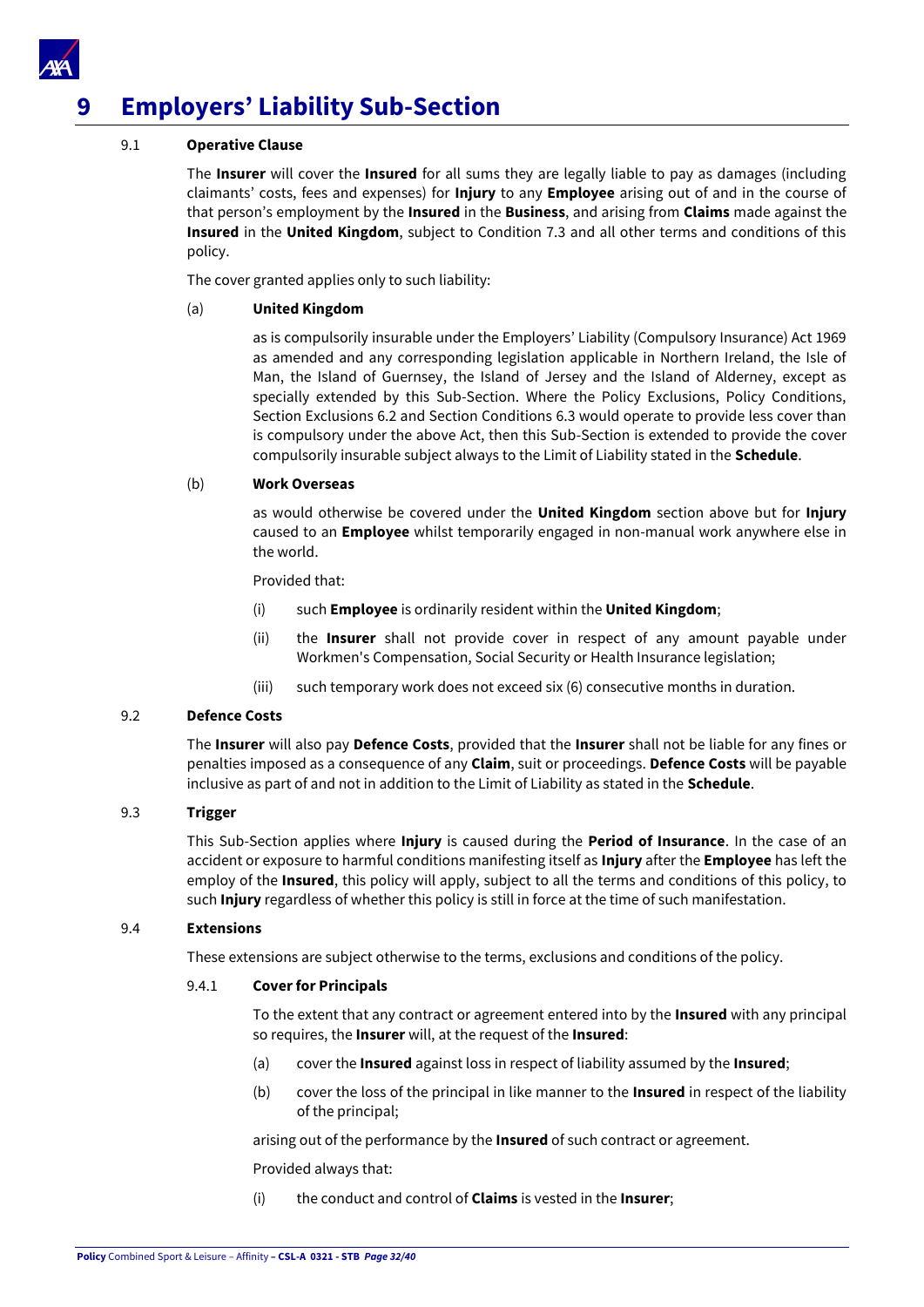

(ii) the principal shall observe fulfil and be subject to all the terms and conditions of this policy.

Cover for any principal shall only apply in respect of liability for which the **Insured** would have been entitled to cover if the **Claim** had been made directly against the **Insured**.

For purposes of this extension the term principal shall include any partner, co-venturer, subsidiary or affiliated or parent company to the principal but only to the extent that the contract between the principal and the **Insured** requires these additional parties to be covered in a like manner to the **Insured**.

# 9.4.2 **Terrorism**

Despite Policy Exclusion 3.5 – Terrorism, this Sub-Section will apply, subject to all its terms and conditions, to liability arising from **Terrorism** to the extent that cover is required in accordance with the provisions of any law relating to compulsory insurance of liability to **Employees** in the **United Kingdom**, and subject to the sub-limit of liability specified in the **Schedule**.

## 9.4.3 **Asbestos**

Despite Policy Exclusion 3.1 – Asbestos, this Sub-Section will apply, subject to all its terms and conditions, to liability arising from asbestos or materials or products containing asbestos to the extent that cover is required in accordance with the provisions of any law relating to compulsory insurance of liability to **Employees** in the **United Kingdom**, and subject to the sub-limit of liability specified in the **Schedule**.

# 9.4.4 **Cyber**

Despite Policy Exclusion 3.2 – Cyber, this Sub-Section will apply, subject to all its terms and conditions, to liability arising from electronic means (including failure or impairment of any computer or other electronic device, computer hacking or the introduction of any form of computer virus or corrupting or unauthorised instructions or code or the use of any electromagnetic weapon) to the extent that cover is required in accordance with the provisions of any law relating to compulsory insurance of liability to **Employees** in the **United Kingdom**.

# 9.4.5 **Unsatisfied Court Judgements**

Where a Judgement for damages has been obtained by any **Employee** or the legal personal representatives of any **Employee:**

- (a) in respect of **Injury** sustained by the **Employee** arising out of and in the course of employment by the **Insured** in the **Business** during the **Period of Insurance**; or
- (b) against any company or individual, other than the **Insured**, operating from or resident in premises within the **United Kingdom**; and
- (c) such Judgement remains unsatisfied in whole or in part six (6) months after the date of judgement;

then at the request of the **Insured**, the **Insurer** will pay to the **Employee** or the said legal personal representatives the amount of any such damages and any awarded costs to the extent that they remain unsatisfied.

#### Provided that:

- (i) there is no appeal outstanding;
- (ii) if any payment is made by the **Insurer**, the **Employee** or the said legal personal representatives shall assign the Judgement to the **Insurer**;
- (iii) the legal proceedings (in which the Judgement was obtained) were commenced during the **Period of Insurance** in order to receive such damages;
- (iv) the **Insurer** would have covered the **Insured's** liability if the **Claim** had been made under this Sub-Section;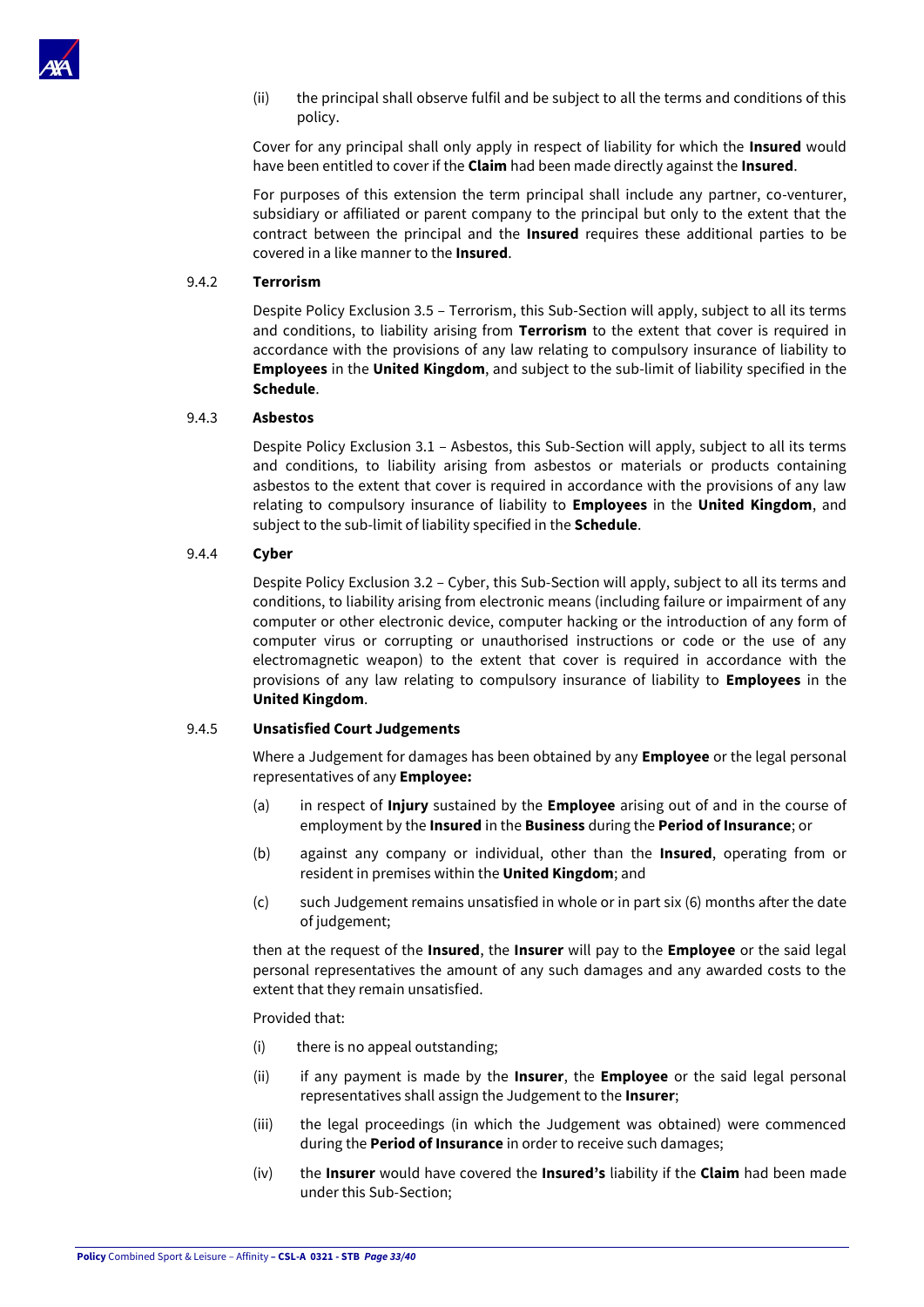

- (v) the **Insured** notified the **Insurer** that the **Employee** intends to commence proceedings and the **Insurer** agrees to provide cover in respect of those proceedings;
- (vi) the Judgement is made by any Court of Law in the **United Kingdom** or the European Union;
- (vii) the liability of the **Insurer** for damages costs and expenses shall not exceed the amount stated as the Limit of Liability in the **Schedule**; and
- (viii) if the **Employee** receives any damages or costs after the **Insurer** has paid for them, the **Employee** must return the amount to the **Insurer**.

# 9.5 **Exclusions**

This policy does not apply to or include cover for or arising out of or relating to:

# 9.5.1 **Airside**

any work undertaken in, on or within any aircraft, aerospace system or airport.

# 9.5.2 **Offshore**

any work on and/or visits to any offshore rig and/or installation and/or platform from the time of embarkation onto a conveyance at the point of final departure to such offshore rig and/or installation and/or platform until disembarkation from the conveyance from such offshore rig and/or installation and/or platform.

# 9.5.3 **Road Traffic Act**

legal liability in respect of which compulsory insurance or security is required to be arranged under the Road Traffic Act 1988 or the Road Traffic (Northern Ireland) Order 1981 or any subsequent legislation amending or replacing such Act or Order.

# 9.6 **Condition**

# 9.6.1 **Employers' Liability Tracing Office Notice**

Certain information relating to this Sub-Section, namely:

- (a) the Policy Number;
- (b) employers' names and addresses, including subsidiaries and any relevant changes of name;
- (c) coverage dates and;
- (d) if relevant, the employer's reference numbers provided by Her Majesty's Revenue and Customs and Companies House Reference Numbers;

will be provided to the Employers' Liability Tracing Office, (the "ELTO") and added to the Employers' Liability Database (ELD).

It is understood by the **Insured** that the above named information provided to the **Insurer** will be processed by the **Insurer** for the purpose of providing the ELD, in compliance with the provisions of the Employers' Liability Insurance: Disclosure by Insurers Instrument 2010.

The ELTO may provide such information to third parties to assist individuals with claims arising out of their course of employment in the **United Kingdom** for employers carrying on, or who carried on, business in the **United Kingdom**, to identify an insurer or insurers that provided employers' liability insurance.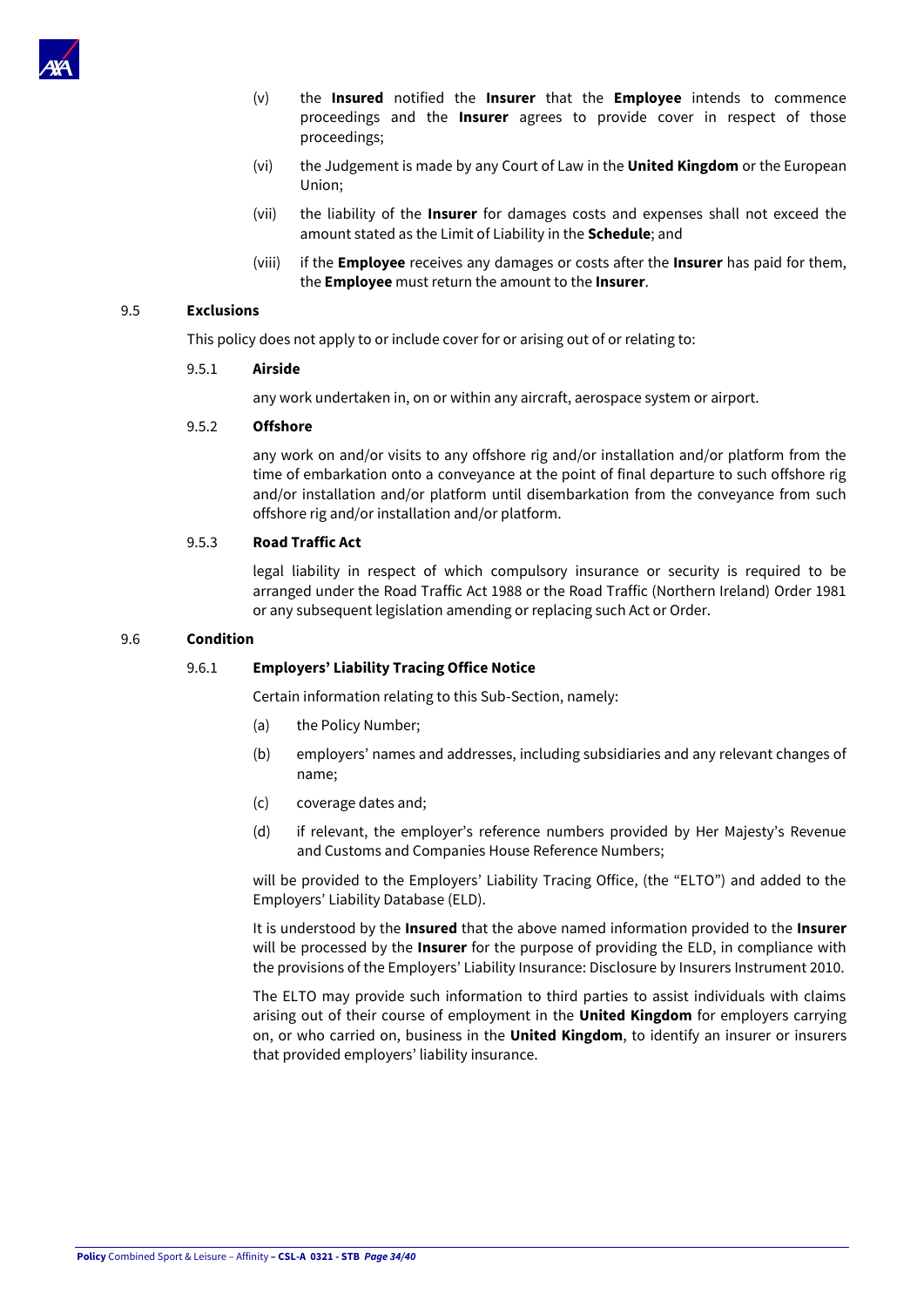

# <span id="page-34-0"></span>**10 Professional Liability Sub-Section**

# 10.1 **Operative Clause**

The **Insurer** will cover the **Insured** for all sums they are legally liable to pay as damages (including claimants' costs, fees and expenses), subject to Condition 7.3 and all other terms and conditions of this policy, in respect of **Claims** arising out of the conduct of the **Business** and made against the **Insured** in the **United Kingdom**, for breach of a professional duty of care consisting of:

- (a) any negligent act, negligent error or negligent omission by the **Insured** or by any **Employee** or by any other person, firm or company directly appointed by and acting for or on behalf of the **Insured**;
- (b) any dishonest or fraudulent act or omission, but only on the part of any **Employee**;
- (c) libel or slander committed unintentionally but only by the **Insured** or by any **Employee**;
- (d) any unintentional:
	- (i) breach of confidentiality; or
	- (ii) loss of a **Document**; or
	- (iii) passing-off or infringement of intellectual property rights including copyright, design right, trade mark, know how, broadcasting right, domain name or personality right;

committed by the **Insured** or by any **Employee** or by any other person, firm or company directly appointed by and acting for or on behalf of the **Insured**;

(e) any other civil liability unless excluded herein.

# 10.2 **Defence Costs**

The **Insurer** will also pay **Defence Costs**, provided that the **Insurer** shall not be liable for any fines or penalties imposed as a consequence of any **Claim**, suit or proceedings. **Defence Costs** will be payable inclusive as part of and not in addition to the Limit of Liability as stated in the **Schedule**.

# 10.3 **Trigger**

This Sub-Section applies only to **Claims** first made against the **Insured** during the **Period of Insurance**, and notified to the **Insurer** during the **Period of Insurance** or within the number of days of the expiry date of the policy stated in the **Schedule** in accordance with Condition 6.3.2 – Claim Notification, arising from any act, error or omission occurring on or after the Retroactive Date specified in the **Schedule** and before the expiry date of the policy.

However, this Sub-Section does not apply to any **Claim** that is covered under any subsequent insurance the **Insured** acquires, or would be covered but for the exhaustion of the Limit of Liability applicable to such **Claim**.

# 10.4 **Extensions**

These extensions are subject otherwise to the terms, exclusions and conditions of the policy.

# 10.4.1 **Data Protection Act 2018**

This Sub-Section extends to cover the **Insured** for legal liability in respect of any **Claim** for compensation under Section 168 of the Data Protection Act 2018 in respect of any breach of professional duty by the **Insured** or anyone acting on their behalf in the scope of the **Insured's Business**.

Cover in respect of such **Claims** shall be available only under the terms and conditions of this extension and nowhere else in this policy.

This extension applies where **Claims** are made against the **Insured** during the **Period of Insurance** arising from a breach of professional duty occurring on or after the Retroactive Date specified in the **Schedule** and before the expiry date of the policy. If a circumstance occurring subsequent to the Retroactive Date and before the expiry date of the policy is notified in accordance with Condition 6.3.2 – Claim Notification, the **Insurer** will not deny any subsequent **Claim** arising out of that circumstance solely because the **Claim** was made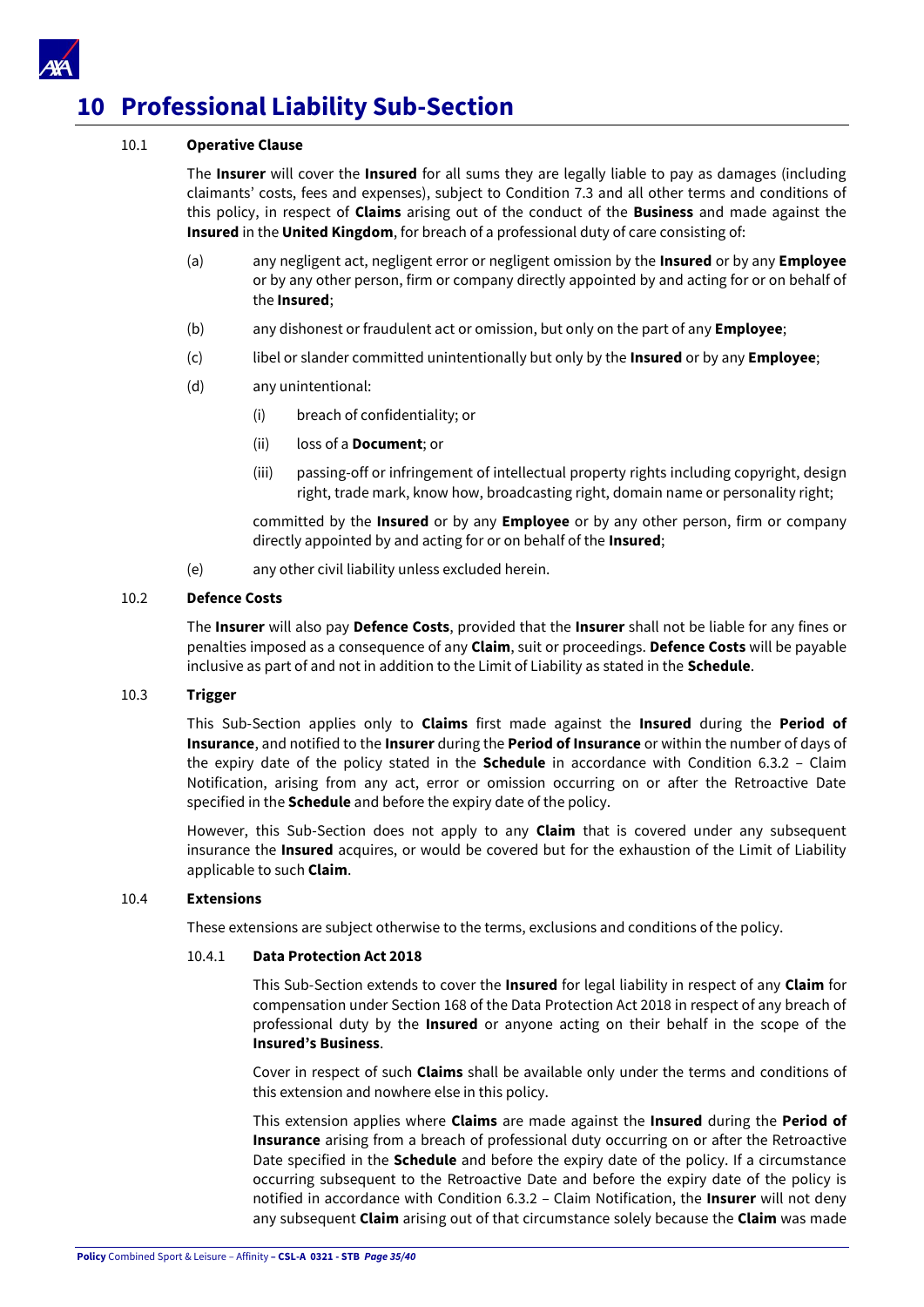

after the expiry date of the policy.

The **Insurer's** liability under this extension shall be limited to GBP 250,000 each and every **Claim** and in the aggregate (including defence costs and expenses), which shall be a part of and not in addition to the Limit of Liability stated in the **Schedule**.

The **Excess** under this extension shall be GBP 1,000 each and every **Claim** and shall be applicable to **Defence Costs**.

# **Additional Exclusions**

The **Insurer** shall not provide cover**:**

- (a) against liability caused by or arising from bodily injury, sickness, disease, emotional distress, mental anguish, mental stress or the death of any person:
- (b) against liability caused by or arising from any damage to or destruction or loss of any property including loss of use;
- (c) against liability caused by or arising from a deliberate act by or omission of any person entitled to insurance under this policy if the result could have been expected having regard to the nature and circumstances of such act or omission;
- (d) for the costs of replacing, reinstating, rectifying or erasing any Personal Data, as defined in Data Protection Act 2018;
- (e) against liability caused by or arising from the recording, processing or provision of data for reward or the determining of the financial status of a person; or
- (f) against liability which attaches by virtue of a contract or agreement but which would not have attached in the absence of such contract or agreement.

#### **Fee Payment Condition**

The **Insurer** shall be entitled to refuse to pay any **Claim** under this extension in its entirety if the **Insured** has not paid any fees required to be paid by any data protection authority

#### 10.4.2 **Repair, Replacement or Reconstitution of Documents**

The **Insurer** will cover the **Insured** against loss in respect of the necessary costs of repair, replacement or reconstitution of any **Document** which has been unintentionally destroyed, damaged, lost or mislaid and which after diligent search cannot be found. Cover only applies where the loss, destruction or damage is notified to the **Insurer** during the **Period of Insurance**. This extension shall not apply to stamps, currency, bank notes and instruments, travellers cheques, cheques, postal orders, money orders, securities and the like.

The word 'necessary' as used above shall be understood to include that the loss of such **Document** must be such as will imminently give rise to a **Claim** being made against the **Insured** for damages if nothing further is done to prevent it or that such a **Claim** has already been made.

This extension excludes the repair, replacement or reconstitution of any **Document** as a result of an order of any government or public or local authority or where loss, destruction or damage results from **Wear or Tear**, the action of vermin, gradual deterioration or magnetic flux or loss of magnetism, except where caused by lightning.

The **Insurer's** liability under this extension shall be limited to GBP 250,000 any one **Occurrence** and in the aggregate which shall be a part of and not in addition to the Limit of Liability stated in the **Schedule**.

The **Excess** stated in the **Schedule** shall not apply to this extension.

# 10.5 **Exclusions**

This policy does not apply to liability arising directly or indirectly out of: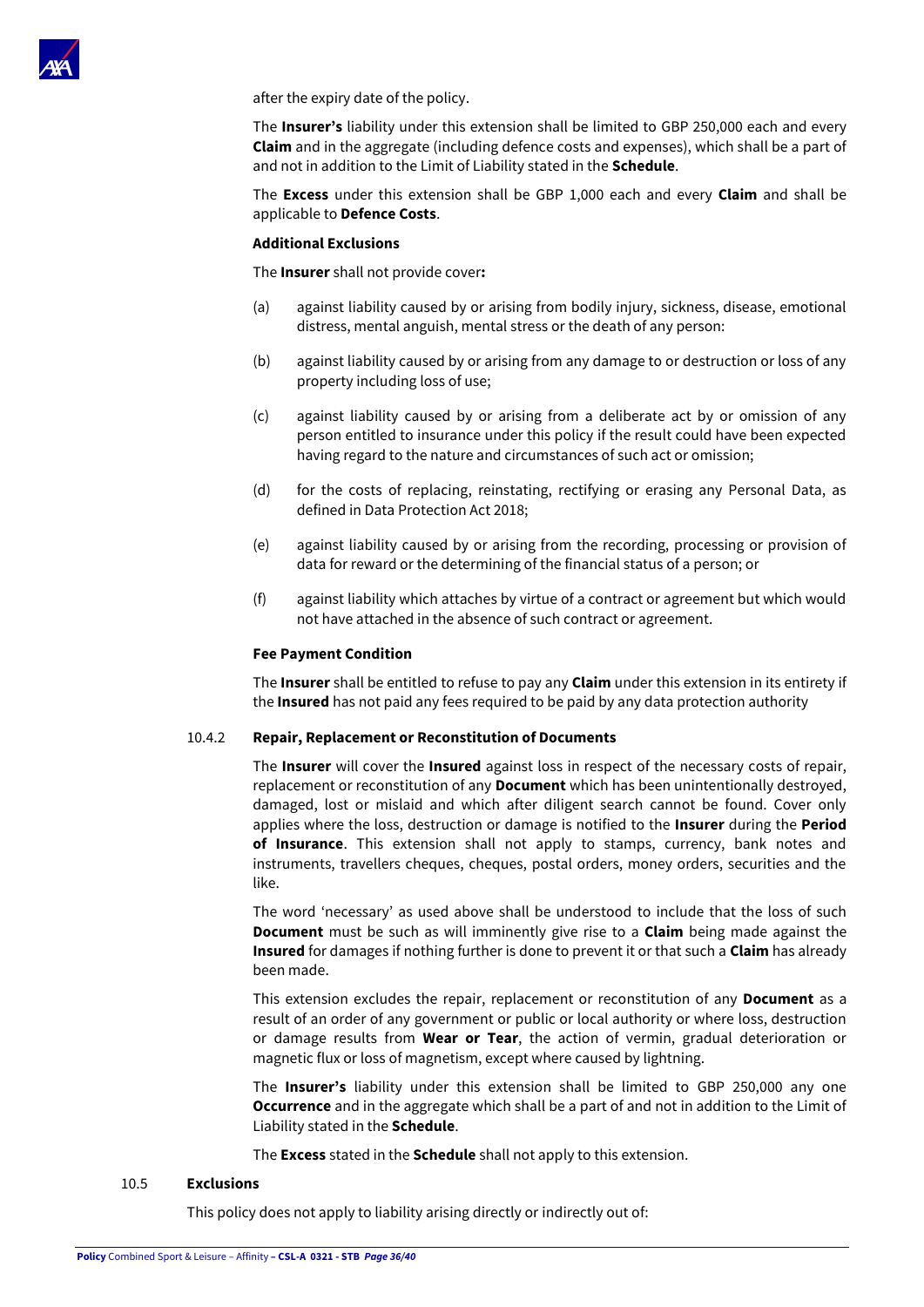

# 10.5.1 **Abuse**

the actual or alleged physical, sexual or psychological abuse of any person or the failure to prevent the same.

# 10.5.2 **Damage**

Damage.

# 10.5.3 **Deliberate or Reckless Acts**

any deliberate or reckless breach, act, omission or infringement committed, condoned or ignored by the **Insured**.

# 10.5.4 **Depreciation of Investments**

depreciation or loss of investment when such depreciation or loss arises from fluctuations in any financial stock or commodity or other markets or any express or implied warranty or guarantee relating to the financial return of any investment or portfolio of investments or in connection with any investment advice given or services performed which have not been authorised where such authorisation is required under any statutory regulation by the relevant statutory authority.

# 10.5.5 **Directors, Officers or Trustees**

the liability of the **Insured** in their respective capacities as a director, officer and/or trustee.

# 10.5.6 **Employer Obligations**

any breach of any obligation owed by the **Insured** as an employer to any **Employee** or former **Employee** or applicant for employment.

# 10.5.7 **Fraudulent Acts**

the dishonest or fraudulent act or omission of any former or present partner, principal, director, member, consultant or sub-contractor of the **Insured**:

- (a) in respect of any person committing or condoning such dishonest or fraudulent act or omission;
- (b) in the amounts recoverable from the dishonest or fraudulent person or persons or their estates or legal representatives;
- (c) arising after the discovery of justifiable cause for suspicion of dishonesty or fraud by the dishonest or fraudulent person or persons; or
- (d) in the amount equivalent to:
	- (i) any monies owed by the **Insured** to any person committing, condoning or contributing to the dishonest or fraudulent act or omission;
	- (ii) any monies held by the **Insured** and belonging to such person;
	- (iii) any monies recovered in accordance with Condition 10.6.1 Dishonest or Fraudulent Claim Recovery.

# 10.5.8 **Infringement of Trade Secret or Patent**

any infringement of trade secret or patent.

# 10.5.9 **Injury**

**Injury**, mental anguish or mental stress of or to a person other than emotional distress arising from any libel or slander. This exclusion shall not apply to **Injury** directly caused by the provision of professional sports advice, coaching or instruction in connection with the **Business**.

# 10.5.10 **Insolvency**

the insolvency or bankruptcy of the **Insured**.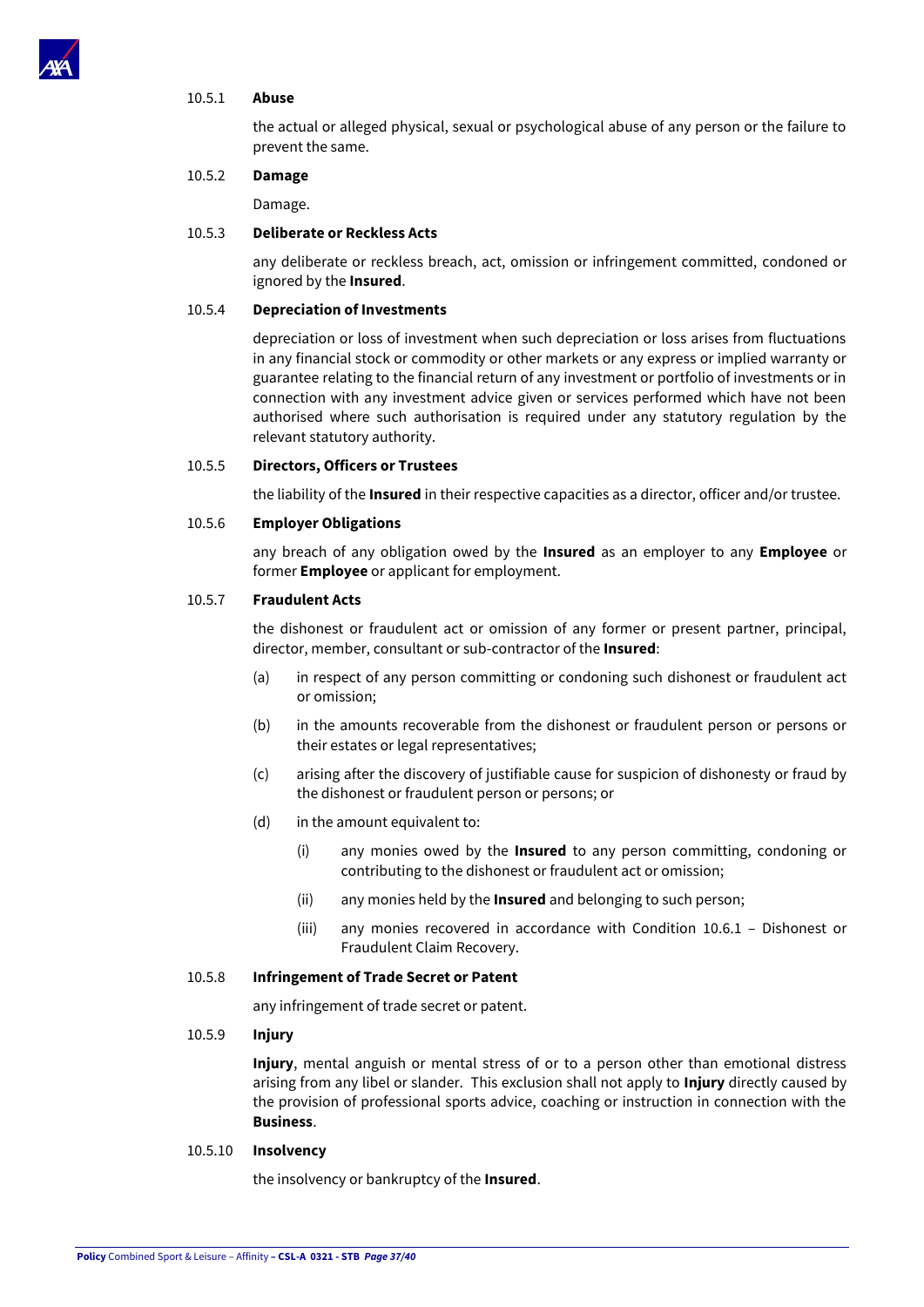

## 10.5.11 **Internet Business**

any **Business** conducted and/or transacted via the **Internet**, **Intranet**, **Extranet** and/or via the **Insured's** own website, **Internet** site, web-address and/or via the transmission of electronic mail or documents by electronic means. This exclusion shall not apply if the liability to the **Insured** would have attached in the absence of the fact that the **Business** was conducted and/or transacted via the **Internet**, **Intranet**, **Extranet** and/or via the **Insured's** own website, **Internet** site, web-address and/or via the transmission of electronic mail or documents by electronic means.

#### 10.5.12 **Joint Ventures**

any association or joint venture conducted with any third party other than in respect of any **Claim** or circumstance arising from the **Business**, provided that such **Claim** or circumstance emanates from a wholly independent third party.

#### 10.5.13 **Mould or Fungus**

- (a) the actual, potential, alleged or threatened formation, growth, presence, release or dispersal of any fungi, moulds, spores or mycotoxins of any kind;
- (b) any action taken by any party in response to the actual, potential, alleged or threatened formation, growth, presence, release or dispersal of fungi, moulds, spores or mycotoxins of any kind, such action to include investigating, testing for, detection of, monitoring of, treating, remediating or removing such fungi, moulds, spores or mycotoxins; or
- (c) any governmental or regulatory order, requirement, directive, mandate or decree that any party take action in response to the actual, potential, alleged or threatened formation, growth, presence, release or dispersal of fungi, moulds, spores or mycotoxins of any kind, such action to include investigating, testing for, detection of, monitoring of, treating, remediating or removing such fungi, moulds, spores or mycotoxins.

# 10.5.14 **Pollution**

**Pollution**.

# 10.5.15 **Products**

any tangible property after it has left the custody or control of the **Insured** which has been designed, specified, formulated, manufactured, constructed, installed, sold, supplied, distributed, treated, serviced, leased, loaned, free issued, altered or repaired by or on behalf of the **Insured**, other than food and drink provided mainly for consumption by **Employees**.

# 10.5.16 **Related Entities**

any circumstance concerning or **Claim** brought by or on behalf of the **Insured** or any parent or subsidiary company of the **Insured** or any person having a financial, executive or controlling interest in the **Insured** (unless the financial interest is less than five per cent (5%)) or by or on behalf of any entity controlled or managed by the **Insured** or where the **Insured** has greater than a five per cent (5%) financial interest or where the **Insured** has accepted a financial interest, irrespective of the amount, in any entity in exchange for fees incurred.

#### 10.5.17 **Trading Losses**

any trading losses or trading liabilities incurred by the **Insured** or any business managed by or carried on by or on behalf the **Insured** or any guarantee given by the **Insured** for a debt.

# 10.5.18 **Transport or Property**

the ownership, possession or use of any aircraft, watercraft, hovercraft, motor vehicle, trailer or other means of transport or any buildings, structures, premises or land or any property (mobile or immobile).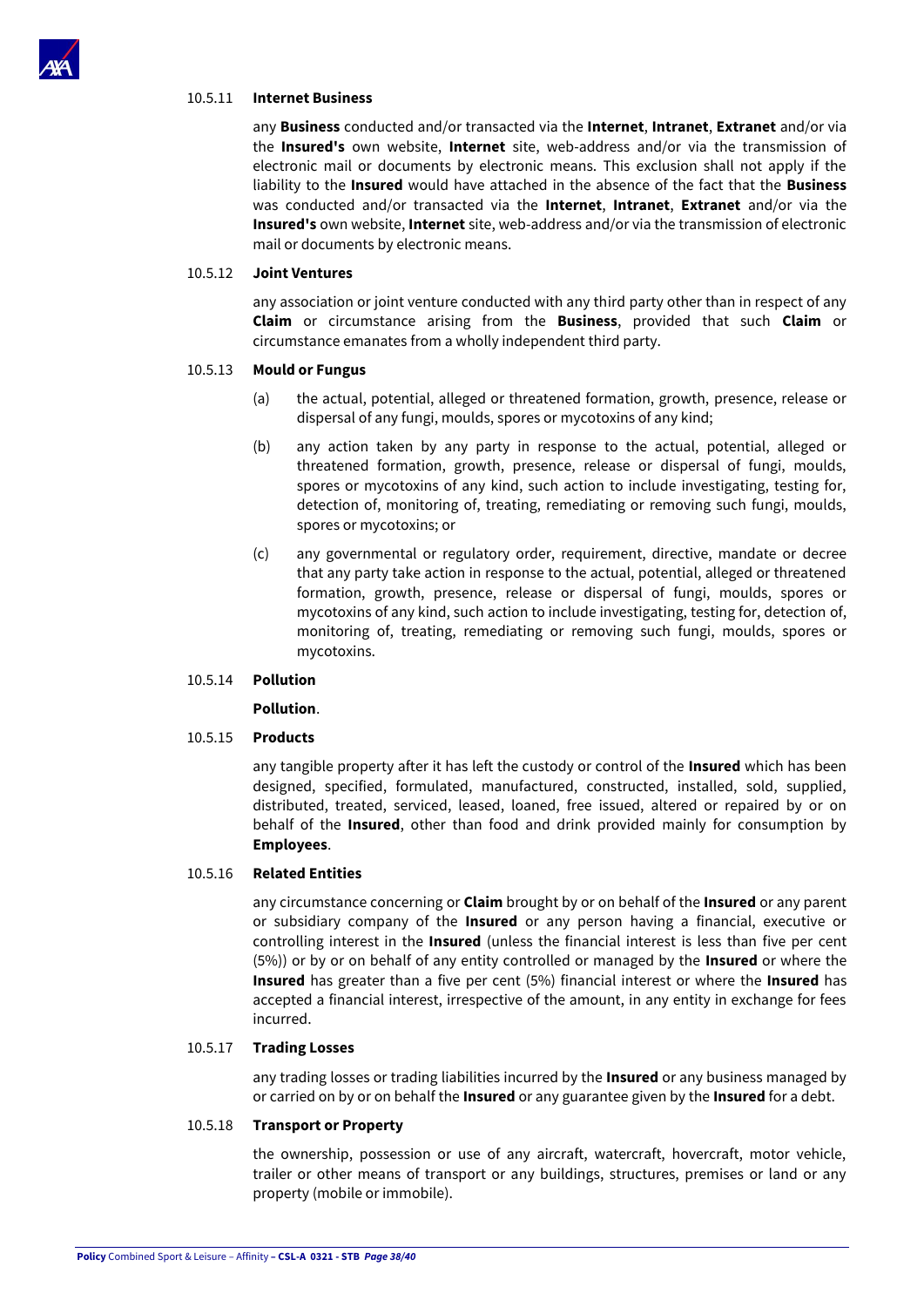

## 10.5.19 **Warranties or Guarantees**

any performance warranty, guarantee, penalty clause, liquidated damages clause or similar provision unless the liability of the **Insured** would have existed to the same extent in the absence of such warranty, guarantee or clause or similar provision.

# 10.6 **Conditions**

# 10.6.1 **Dishonest or Fraudulent Claim Recovery**

Where a **Claim** or circumstance involves the dishonest or fraudulent act or omission of any **Employee** of the **Insured**:

- (a) the **Insured** shall at the request and expense of the **Insurer** take all practical steps to obtain reimbursement from such person;
- (b) any monies which but for the dishonest or fraudulent act or omission would be due to such persons from the **Insured** or any monies of such persons held by the **Insured** shall be retained by the **Insured** and allocated to reducing the amount of a **Claim**;
- (c) nothing in this policy shall preclude the **Insurer** from exercising any right of subrogation against any person committing or condoning such dishonest or fraudulent act or omission;
- (d) no payment shall be made by the **Insurer** under this Professional Liability Sub-Section until after the final ascertainment of the amount of any recovery from the dishonest or fraudulent person or persons or their estates or legal representatives.

# 10.6.2 **Limit of Liability**

All **Claims** (including costs sought under Extension 10.4.1 Data Protection Act 2018 or Extension 10.4.2 Repair, Replacement or Reconstitution of Documents) whether made against or sought by one or more **Insured**, wholly or substantially arising from or having any connection with or relation to the acts, errors, omissions or breaches of a single person or persons acting together or in which such person or persons is or are concerned or implicated, shall be deemed to be one **Claim** (or single application for costs under the under Extension 10.4.1 Data Protection Act 2018 or Extension 10.4.2 Repair, Replacement or Reconstitution of Documents) for the purposes of deciding the applicable Limit of Liability and the application of the **Excess** under this Sub-Section. The **Insurer** shall be the sole judge as to whether the provisions of this condition shall operate in relation to any **Claim** or application for costs under Extension 10.4.1 Data Protection Act 2018 or Extension 10.4.2 Repair, Replacement or Reconstitution of Documents.